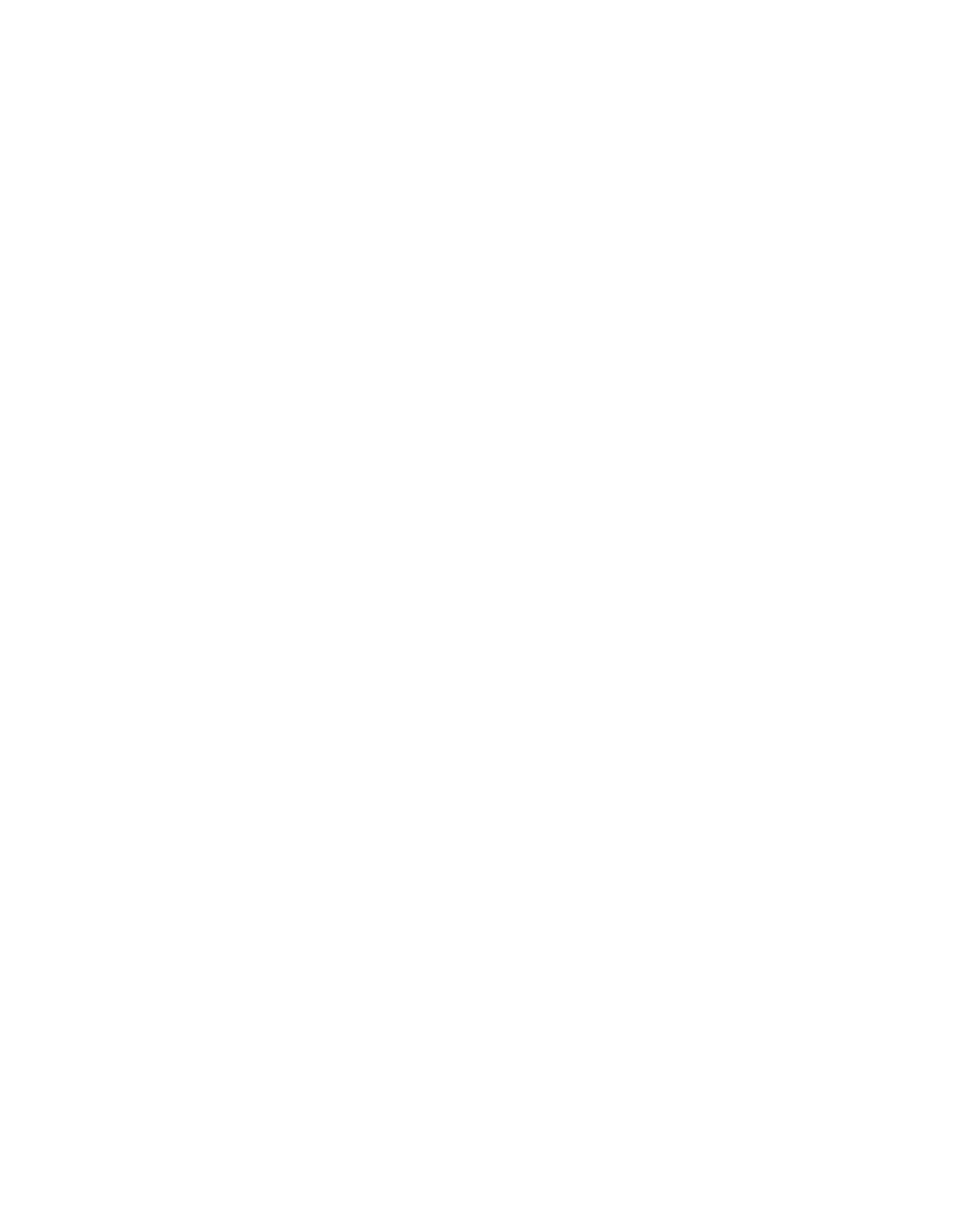# **MANAGEMENT SUMMARY**

As part of the Topock Remediation Project, the California Department of Toxic Substances Control (DTSC) directed Pacific Gas and Electric Company (PG&E) to conduct additional soil investigation to characterize the nature and extent of chemicals of potential concern that may be present in and around the Topock Compressor Station. For a detailed discussion of the soil investigation, please refer to *Soil RCRA Facility Investigation/Remedial Investigation Work Plan, PG&E Topock Compressor Station, Needles, California* (the Work Plan; CH2M Hill 2013).

In compliance with the PG&E Topock Compressor Station Soil Investigation Project Final Environmental Impact Report (Soil FEIR; DTSC 2015) Mitigation Measure (MM) CR-1d (*Cultural Resources Monitoring Program*), DTSC required PG&E to conduct archaeological field monitoring of all Project-related round-disturbing activities and their associated work areas to ensure archaeological and historical sites were avoided. The mitigation measure also specifies that interested Tribes be invited to participate in the monitoring. In addition to satisfying MM CR-1d, this effort also complied with MM CR-3 (*Inadvertent Discovery of Paleontological Resources*) in the event paleontological resources are discovered.

The soil investigation began on November 3, 2015, and continued sporadically until April 28, 2017. During this 18-month period, some 300 activity locations were monitored by archaeologists and representatives of several Tribes. During the monitoring, four previously unknown archaeological sites (Æ-Topock-204/H, -213, -216/H, and -217) were identified and recorded, the site record was updated for another site (CA-SBR-11908), and two new isolates (Æ-Topock-62 and -63) were recorded. The new and updated site records are available in Appendix C. All previously known and newly discovered resources were avoided by the soil investigation work.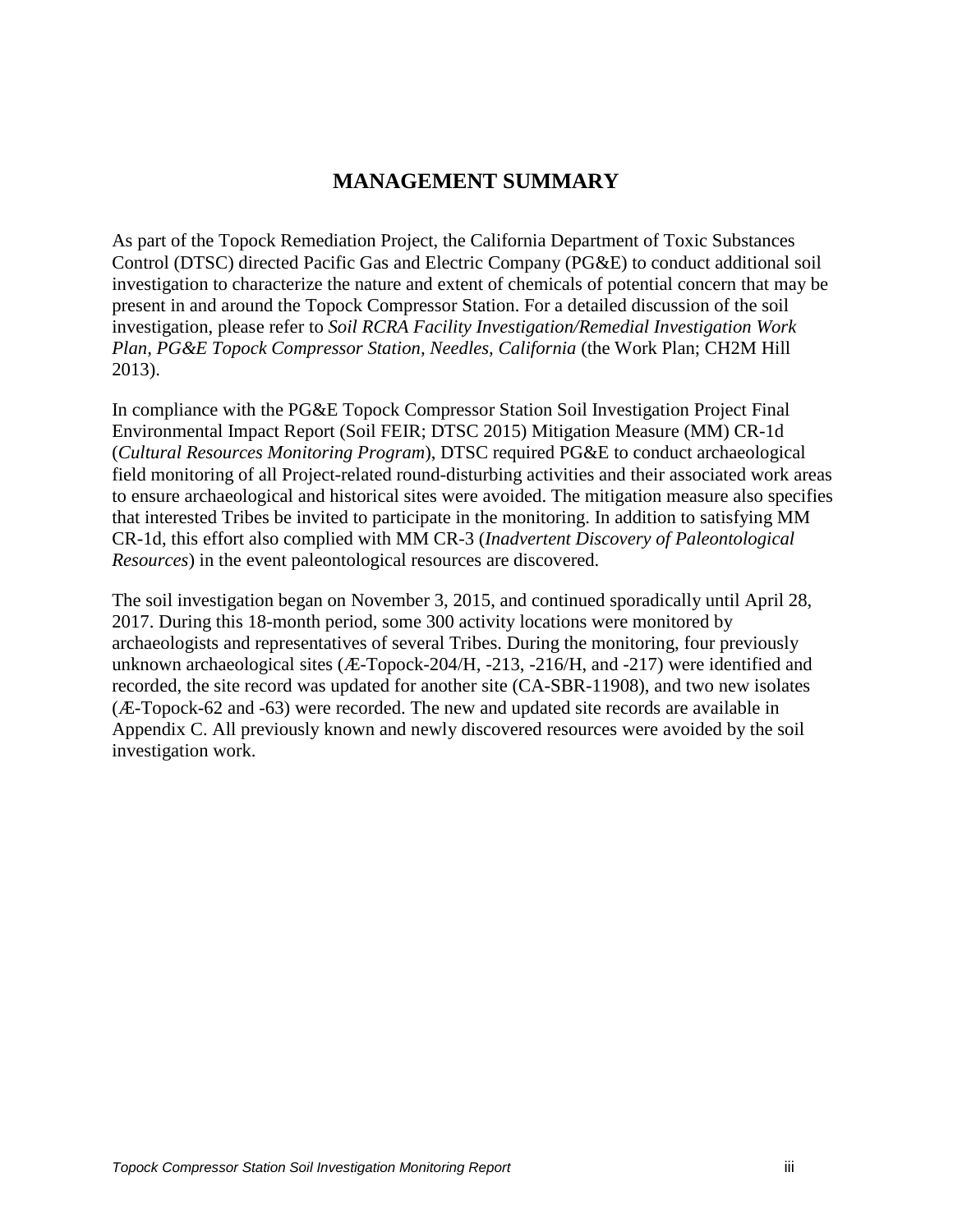# **CONTENTS**

| $\mathbf{1}$   |               |                                                     |  |
|----------------|---------------|-----------------------------------------------------|--|
|                | $1\;1$        |                                                     |  |
| $\overline{2}$ |               |                                                     |  |
|                | 2.1           | PRE-INVESTIGATION HISTORICAL RESOURCES FIELD        |  |
|                |               |                                                     |  |
|                | $2.2^{\circ}$ |                                                     |  |
|                | 2.3           |                                                     |  |
| 3              |               |                                                     |  |
|                | 3.1           |                                                     |  |
|                | 3.2           | SOIL INVESTIGATION MONITORING: NOVEMBER 3, 2015     |  |
|                |               |                                                     |  |
|                | 3.3           | DATA GAP WORK PLAN 1 (DG-WP-1): JANUARY 29 TO       |  |
|                |               |                                                     |  |
|                | 3.4           | DATA GAP WORK PLAN 2 (DG-WP-2): MARCH 15-20, 201610 |  |
|                | 3.5           | DATA GAP WORK PLAN 3 (DG-WP-3): JANUARY 3 TO        |  |
|                |               |                                                     |  |
|                | 3.6           |                                                     |  |
| 4              |               |                                                     |  |
| 5              |               |                                                     |  |

#### **APPENDICES**

| A |  | <b>Topock Soil Investigation Monitoring Participants</b> |  |  |
|---|--|----------------------------------------------------------|--|--|
|---|--|----------------------------------------------------------|--|--|

- **B Monthly Summary Tables of Monitoring Activities**
- **C New and Updated DPR 523 Site Records**

#### **FIGURES**

| Soil investigation proposed Work Zone Maximum Footprint (WZMF) and additional soil   |  |
|--------------------------------------------------------------------------------------|--|
|                                                                                      |  |
| Archaeological sites in or adjacent to soil investigation proposed Work Zone Maximum |  |
|                                                                                      |  |

#### **TABLE**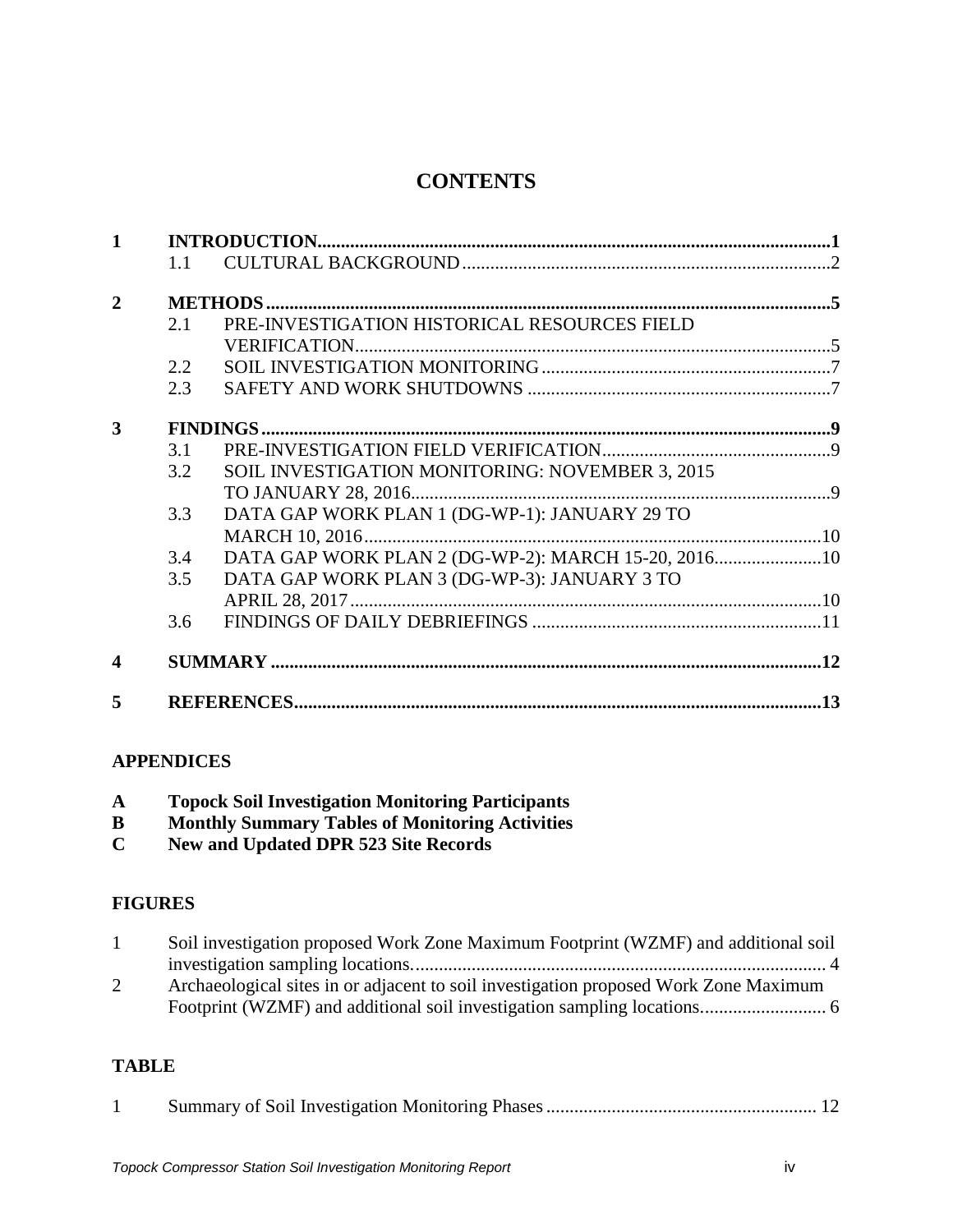# **1 INTRODUCTION**

<span id="page-4-0"></span>The Topock Compressor Station (TCS) is located on the west side of the Colorado River, approximately 12 miles southeast of Needles in San Bernardino County, California, and 0.5 mile west-southwest of Topock, Mohave County, Arizona. The station, constructed in the 1950s, is one of eight natural gas compressor stations found along Pacific Gas and Electric Company's (PG&E) vast transport and distribution pipeline system that spans California between Arizona and Oregon. Prior to the mid-1980s, an additive containing hexavalent chromium (Cr[VI]) was used to prevent rust in the cooling towers that prepared the gas for transportation through PG&E's pipeline to northern and central California. Consistent with industry practices of the time, from 1951 through 1964, untreated wastewater from these towers was discharged into Bat Cave Wash, a rocky arroyo on the west side of the station. Hexavalent chromium has since percolated into the groundwater, where it has been detected at levels exceeding the limits set by federal and state law. Investigative and remedial activities at the TCS are being carried out under the Resource Conservation and Recovery Act Corrective Action process, as well as the Comprehensive Environmental Response, Compensation, and Liability Act.

As part of its response, PG&E has implemented the Topock Compressor Station Soil Investigation Project (hereinafter, Project) under the direction of the U.S. Department of Interior (DOI) and the California Department of Toxic Substances Control (DTSC). The study area for the soil investigation encompassed approximately 200 acres in and around the TCS. For a detailed discussion of the soil investigation, please refer to the *Project Remedial Investigation Work Plan* (Work Plan; CH2M Hill 2013). The Work Plan specified an initial round of soil sampling, followed by a technical analysis which included identification of any soil data gaps. Because several sets of data gaps subsequently were identified, three additional rounds of sampling occurred.

The 2015 *PG&E Topock Compressor Station Soil Investigation Project Final Environmental Impact Report* (Soil FEIR; California Department of Toxic Substance Control [DTSC] 2015) contains mitigation measures designed to reduce the impacts of the Project by avoiding archaeological, historical, and paleontological resources. Mitigation Measure (MM) CR-3 directs the assessment and protection of paleontological resources inadvertently discovered during Project activities. MM CR-1d directs PG&E to conduct archaeological monitoring "during all Project-related ground-disturbing activities for the purpose of identifying and avoiding impacts to archaeological resources that could potentially qualify as historical resources under CEQA (California Environmental Quality Act)." Regarding Tribal notification of scheduled monitoring events, the measure directs PG&E to notify interested Tribes no less than one week prior to the commencement of Project-related ground-disturbing activities, provide weekly work forecasts to facilitate scheduling of monitors, notify Tribes of any scheduling changes as soon as possible, and inform Tribal monitors at the end of each work day whether work activities will be taking place the following day. The measure further stipulates: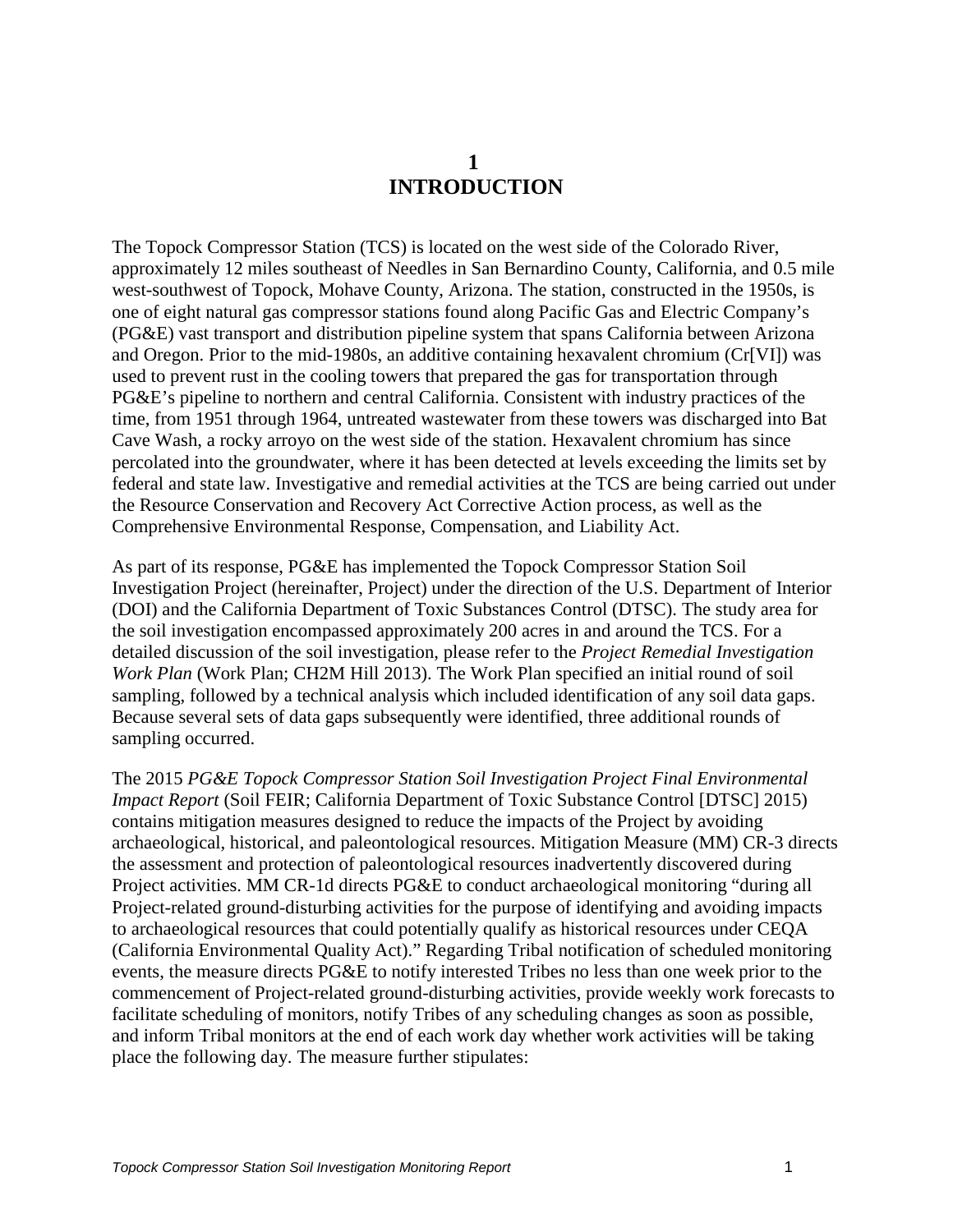Upon completion of investigation activities, a Soil Investigation Monitoring Report shall … document dates of monitoring and monitoring participants, activities observed, soil types observed, and any archaeological resources encountered. PG&E shall provide Interested Tribes an opportunity to contribute their observations to the monitoring report. To be included in the monitoring report, the Tribal section must be provided to PG&E within 8 weeks after completion of monitoring activities. … The report shall be provided to the Tribes for review and comment consistent with CR-1a-1. The report shall be provided to DTSC and the Tribes for review and comment within 16 weeks of Project completion.

The work area designated for monitoring included all soil sampling locations and equipment and material staging areas, plus a 50-foot buffer surrounding sampling areas where topography allowed. These various kinds of work areas, some including buffers, were collectively referred to as the Work Zone Maximum Footprint (WZMF). During the course of the soil investigation, some additional sampling locations were identified outside the WZMF (Figure 1).

Successful monitoring of the Project involved a two-step process. First, pre-investigation field verification was conducted not less than four weeks prior to the scheduled soil investigation to ensure that known archaeological and historical sites within the WZMF were avoided. Thereafter, archaeologists and Tribal representatives monitored all ground-disturbing work for the soil investigation. Both steps required advanced notifications to Tribes and other parties of pending verification and monitoring events. Follow the sample collection and analysis, identified data gaps triggered additional rounds of pre-investigation field verification and soil investigation monitoring.

Some 18 months after initiation of the soil investigation fieldwork on November 3, 2015, PG&E announced that all field work had been completed on April 27, 2017. Tribes were notified by PG&E of their opportunity to contribute sections to the monitoring report on May 13, 2017, and again on June 22, 2017.

## <span id="page-5-0"></span>**1.1 CULTURAL BACKGROUND**

Numerous cultural resource studies have been carried out in and around the Project area since the early 1970s. As of June 2017, 242 archaeological and historical sites and isolates had been identified in the immediate Project vicinity. The 150 prehistoric archaeological sites, 27 historic sites, 12 sites containing both historical and prehistoric elements, 51 prehistoric isolates, and 2 historic-era isolates reflect as much as 130 centuries of human occupation and use of the region. Eight sites are in Arizona, while the rest are in California. The prehistoric isolates consist primarily of lithic artifacts but also include ground stone, ceramics, rock cairns, and hearths. Related to the historic period are remaining segments of U.S. Highway 66 (Route 66), a part of the first nationally designated highway system and one of 13 original U.S. Highways designated in California. Associated with Route 66 are the National Old Trails Arch Bridge, erected in 1916, and archaeological remains of El Rancho Colorado Roadhouse, which served travelers on the historic highway. The roadhouse represents an example of a regionally significant type of cultural property, the desert highway oasis roadside business serving long-distance travelers.

As part of the federal compliance with Section 106 of the National Historic Preservation Act, the Bureau of Land Management (BLM) recognized the cultural sensitivity of the Project area by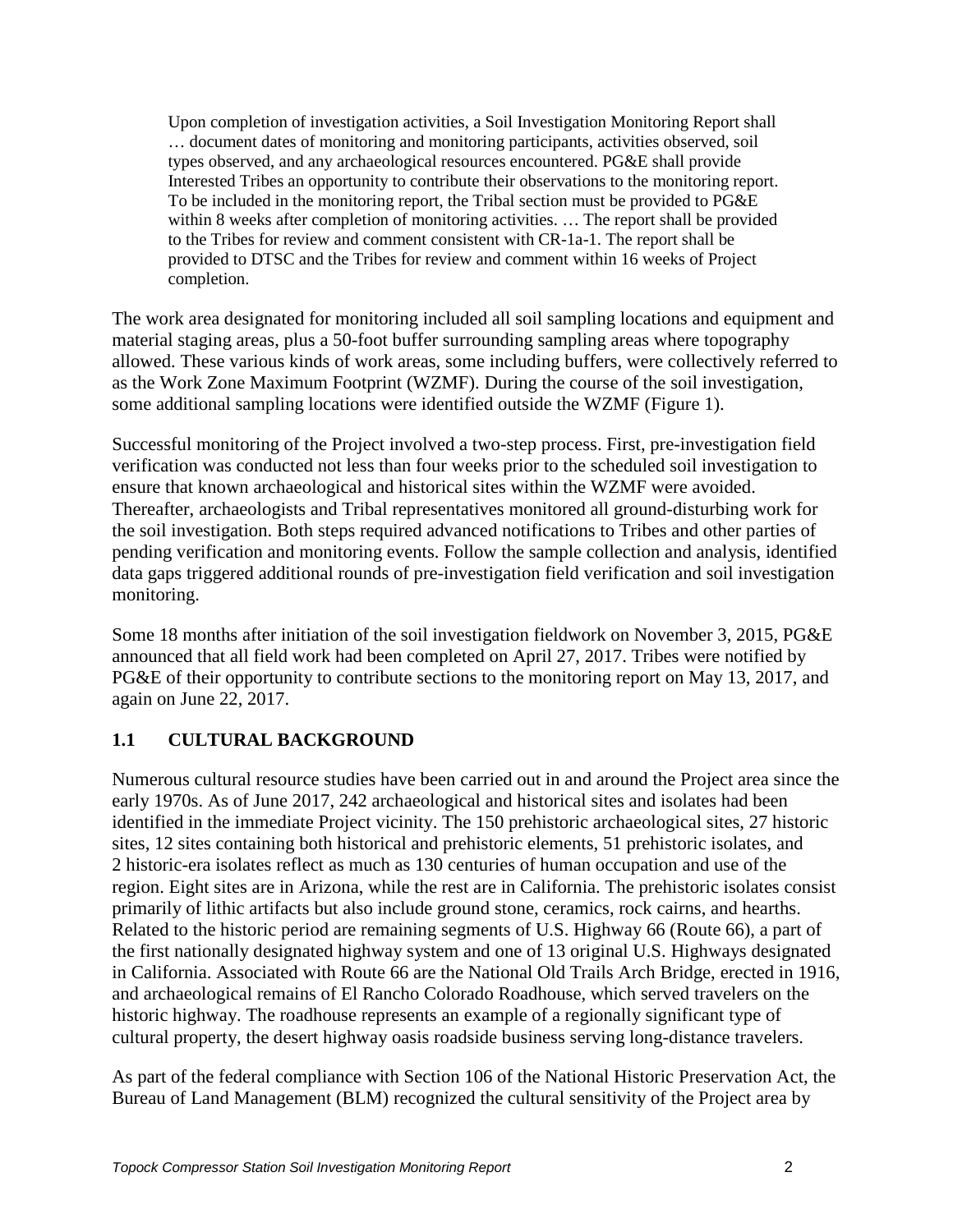identifying the Topock Traditional Cultural Property (TCP) in a programmatic agreement (PA) among the various parties involved in the Project (Bureau of Land Management [BLM] 2010). The DTSC similarly recognized the Topock Cultural Area (TCA) in the 2011 *Final Environmental Impact Report for the Topock Compressor Station Groundwater Remediation Project* (Groundwater FEIR; DTSC 2011). A key element of the culturally sensitive area is the Topock Maze (CA-SBR-219) archaeological site, a dominant landscape feature defined by an expansive series of geoglyphs, or human-made windrows of stone, arranged in a formal geometric pattern and concentrated in three loci identified as Locus A, B, and C on top of plateaus to the north and west of the TCS. The Maze is an important cultural resource for the local Native American community. Several worn trail segments in proximity to the Maze have also been recorded as archaeological features (Earle 2005; Hanes 2017).

The various studies and documented sites are described in the Groundwater FEIR, the Cultural and Historic Properties Management Plan (CHPMP; BLM 2012), and other documents produced for the Project. The reader is referred to these documents for additional details on the cultural history of the Project area.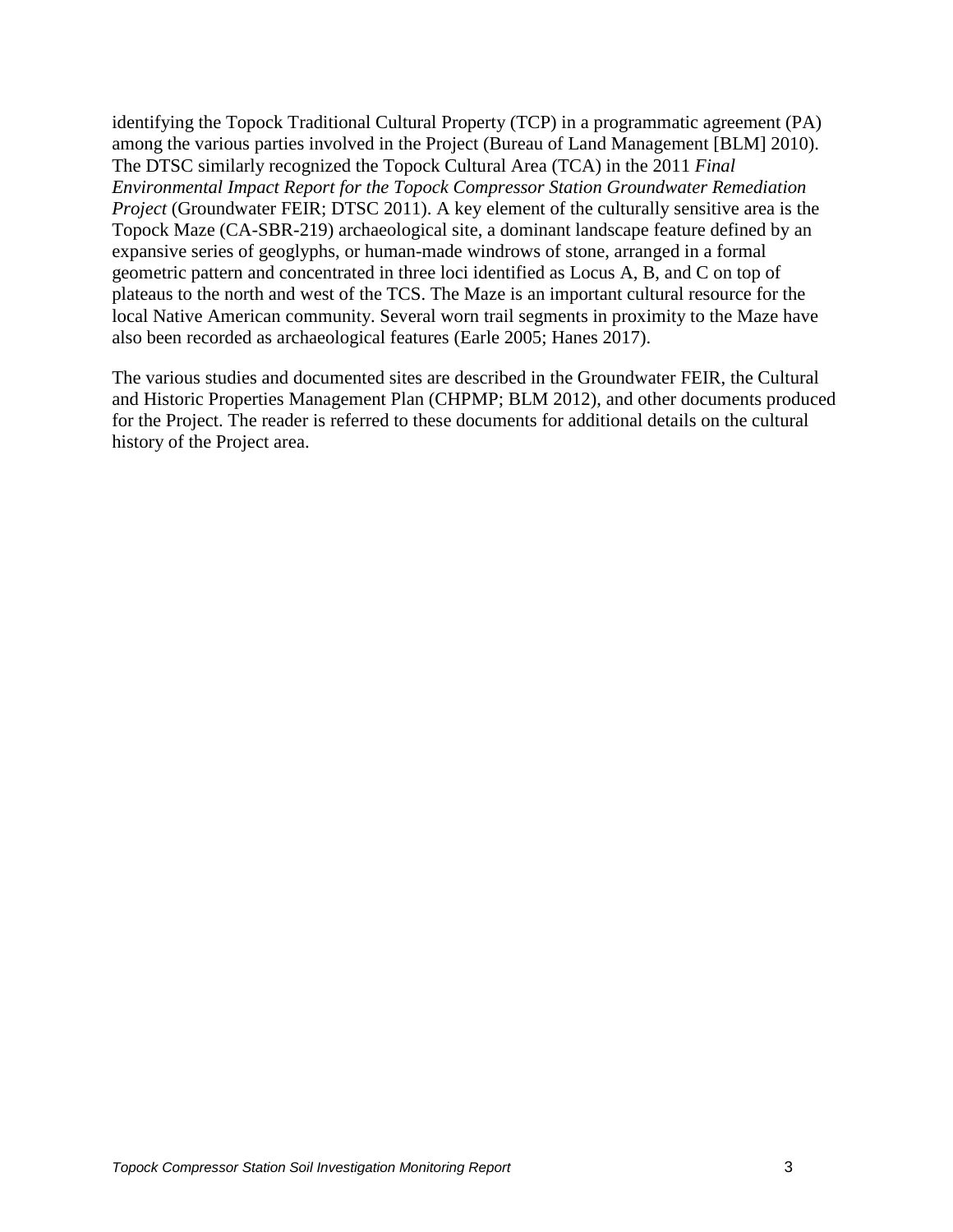

 **Figure 1 Soil investigation proposed Work Zone Maximum Footprint (WZMF) and additional soil investigation sampling locations.**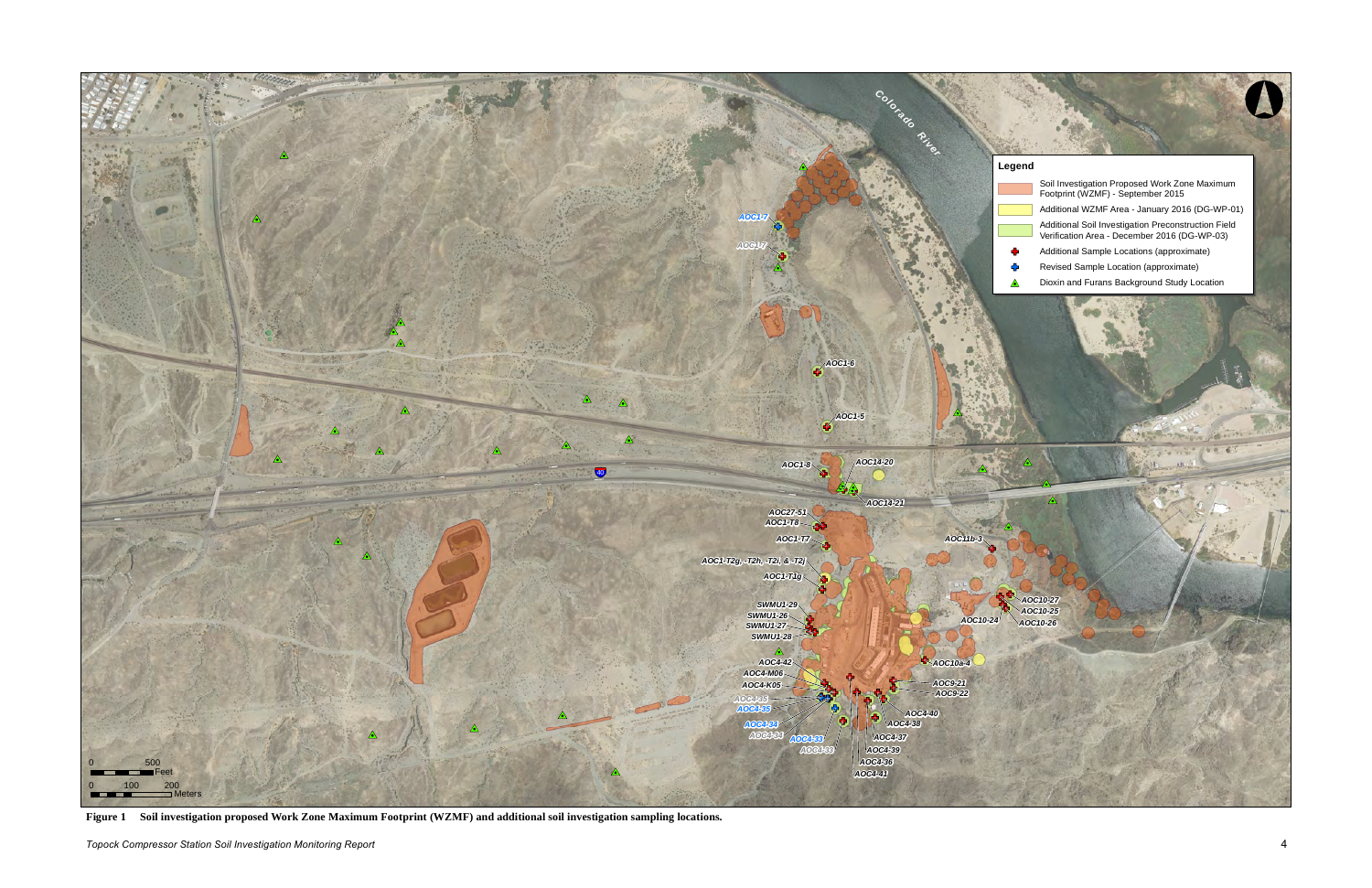# **2 METHODS**

<span id="page-8-0"></span>With DTSC's approval, in conformance with Soil FEIR MM CR-1c-1, PG&E retained Applied EarthWorks, Inc.  $(E)$  to carry out the required soil investigation monitoring. Tribes and agencies participating in the monitoring fieldwork are identified in Appendix A. Field monitoring occurred on an intermittent basis from November 3, 2015, to April 27, 2017 (see monthly summaries in Appendix B). Consistent with the November 2014 draft *Archaeological and Historical Field Procedures and Protocols for Site Monitoring and/or Verification Activities* and the procedures in MM CR-1d, on October 21, 2015, PG&E invited the Tribes to the monitoring project initiation meeting on October 29, 2015 at the TCS facility. PG&E also invited Tribes to all subsequent re-initiation meetings for the Project, and transmitted weekly project updates to the Tribes that included forthcoming soil investigation work.

#### <span id="page-8-1"></span>**2.1 PRE-INVESTIGATION HISTORICAL RESOURCES FIELD VERIFICATION**

In compliance with Soil FEIR MM CR-1c-2 (*Pre-Investigation Historical Resources Field Verification*), four field verifications were conducted prior to each phase of soil sampling:

- The original Pre-Investigation Field Verification (September 22–25, 2015)
- Data Gap-Work Plan-1 (DG-WP-1) verification (January 29, 2016)
- Data Gap-Work Plan-2 (DG-WP-2) verification (January 29, 2016)
- Data Gap-Work Plan-3 (DG-WP-3) (December 5, 2016)

The purpose of the verifications was to confirm the locations of known archaeological and historical sites within the WZMF, verify their avoidance, verify that additional resources were not present within the soil investigative areas, and verify that existing mitigation measures were appropriate to manage all such resources (Moloney and Price 2015; Price 2016).

Figure 2 shows all archaeological and historical sites previously recorded within the WZMF, in addition to the new sites discovered during the monitoring fieldwork. As part of the verification efforts, interested Tribes were provided the opportunity to identify, "for the purposes of avoidance, any physical features of Tribal significance within the field verification area, including but not limited to trails, rock features, desert pavement areas, and cleared circles that might be considered contributors to the TCP." The Tribes did not identify any such areas.

With one exception, the field verification efforts did not identify any conflicts between known archaeological and historical sites and the proposed soil investigation. The exception is the TCS itself, which has been identified as an historic-era resource; several soil sampling locations were located within the TCS compound. In response to a recently completed historical evaluation of the TCS complex (Smallwood and Smith 2016), the California State Historic Preservation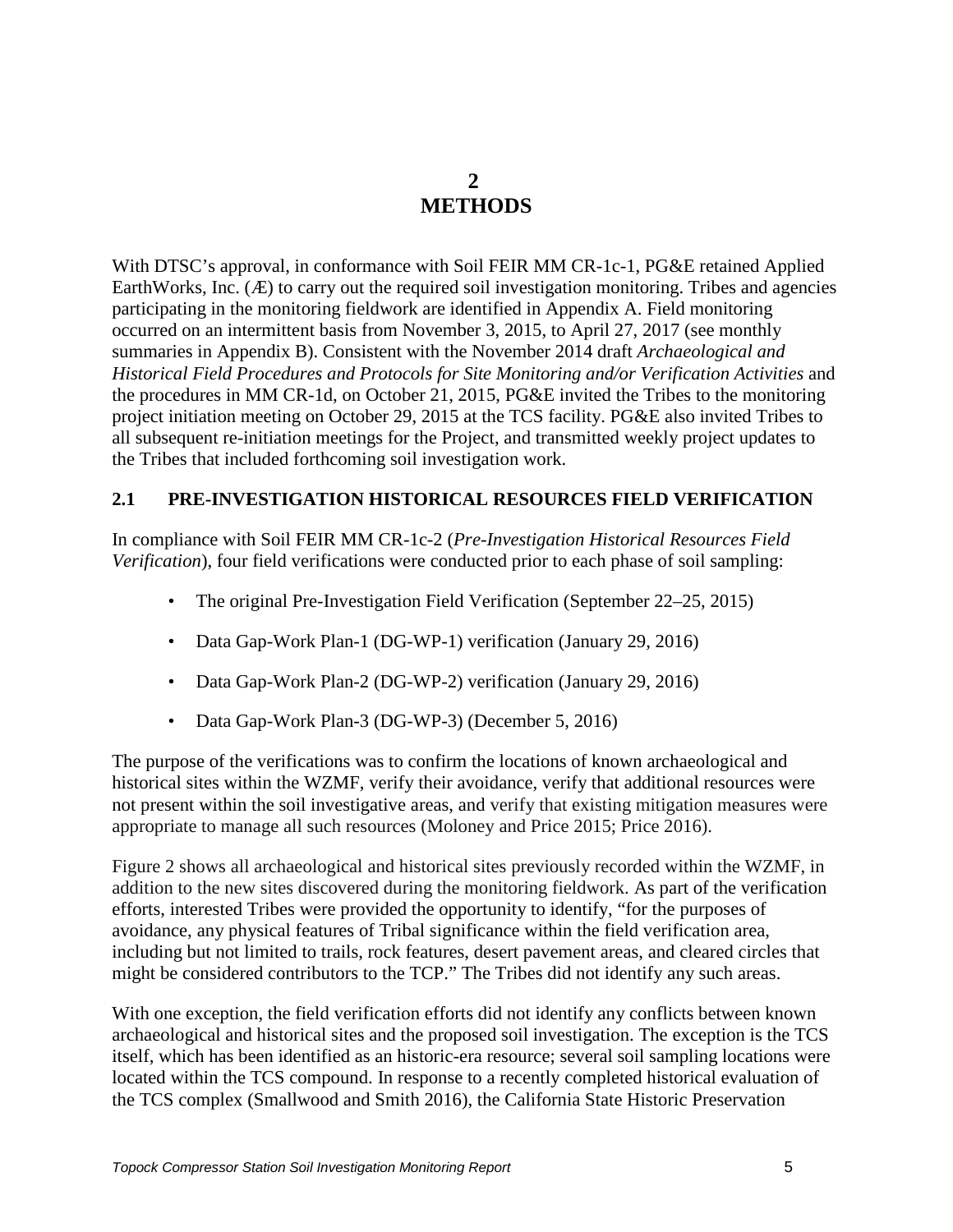<span id="page-9-0"></span>**Figure 2 Archaeological sites in or adjacent to soil investigation proposed Work Zone Maximum Footprint (WZMF) and additional soil investigation sampling locations. (Figure deliberately excluded from nonconfidental version)**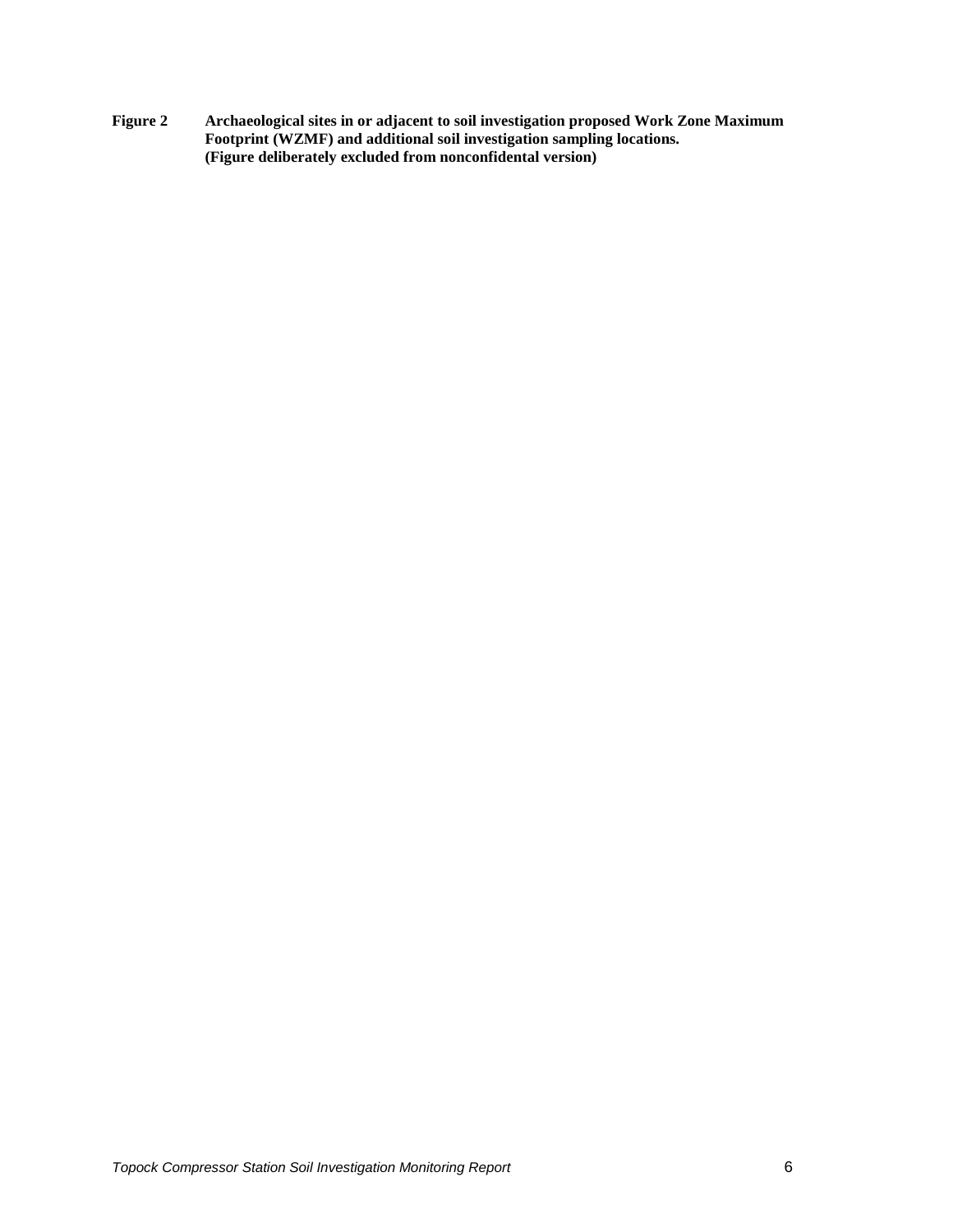Officer determined that the TCS facility was not eligible for listing in the National Register of Historic Places as a historic district, and therefore is not considered a significant historic property (Polanco 2016). As a result, Æ found that no historic properties would be affected by the Project.

# <span id="page-10-0"></span>**2.2 SOIL INVESTIGATION MONITORING**

In preparation for the initial field verification in late September 2015, Æ produced maps depicting the proposed soil investigation WZMF and recorded archaeological and historical sites within and near the footprint. These maps, with minor updates, also aided the subsequent soil investigation monitoring.

Monitoring fieldwork began on November 3, 2015. Each day began with a tailgate safety meeting and daily logistics discussion. At these daily morning meetings, PG&E also asked Tribal monitors for any questions or comments. Æ archaeological monitors also routinely solicited comments from Tribal monitors as the monitoring progressed. Tribal comments were recorded in the observations section of the Daily Monitoring Report (DMR). The DMR forms also recorded who participated in the monitoring, the location monitored, the scope of construction work monitored, previous disturbances at the location, and observations of the archaeological and Tribal monitors. A tabular monthly summary of monitoring activities and observations is provided in Appendix B.

Monitors observed activity at almost 300 specific locations (Figure 2), including areas where:

- dense stands of salt cedar, tamarisk, and other vegetation in Bat Cave Wash were cleared using hand power tools and other mechanical equipment;
- soil boring and trenching occurred using hand tools, rubber-tired backhoes, rubbertired vacuum trucks, and track-mounted rotosonic drill rigs, depending on the sampling objective, nature of terrain, and access issues at specific soil sampling locations;
- geophysical surveys such as ground penetrating radar and electromagnetic induction were performed to determine the precise locations of potential subsurface features such as buried utility infrastructure;
- equipment (e.g., vehicles, sampling rigs, etc.) and associated materials were stored; and
- investigation-derived waste was managed.

The specific areas monitored each day are identified in the monthly summary tables (Appendix B). Locations of the newly discovered sites are also shown in Figure 2, and the new site records along with updated site records are included in Appendix C.

## <span id="page-10-1"></span>**2.3 SAFETY AND WORK SHUTDOWNS**

Work shut downs were limited to four short periods throughout the 18-month-long project. These were: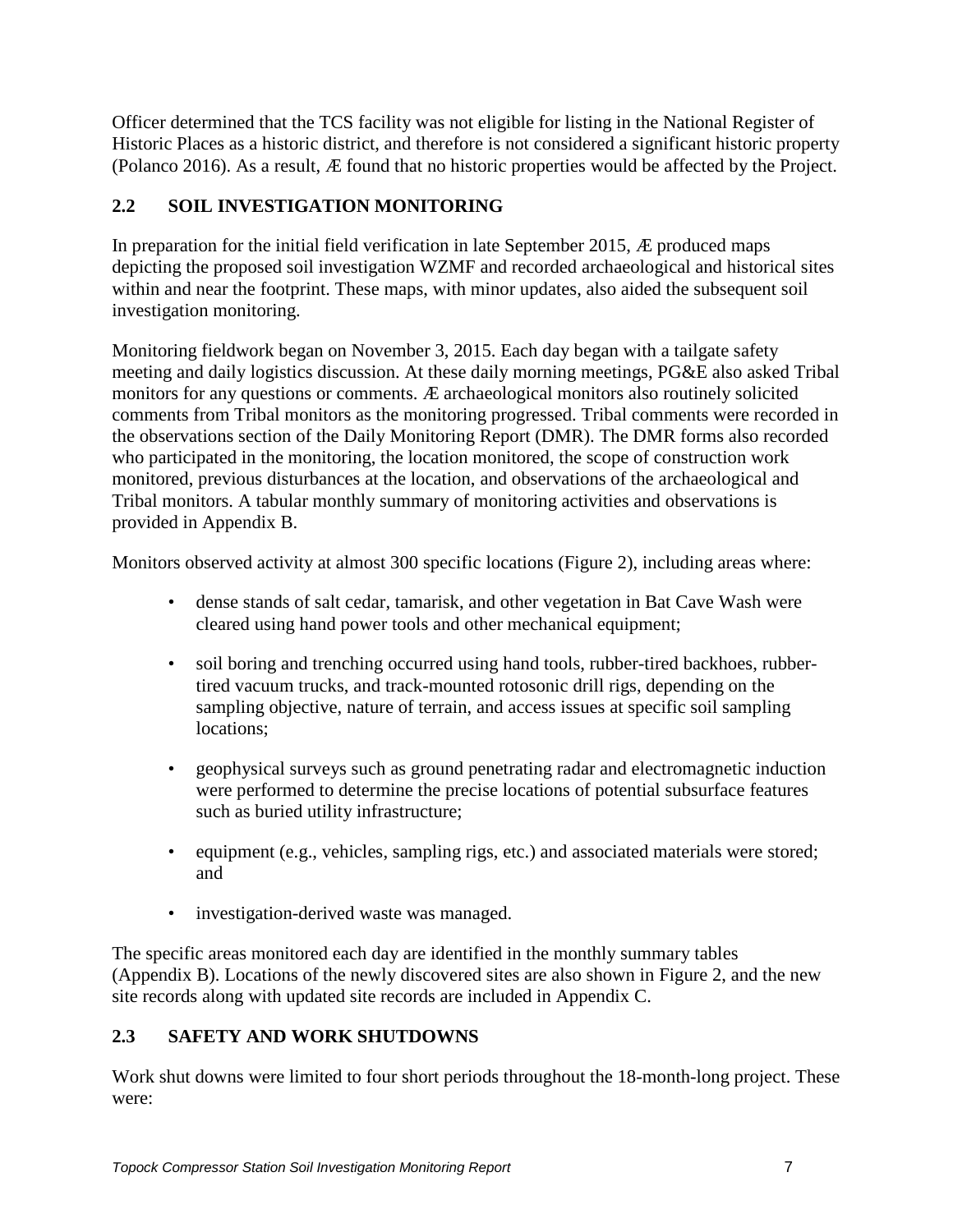- January 7, 2016—work temporarily halted (30 minutes) due to lightning.
- January 9, 2016—work temporarily halted (15 minutes) due to tarantula encroachment.
- February 23, 2016—work halted in afternoon due to extreme high winds.
- March 3, 2016—work temporarily halted (30 minutes) due to presence of big-horn sheep within 250 feet of work site.

No safety issues were documented during the 18-month monitoring period; however, Nick Zeyouma, representing the Colorado River Indian Tribes, reported an incident on February 9, 2016. While driving his vehicle southbound along the Eastern Access Road, he was forced off the road and into the ditch by the aggressive driving of the Burlington Northern Santa Fe Railway representative who was monitoring the hoisting of a sonic drill rig by crane mobilization from Bat Cave Wash to AOC1-6d. This event was confirmed by Howard Magill when he called Patrick Moloney to tow Zeyouma's truck out of the ditch.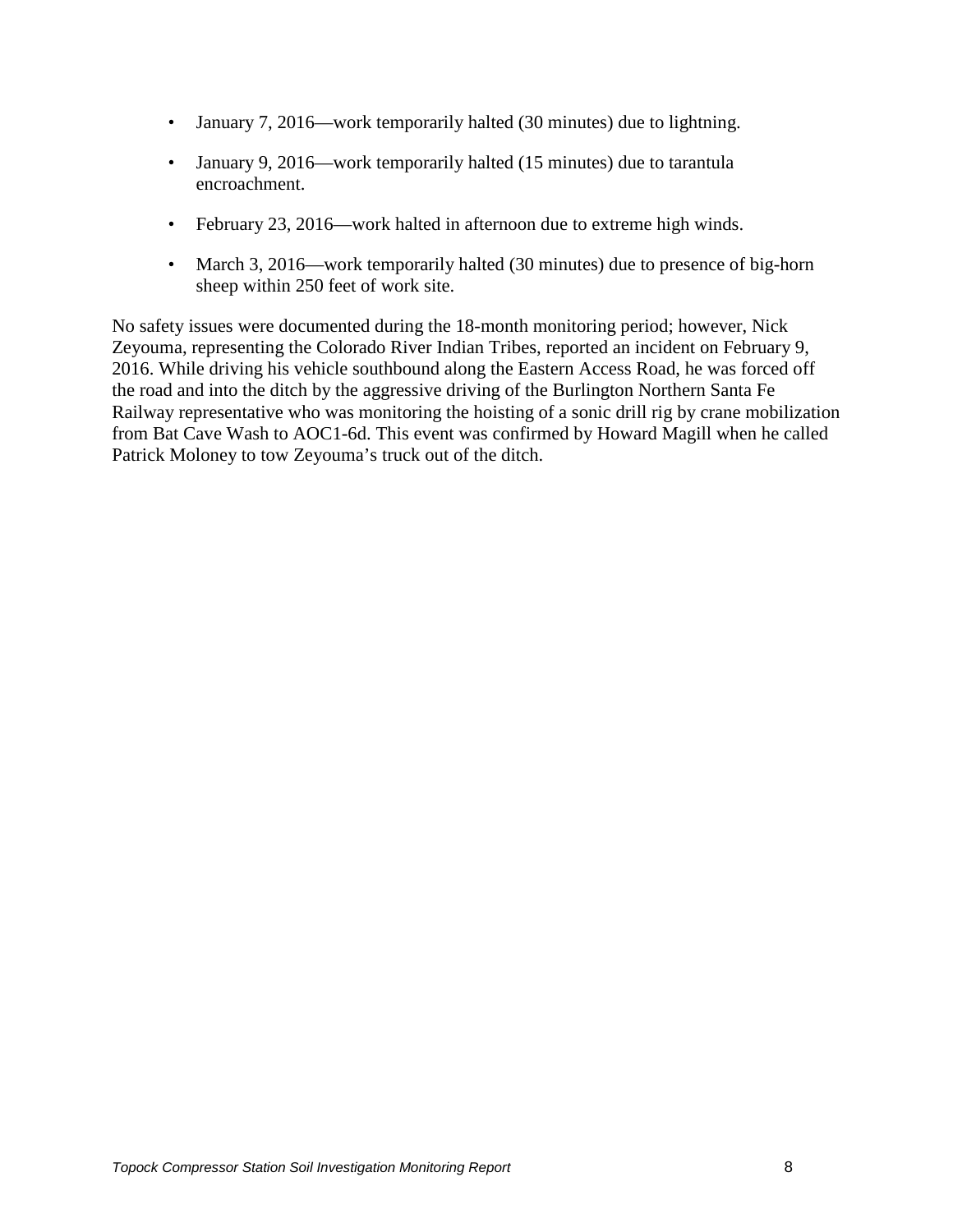## **3 FINDINGS**

#### <span id="page-12-1"></span><span id="page-12-0"></span>**3.1 PRE-INVESTIGATION FIELD VERIFICATION**

During the September 2015 field verification three previously unidentified prehistoric archaeological sites and one isolate were discovered (Moloney and Price 2015). All three sites are in a limited area near sampling locations AOC11-5 and AOC1-c4 and -c5. Site CA-SBR-29935 (Æ-Topock-201) is a sparse lithic scatter on a 30-degree east-facing screecovered slope 2 meters outside the 50-foot buffer zone for AOC11-5. Site CA-SBR-29936 (Æ-Topock-202) is a discrete lithic scatter on the crest of a narrow ridge; the site extends across the northern boundary of AOC1-c4 by 1.5 meters. Site CA-SBR-29937 (Æ-Topock-203) is a diffuse lithic scatter on a scree-covered slope and overlaps AOC1-c5 by 3.1 meters. Due to their positioning beyond the perimeters of the soil sampling areas and on inaccessible slopes above the soil sampling locations, these sites were easily avoided and no impacts occurred.

Isolate Æ-Topock-ISO-61, a unidirectional, unifacial cobble core was discovered 5.6 meters inside the northeast perimeter of AOC1-c4. The isolate was monitored closely and successfully avoided during the soil investigation work. Cultural resource records for all sites and isolates identified during the pre-investigation field verification are included in Appendix C.

#### <span id="page-12-2"></span>**3.2 SOIL INVESTIGATION MONITORING: NOVEMBER 3, 2015 TO JANUARY 28, 2016**

Two previously unidentified sites and two archaeological isolates were discovered during the initial monitoring period. Five pottery sherds were discovered outside the Bat Cave Wash soil investigation monitoring boundaries. This initial finding was subsequently recorded by Æ archaeologists as Æ-Topock-204/H. The site consists of ceramic sherds, lithic artifacts, and some historic period items. As both the initial discovery and the final site boundary were outside the WZMF, a work halt notification was not required.

A diffuse scatter of historic period debris was found within the buffer zone around AOC14-18, likely representing the toss zone from the nearby CA-SBR-2910H historic roadway. The scatter was noted but was not close enough to conflict with proposed work activities. This location also served as a modern dumping area, referred to as the Railroad Debris Site by PG&E, and also used by PG&E as a disposal site prior to its subsequent cleanup. As a result, it was determined an updated site record was not warranted for these new observations.

Two ceramic sherds were discovered and recorded as separate isolates: Æ-Topock-ISO-62 and -63. Upon closer inspection and consultation with Tribal monitors, it was agreed soil sampling work could continue within the 50-meter buffer of the artifacts but under close scrutiny of the monitors. The records for these sites and isolates have been submitted to the South Central Coastal Information Center of the California Historical Resource Information System, and are included in Appendix C; trinomial designations are pending.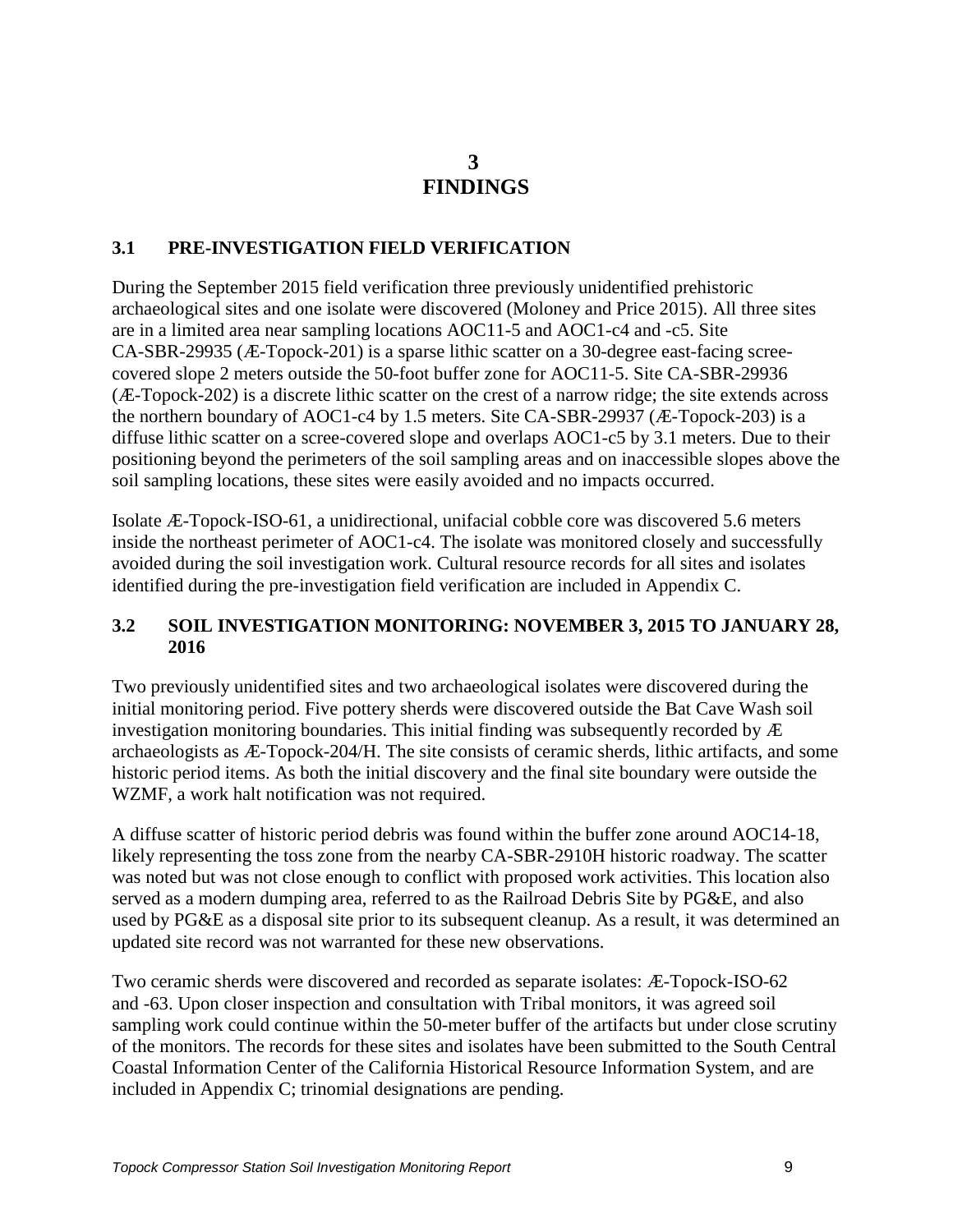#### <span id="page-13-0"></span>**3.3 DATA GAP WORK PLAN 1 (DG-WP-1): JANUARY 29 TO MARCH 10, 2016**

A possible paleontological resource was found in January 2016 during the field monitoring for DG-WP-1. Although outside the buffer zone of AOC14-18, it is in an area potentially slated for other work, including accessing the AOC14-18 work site. Subsequent evaluation by Æ paleontologists indicated the item is most probably a highly re-mineralized and/or internal mold of an invertebrate fossil in an alluvial clast. The fossil represents a very common taxon and was not discovered in situ within its source rock; thus, it does not meet the 2008 BLM or the 2010 Society for Vertebrate Paleontology (SVP) criteria of significance. No further treatment or mitigation of the discovery was recommended though it was avoided during the soil investigation (Clifford 2016).

## <span id="page-13-1"></span>**3.4 DATA GAP WORK PLAN 2 (DG-WP-2): MARCH 15-20, 2016**

No archaeological and historical sites were noted within, or appeared in conflict with, the work zone footprint investigated during the DG-WP-2 monitoring.

## <span id="page-13-2"></span>**3.5 DATA GAP WORK PLAN 3 (DG-WP-3): JANUARY 3 TO APRIL 28, 2017**

In consultation with DTSC and DOI, PG&E evaluated the soil investigation data collected through March 2016 and identified additional data gaps. As a result, a final round of soil investigation (DG-WP-03) was carried out between January 3 and April 27, 2017. During this period, as an adjunct to DG-WP-03, DOI directed PG&E to conduct a Dioxins and Furans Background Study. No conflicts with previously recorded sites were identified during the preinvestigation field verifications for either DG-WP-3 or the Dioxins and Furans Background Study.

Three previously unrecorded archaeological sites were identified during DG-WP-3 monitoring. All three sites were discovered outside the active work areas, thus were readily avoided. The sites were subsequently recorded by Æ archaeologists as Æ-Topock-213, -216/H, and -217. The site records have been submitted to the South Central Coastal Information Center of the California Historical Resource Information System, and trinomial designations are pending. In addition, monitors discovered a small lithic reduction locus considered a new addition to CA-SBR-11908. The sites are briefly described below, and site records are included in Appendix C.

- **Æ-Topock-213**: A lithic reduction site with two distinct concentrations, 50 meters northeast of Dioxin and Furan Background Study location #BKG-38.
- **Æ-Topock-216/H:** A site consisting of both prehistoric lithic reduction stations and historic features relating to both the small-scale damming of a narrow, shallow arroyo and former telegraph transmission lines. The site surrounds Dioxin and Furan Background Study location #BKG-29.
- **Æ-Topock-217:** A diffuse scatter of lithic debris straddling a toe ridge 10 meters south of the same Dioxin and Furan Background Study location as Æ-Topock-213, #BKG-38.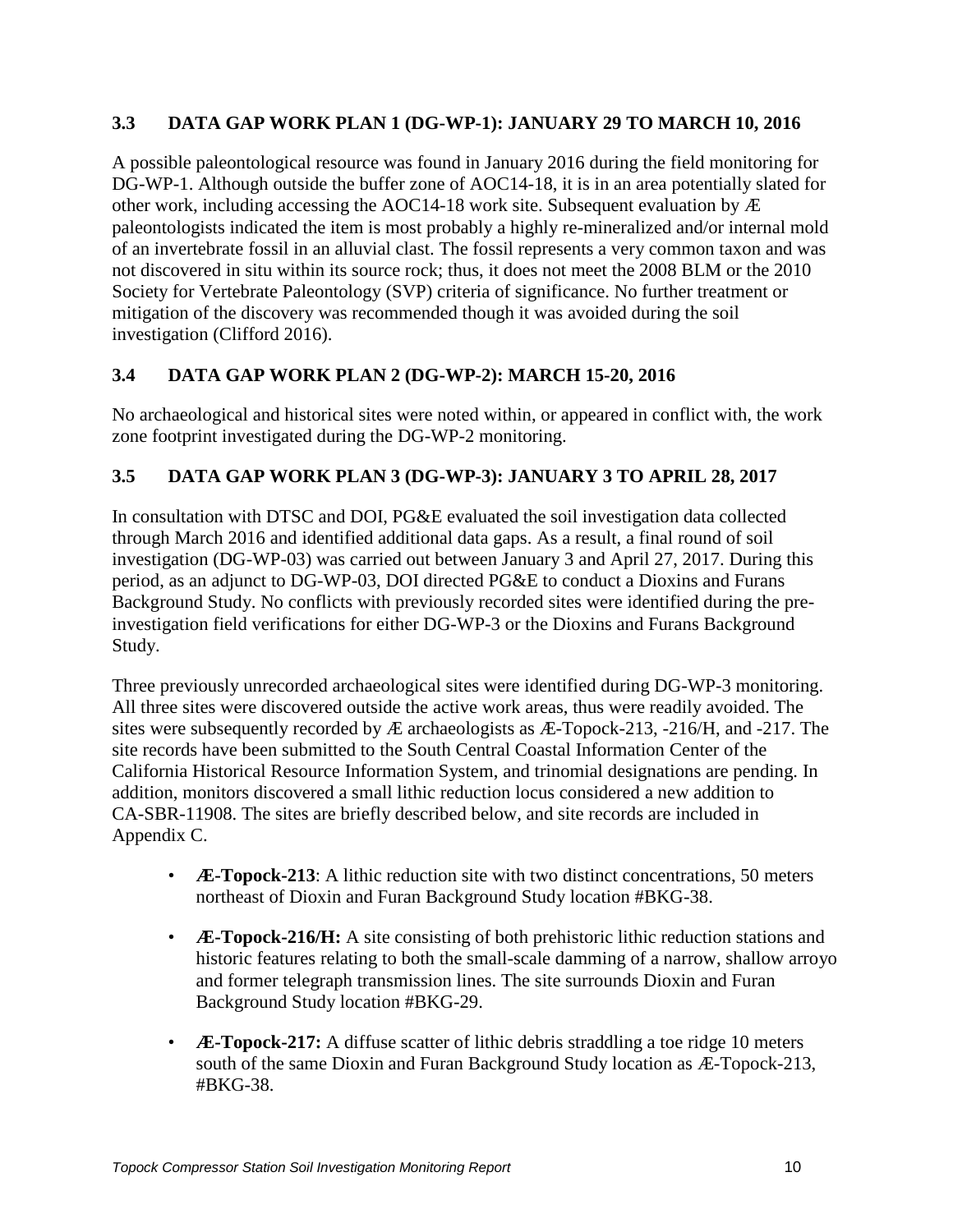• **CA-SBR-11908-Update:** A previously recorded as a lithic assay site with two discrete concentrations, the site record was updated to include another discrete lithic reduction station (Locus 3) plus a quartzite core and flake approximately 4.4 meters east of Locus 3. CA-SBR-11908 is 80 meters northwest of Dioxin and Furan Background Study location #BKG-20 and 50 meters northeast of location #BKG-21.

#### <span id="page-14-0"></span>**3.6 FINDINGS OF DAILY DEBRIEFINGS**

Following each day's work, questions, observations, and suggestions of monitoring participants were solicited and noted in the daily logs and monitoring records. The overall feedback from both Tribes and agencies regarding actual field activities was positive and encouraging. Several Tribal monitors expressed satisfaction that the overall remediation process (including the soil investigation) is being handled correctly, given that it is unavoidable.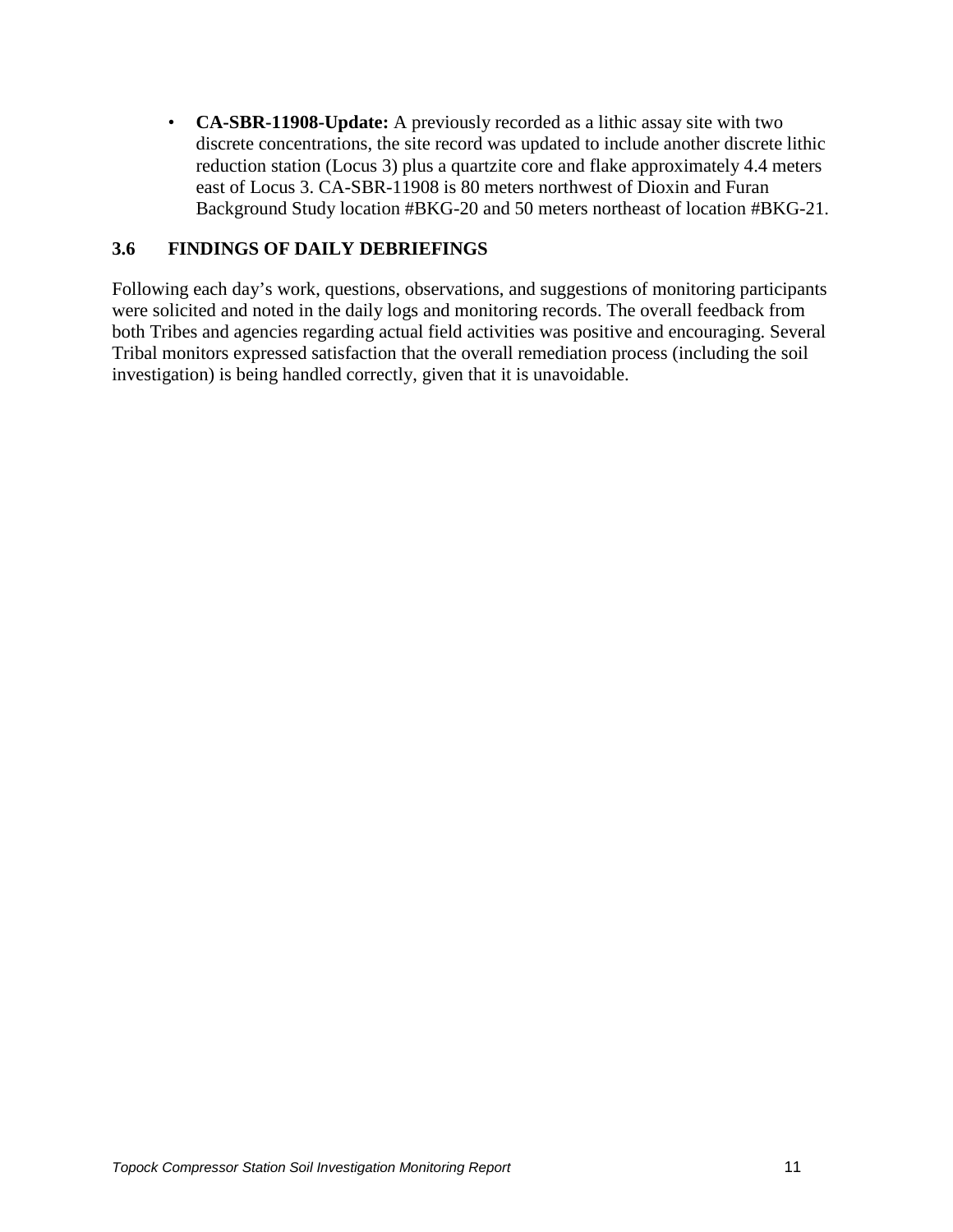## **4 SUMMARY**

<span id="page-15-0"></span>To comply with Soil Investigation FEIR Mitigation Measures CR-1d and CR-3, PG&E implemented an archaeological monitoring program between November 3, 2015 and April 27, 2017. Participants in the monitoring events are identified in a table provided in Appendix A. Other observations resulting from the monitoring are also noted in the Appendix A tables, including recommendations and comments of Tribal monitors. The results of the daily monitoring are described in this report and summarized in Appendix B, while new and updated site records are provided in Appendix C.

No conflicts between the soil investigation work and archaeological or historical sites or paleontological resources were identified. Four previously unidentified sites (Æ-Topock-204/H, -213, -216/H, and -217) and two isolates (Æ-Topock-62 and -63) were recorded outside the active work zone, and the record for one previously recorded site (CA-SBR-11908) was updated. A summary of the sites observed, dates of fieldwork, and actual number of days spent in the field during each phase of monitoring is provided below (Table 1).

**Table 1** 

<span id="page-15-1"></span>

|                                   |                     | <b>Summary of Soil Investigation Monitoring Phases</b>                           |                                        |
|-----------------------------------|---------------------|----------------------------------------------------------------------------------|----------------------------------------|
| <b>Monitoring</b><br><b>Phase</b> | <b>Dates</b>        | <b>Sites and Objects Observed</b>                                                | <b>Field Days</b><br><b>Monitoring</b> |
| Initial<br>Monitoring             | 11/3/2015-1/28/2016 | $AE$ -Topock-204/H<br>CA-SBR-2910H (record not updated)<br>AE-Topock-ISO-62, -63 | 52                                     |
| $DG-WP-1$                         | 1/29/2016-3/10/2016 | Paleontological isolate                                                          | 21                                     |
| $DG-WP-2$                         | 3/15/2016-3/20/2016 | None                                                                             | 6                                      |
| $DG-WP-3$                         | 1/3/2017-4/27/2017  | AE-Topock-213, -216/H, -217<br>CA-SBR-11908 (Updated record)                     | 41                                     |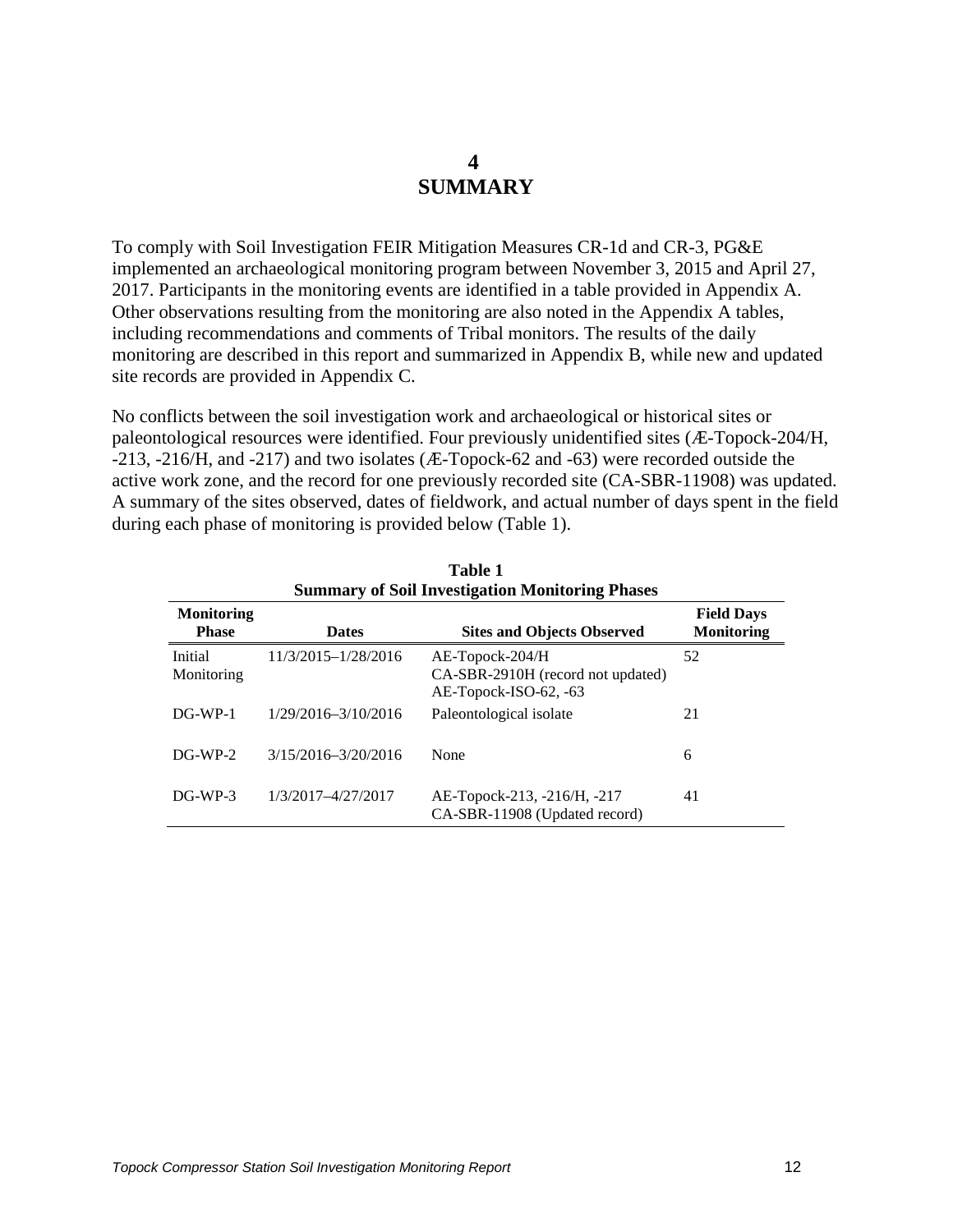## **5 REFERENCES**

#### <span id="page-16-0"></span>Bureau of Land Management (BLM)

- 2010 *Programmatic Agreement among the Bureau of Land Management, Arizona State Historic Preservation Officer, California State Historic Preservation Officer, and the Advisory Council on Historic Preservation for the Topock Remediation Project in San Bernardino County, California, and Mohave County, Arizona.* Executed 4 October 2010.
- 2012 *Cultural and Historic Properties Management Plan (CHPMP), Topock Remediation Project.* U.S. Department of the Interior, Bureau of Land Management, Lake Havasu, Arizona.

#### California Department of Toxic Substance Control (DTSC)

- 2011 *Final Environmental Impact Report for the Topock Compressor Station Groundwater Remediation Project.* AECOM, Sacramento, California. Prepared for the California Environmental Protection Agency, Department of Toxic Substances Control, Sacramento, California.
- 2015 *PG&E Topock Compressor Station Soil Investigation Project Final EIR.* California Department of Toxic Substance Control, Sacramento, California.

#### CH2M HILL

2013 *Soil RCRA Facility Investigation/Remedial Investigation Work Plan, PG&E Topock Compressor Station, Needles, California.* CH2M HILL, Inc. Submitted to Pacific Gas and Electric Company, Sacramento, California.

#### Clifford, Heather

2016 *Discovery of Paleontological Resources, Soil Investigation Pre-Investigation Field Verification, January 29, 2016, Topock Remediation Project, San Bernardino County, CA, and Mohave County, AZ.* Applied EarthWorks, Inc., Hemet, California. Letter Report Prepared for Pacific Gas and Electric Company, San Francisco, California.

#### Earle, David

2005 National Register of Historic Places Nomination Supplement for Topock Maze (CA-SBR-219), Needle, California (Working Draft). Earle & Associates, Palmdale, California, for Applied EarthWorks, Inc., Hemet, California. Submitted to Pacific Gas and Electric Company, San Francisco, California.

#### Hanes, Richard C.

2017 *Archaeological Resource Evaluation of a Native Trail (CA-SBR-29943)*. Applied EarthWorks, Inc., Hemet, California. Prepared for Pacific Gas and Electric Company, San Francisco, California.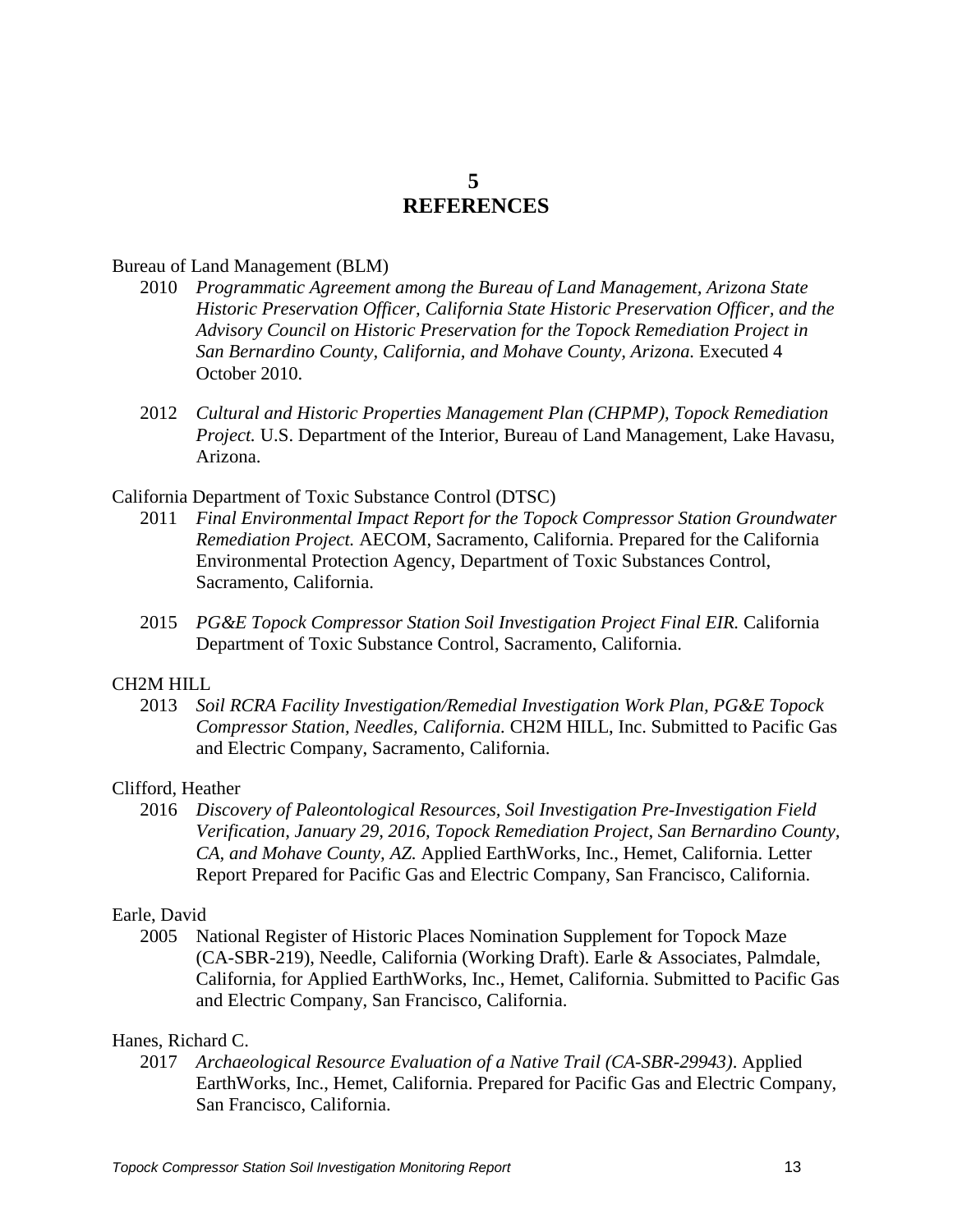#### Moloney, Patrick, and Barry A. Price

2015 *Pre-Investigation Historical Resources Field Verification for the Topock Compressor Station Soil Investigation Project.* Applied EarthWorks, Inc., Hemet, California. Prepared for Pacific Gas and Electric Company, San Francisco, California.

#### Polanco, Julianne

2016 *Historic Evaluation and Finding of No Adverse Effect, PG&E Topock Compressor Station, Needles, California.* Letter to Jason West, Field Manager, Bureau of Land Management, Lake Havasu City, Arizona.

#### Price, Barry

2016 *Additional Pre-Investigation Historical Resources Field Verification for the Topock Compressor Station Soil Investigation Project.* Technical Memorandum Prepared for Pacific Gas and Electric Company, San Francisco, California.

#### Smallwood, Josh, and Victoria Smith

2016 *Historic Resource Evaluation and Finding of No Adverse Effect for the PG&E Topock Compressor Station: 145453 National Trails Highway, Southeast of Needles, San Bernardino County, California.* Applied EarthWorks, Inc., Hemet, California. Prepared for Pacific Gas and Electric Company, San Francisco, California.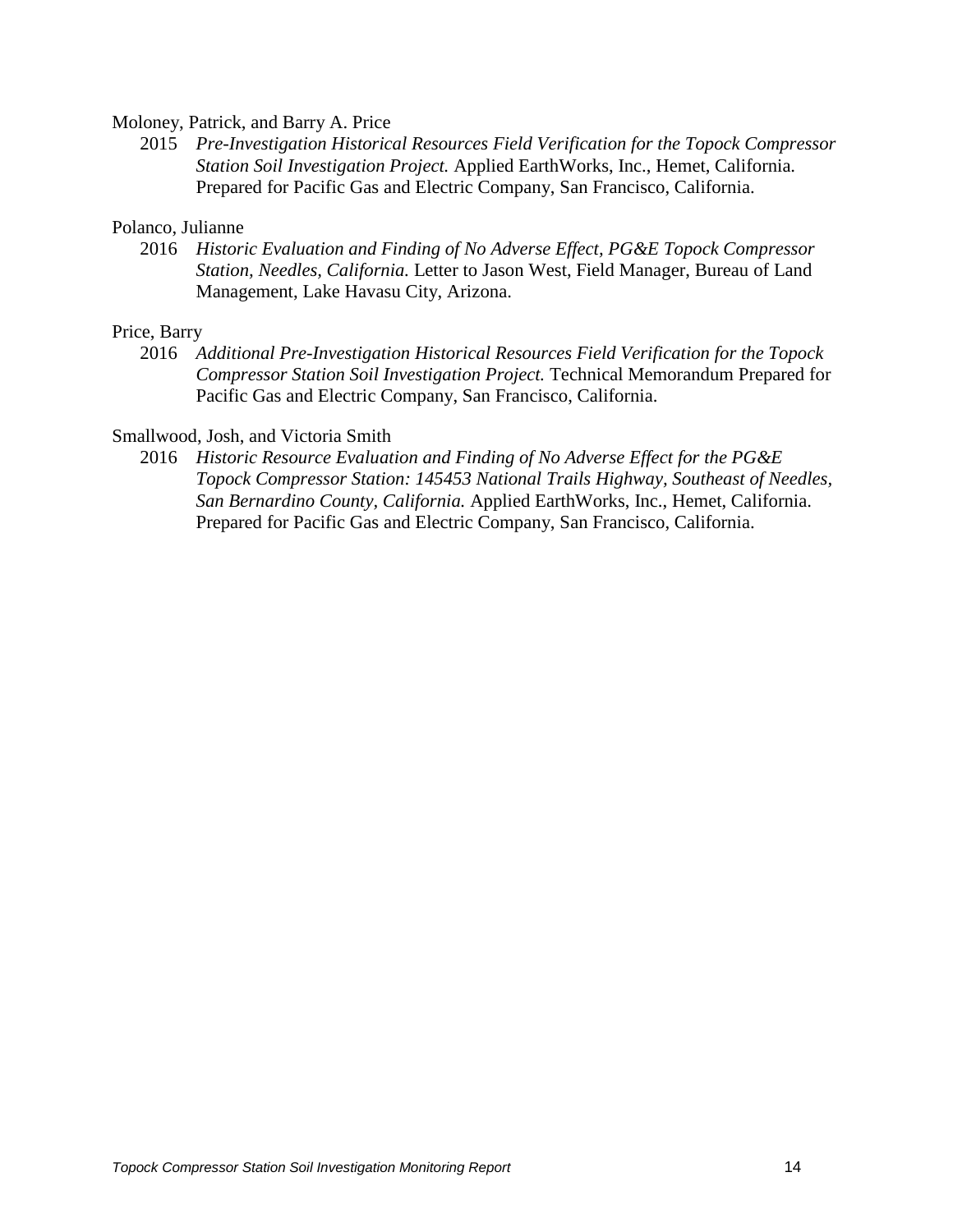# **APPENDIX A**

**Topock Soil Investigation Monitoring Participants**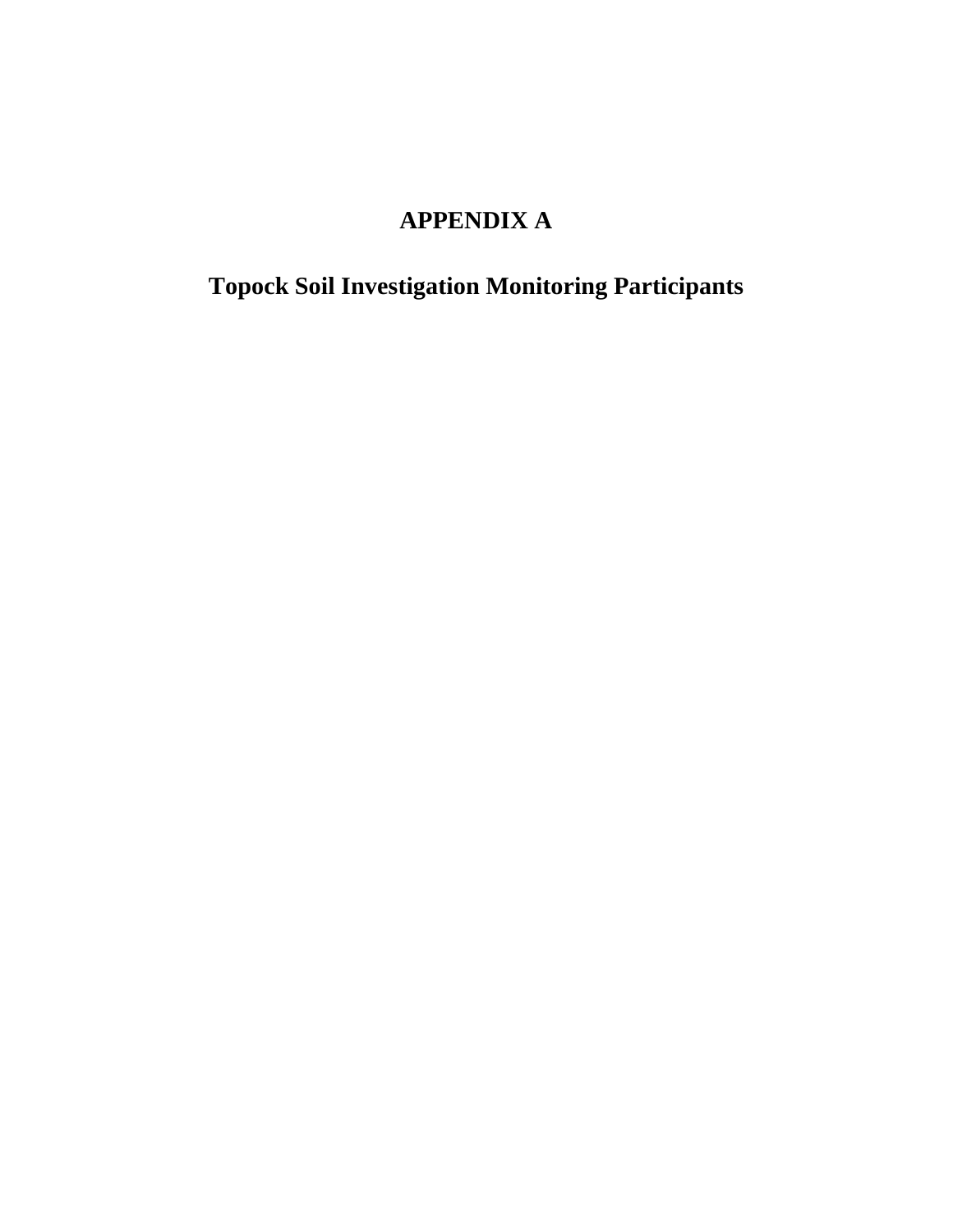| <b>DATE</b>   | <b>AE</b> | A/Pvx BLM CA.D |  | CA.HV CH2 |           | <b>CIT</b> | <b>CRIT</b> |   | DOI DTSC FMIT GWP HIT |           |           | Other N* |    | <b>PG&amp;E TC</b>     |           | <b>TRC</b> | <b>TWS</b> | USF&     |
|---------------|-----------|----------------|--|-----------|-----------|------------|-------------|---|-----------------------|-----------|-----------|----------|----|------------------------|-----------|------------|------------|----------|
|               | CB        |                |  |           | <b>MC</b> |            | HM          |   |                       | JH        | EL.       |          |    | CR                     | <b>BM</b> |            |            | <b>W</b> |
| $3-Nov-15$ PM |           |                |  |           |           |            | <b>NZ</b>   |   |                       | JH1       |           |          |    | $\overline{\text{CS}}$ | MS1       |            |            |          |
|               |           |                |  |           |           |            |             |   |                       | MH        |           |          |    |                        |           |            |            |          |
|               | CB        |                |  |           | <b>MC</b> |            | HM          |   |                       | JH1       | EL        |          | AB | <b>RB</b>              | <b>BM</b> |            |            |          |
| 4-Nov-15 PM   |           |                |  |           |           |            | <b>NZ</b>   |   |                       | DH        | JG        |          |    |                        | MS1       |            |            |          |
|               |           |                |  |           |           |            |             |   |                       | MH        |           |          |    |                        |           |            |            |          |
|               | CB        |                |  |           | <b>MC</b> |            | HM          | P | CG1                   | JH.       | EL.       |          | AB | <b>RB</b>              | <b>BM</b> |            |            |          |
|               | PM        |                |  |           |           |            | <b>NZ</b>   |   | <b>JM</b>             | JH1       | JG        |          |    |                        |           |            |            |          |
| 5-Nov-15      |           |                |  |           |           |            |             |   |                       | DH        |           |          |    |                        |           |            |            |          |
|               |           |                |  |           |           |            |             |   |                       | MH        |           |          |    |                        |           |            |            |          |
|               | CB        |                |  |           |           |            | HM          |   |                       | JH1       | EL        |          | AB | <b>RB</b>              | <b>BM</b> |            |            |          |
| 6-Nov-15      | PM        |                |  |           |           |            | <b>NZ</b>   |   |                       | AH        | JG        |          |    | <b>CR</b>              |           |            |            |          |
|               |           |                |  |           |           |            |             |   |                       | DH        |           |          |    | CS                     |           |            |            |          |
|               |           |                |  |           |           |            |             |   |                       | MH        |           |          |    |                        |           |            |            |          |
|               | PM        |                |  |           | <b>BC</b> |            |             |   |                       | <b>FB</b> | <b>EL</b> |          | AB | JA                     |           |            |            |          |
| 7-Nov-15      |           |                |  |           |           |            |             |   |                       | JH1       | JG        |          |    |                        |           |            |            |          |
|               |           |                |  |           |           |            |             |   |                       | AH        | <b>CV</b> |          |    |                        |           |            |            |          |
|               |           |                |  |           |           |            |             |   |                       | DH        |           |          |    |                        |           |            |            |          |
|               | PM        |                |  |           | <b>BC</b> |            |             |   |                       | <b>FB</b> | <b>EL</b> |          | AB |                        |           |            |            |          |
| 8-Nov-15      |           |                |  |           |           |            |             |   |                       | AH        | JG        |          |    |                        |           |            |            |          |
|               | CB        |                |  |           |           |            | HM          |   |                       | DH<br>JH1 | EL.       |          | AB | JA                     |           |            |            |          |
|               | PM        |                |  |           |           |            |             |   |                       | AH        | JG        |          |    | <b>CR</b>              |           |            |            |          |
| 9-Nov-15      |           |                |  |           |           |            |             |   |                       | DH        |           |          |    |                        |           |            |            |          |
|               |           |                |  |           |           |            |             |   |                       | MH        |           |          |    |                        |           |            |            |          |
|               | CB        | JF             |  |           |           |            | HM          |   |                       | JH1       | EL        |          | AB | JA                     |           |            |            |          |
|               | PM        | <b>KW</b>      |  |           |           |            | <b>NZ</b>   |   |                       | AH        | JG        |          |    | <b>CR</b>              |           |            |            |          |
| 10-Nov-15     |           | <b>CREW</b>    |  |           |           |            |             |   |                       | DH        |           |          |    |                        |           |            |            |          |
|               |           |                |  |           |           |            |             |   |                       | MH        |           |          |    |                        |           |            |            |          |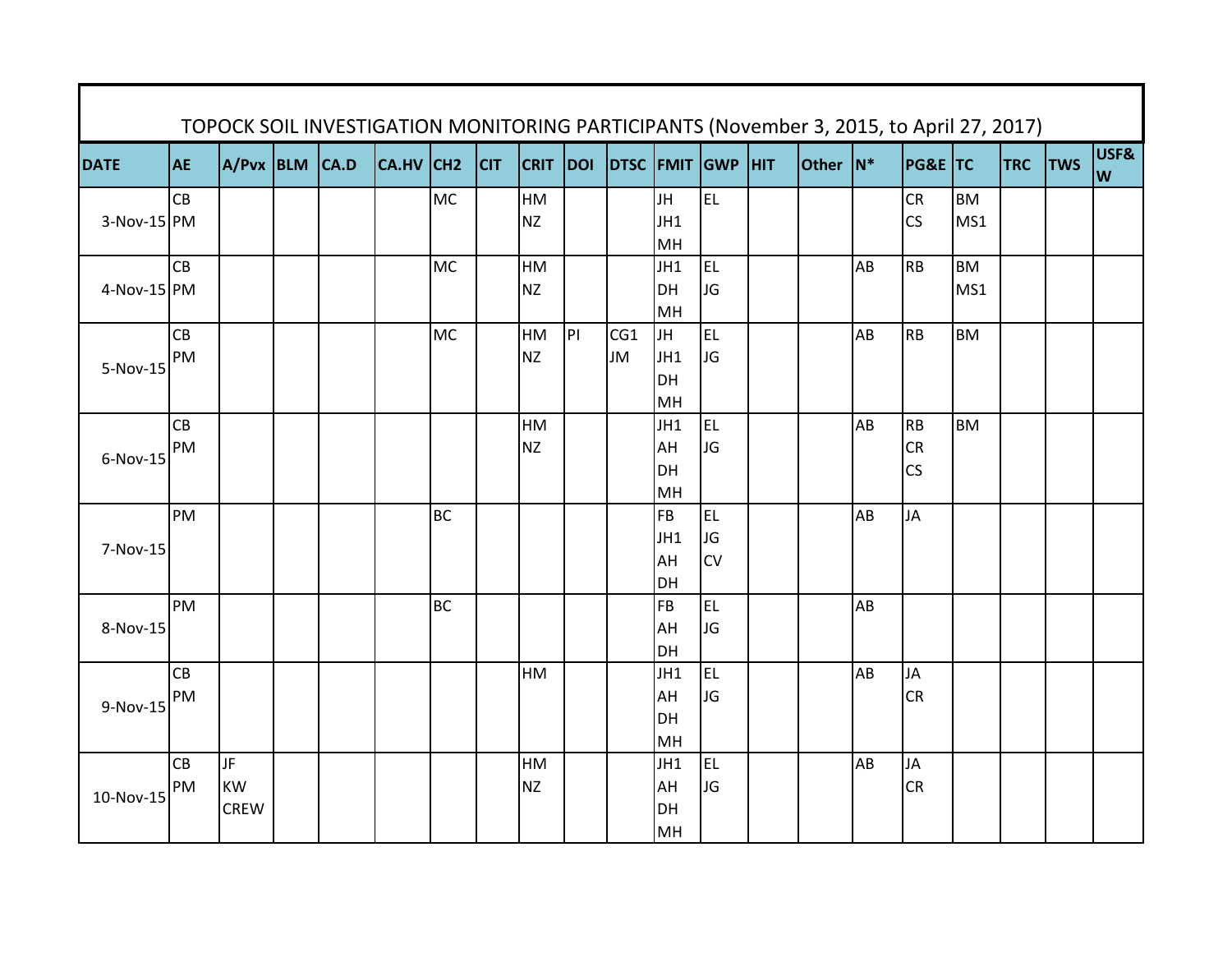| <b>DATE</b>   | <b>AE</b> | A/Pvx BLM CA.D |           | CA.HV CH2 |           | <b>CIT</b> | <b>CRIT</b> | DOI |           |           | DTSC FMIT GWP HIT |           | Other N*  |    | <b>PG&amp;E TC</b> |           | <b>TRC</b> | <b>TWS</b> | USF&<br>W |
|---------------|-----------|----------------|-----------|-----------|-----------|------------|-------------|-----|-----------|-----------|-------------------|-----------|-----------|----|--------------------|-----------|------------|------------|-----------|
|               | CB        | JF             |           |           |           |            | HM          |     |           | JH1       | <b>EL</b>         |           |           | AB | <b>JA</b>          |           |            |            |           |
| 11-Nov-15     | PM        | <b>KW</b>      |           |           |           |            | <b>NZ</b>   |     |           | AH        | JG                |           |           |    | <b>CR</b>          |           |            |            |           |
|               |           | <b>CREW</b>    |           |           |           |            |             |     |           | DH        |                   |           |           |    |                    |           |            |            |           |
|               |           |                |           |           |           |            |             |     |           | MH        |                   |           |           |    |                    |           |            |            |           |
|               | CB        | JF             | <b>RK</b> |           |           |            | HM          |     |           | JH        | <b>EL</b>         |           | <b>DO</b> | AB | <b>CR</b>          | <b>BM</b> |            |            | <b>CM</b> |
| 12-Nov-15     | PM        | <b>KW</b>      |           |           |           |            | <b>NZ</b>   |     |           | <b>DH</b> | JG                |           | JW        |    |                    |           |            |            | BM1       |
|               |           | <b>CREW</b>    |           |           |           |            |             |     |           | MH        |                   |           | (Geovi    |    |                    |           |            |            |           |
|               |           |                |           |           |           |            |             |     |           |           |                   |           | sion)     |    |                    |           |            |            |           |
|               | CB        | JF             | <b>RK</b> |           |           |            | HM          |     |           | DH        | EL                | LH        | <b>DO</b> | AB | <b>CR</b>          | <b>BM</b> |            |            | <b>CM</b> |
| 13-Nov-15     |           | <b>KW</b>      |           |           |           |            | <b>NZ</b>   |     |           | MH        | JG                | DH1       | <b>JW</b> |    |                    |           |            |            | BM1       |
|               |           | <b>CREW</b>    |           |           |           |            |             |     |           |           |                   |           | (Geovi    |    |                    |           |            |            |           |
|               |           |                |           |           |           |            |             |     |           |           |                   |           | sion)     |    |                    |           |            |            |           |
|               | <b>CB</b> | JF             |           |           |           |            | <b>HM</b>   |     |           | JH        | EL                |           |           |    | <b>CR</b>          | <b>BM</b> |            |            | <b>CM</b> |
| 16-Nov-15 PM  |           | <b>KW</b>      |           |           |           |            |             |     |           | DH        | JG                |           |           |    |                    |           |            |            | BM1       |
|               |           | <b>CREW</b>    |           |           |           |            |             |     |           | MH        |                   |           |           |    |                    |           |            |            |           |
|               | CB        | JF.            |           |           |           |            | HM          | P   |           | AH        | EL                |           |           |    | <b>CR</b>          | <b>BM</b> |            |            | <b>CM</b> |
| 17-Nov-15 RH  |           | <b>KW</b>      |           |           |           |            | <b>NZ</b>   |     |           | DH        | JG                |           |           |    |                    |           |            |            | BM1       |
|               | PM        | <b>CREW</b>    |           |           |           |            |             |     |           | MH        |                   |           |           |    |                    |           |            |            |           |
|               | CB        | JF             |           |           |           |            | HM          | P   |           | AH        | EL                | LH        |           |    | <b>CR</b>          | <b>BM</b> |            |            |           |
| 18-Nov-15 RH  |           | <b>KW</b>      |           |           |           |            | <b>NZ</b>   |     |           | <b>DH</b> | JG                | <b>BJ</b> |           |    |                    |           |            |            |           |
|               | PM        | <b>CREW</b>    |           |           |           |            |             |     |           | MH        |                   |           |           |    |                    |           |            |            |           |
|               | CB        | JF             |           |           |           |            | HM          | P   |           | AH        | <b>EL</b>         | LH        |           |    | <b>CR</b>          | <b>BM</b> |            |            |           |
| 19-Nov-15 PM  |           | <b>KW</b>      |           |           |           |            |             |     |           | DH        | JG                | <b>BJ</b> |           |    |                    |           |            |            |           |
|               |           | <b>CREW</b>    |           |           |           |            |             |     |           | MH        |                   |           |           |    |                    |           |            |            |           |
|               | <b>CB</b> | JF             |           |           |           |            | HM          |     |           | AH        | EL                |           |           |    | <b>CR</b>          | <b>BM</b> |            |            |           |
| 30-Nov-15     |           | <b>KW</b>      |           |           |           |            | <b>NZ</b>   |     |           | DH        | JG                |           |           |    |                    |           |            |            |           |
|               |           | <b>CREW</b>    |           |           |           |            |             |     |           | MH        |                   |           |           |    |                    |           |            |            |           |
|               | CB        | JF             |           | CG        | <b>MC</b> |            | HM          | P   | CG1       | AH        | EL.               |           | <b>DM</b> | AB | <b>RB</b>          | <b>BM</b> |            | <b>JB</b>  |           |
| $1-Dec-15$ PM |           | <b>KW</b>      |           | <b>DR</b> | <b>BC</b> |            | <b>NZ</b>   |     | <b>JM</b> | MH        | JG                |           | (util-    |    | <b>CR</b>          |           |            |            |           |
|               |           | <b>CREW</b>    |           |           | <b>KS</b> |            |             |     |           |           |                   |           | loc)      |    | <b>CS</b>          |           |            |            |           |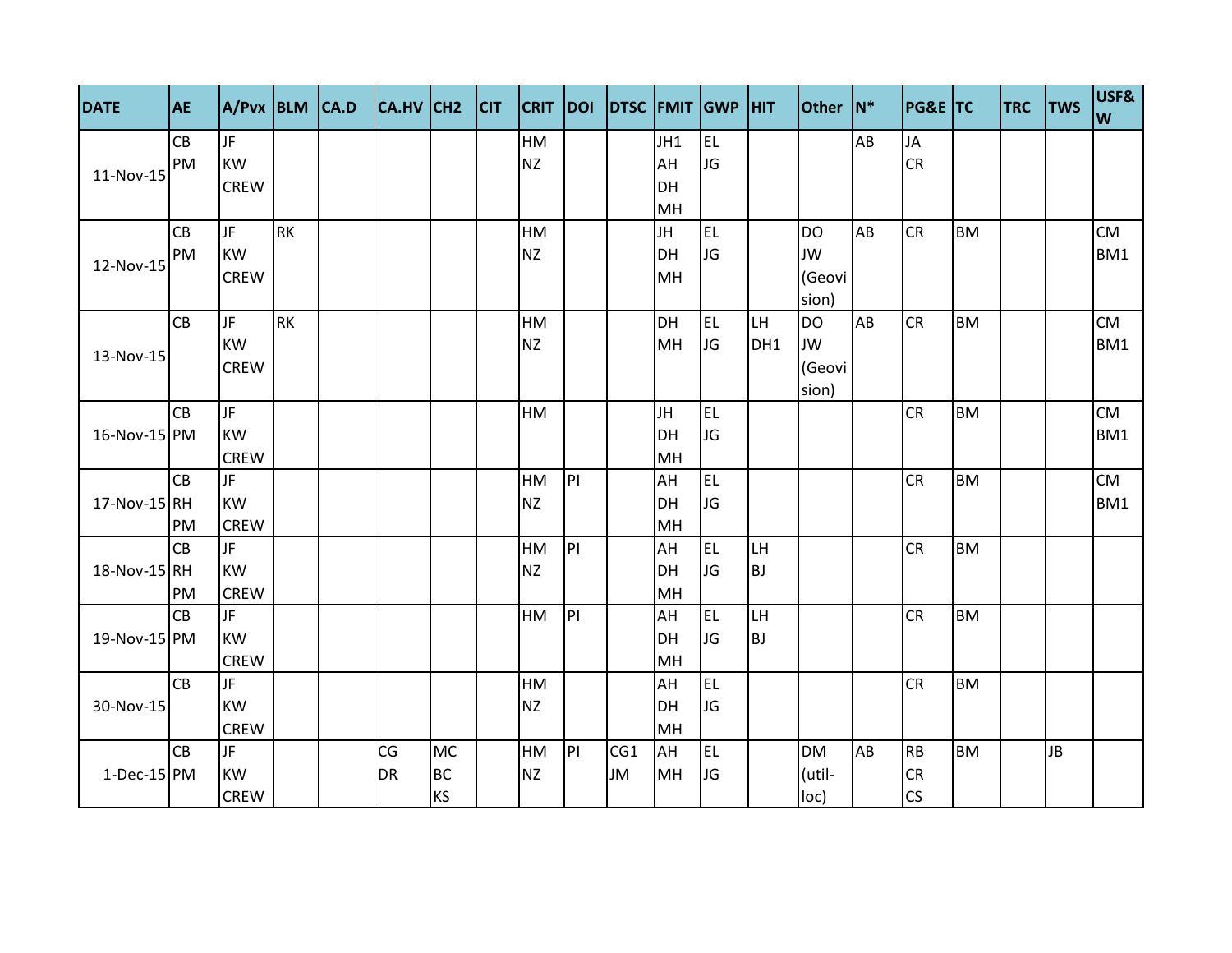| <b>DATE</b>       | <b>AE</b> | A/Pvx BLM CA.D |  | CA.HV CH2 CIT |           |           |           | CRIT DOI DTSC FMIT GWP HIT |           |           |           | Other N*  |    | <b>PG&amp;E TC</b> |           | <b>TRC</b> | <b>TWS</b> | USF&<br>W |
|-------------------|-----------|----------------|--|---------------|-----------|-----------|-----------|----------------------------|-----------|-----------|-----------|-----------|----|--------------------|-----------|------------|------------|-----------|
|                   | CB        | JF.            |  | CG            | <b>MC</b> |           | HM        |                            | <b>DH</b> | <b>EL</b> |           | <b>DM</b> | AB | <b>RB</b>          | <b>HB</b> |            | <b>JB</b>  |           |
| 2-Dec-15 PM       |           | <b>KW</b>      |  | <b>DR</b>     | <b>BC</b> |           | <b>NZ</b> |                            | MH        | JG        |           | (util-    |    | <b>CR</b>          | <b>BM</b> |            |            |           |
|                   |           | <b>CREW</b>    |  |               |           |           |           |                            |           |           |           | loc)      |    | CS                 |           |            |            |           |
|                   | <b>CB</b> | JF.            |  | CG            | <b>BC</b> | <b>RM</b> | HM        |                            | AH        | <b>EL</b> |           | <b>DM</b> | AB | <b>RB</b>          | <b>HB</b> |            |            |           |
| 3-Dec-15 PM       |           | <b>KW</b>      |  | <b>DR</b>     |           |           | <b>NZ</b> |                            | MH        | <b>JG</b> |           | (util-    |    | <b>CR</b>          |           |            |            |           |
|                   |           | <b>CREW</b>    |  |               |           |           |           |                            |           |           |           | loc)      |    | <b>CS</b>          |           |            |            |           |
|                   | Iсв       | <b>JF</b>      |  | CG            | <b>BC</b> |           | HM        |                            | JH        | <b>EL</b> |           |           | AB | <b>RB</b>          | <b>HB</b> |            |            |           |
| 4-Dec-15 PM       |           | <b>KW</b>      |  | <b>DR</b>     |           |           | <b>NZ</b> |                            | <b>DH</b> | <b>JG</b> |           |           |    | <b>CR</b>          |           |            |            |           |
|                   |           | <b>CREW</b>    |  |               |           |           |           |                            | MH        |           |           |           |    | CS                 |           |            |            |           |
| 5-Dec-15          | ΚJ        |                |  | CG            |           |           |           |                            |           | JG        |           |           | AB | <b>RB</b>          |           |            |            |           |
|                   | PM        |                |  | <b>DR</b>     |           |           |           |                            |           |           |           |           |    |                    |           |            |            |           |
|                   | CB KJ     |                |  | CG            |           |           |           |                            |           | JG        |           |           | AB | <b>RB</b>          |           |            |            |           |
| $6$ -Dec-15 $ PM$ |           |                |  | <b>DR</b>     |           |           |           |                            |           |           |           |           |    |                    |           |            |            |           |
|                   | CB KJJF   |                |  | CG            |           |           | HM        |                            |           | JG        |           |           | AB | <b>RB</b>          | <b>HB</b> |            |            |           |
| $7-Dec-15$ PM     |           | <b>KW</b>      |  | <b>DR</b>     |           |           |           |                            |           |           |           |           |    | <b>CR</b>          |           |            |            |           |
|                   |           | <b>CREW</b>    |  |               |           |           |           |                            |           |           |           |           |    |                    |           |            |            |           |
|                   | CB KJJF   |                |  | CG            |           | <b>RM</b> | HM        | CG1                        |           | JG        | <b>CC</b> |           | AB | <b>RB</b>          | <b>HB</b> |            |            |           |
| 8-Dec-15 PM       |           | <b>KW</b>      |  | <b>DR</b>     |           |           | <b>NZ</b> |                            |           |           | LH        |           |    | <b>CR</b>          |           |            |            |           |
|                   |           | <b>CREW</b>    |  |               |           |           |           |                            |           |           |           |           |    |                    |           |            |            |           |
|                   | <b>CB</b> | JF             |  | CG            |           |           | HM        | CG1                        |           | JG        | LH.       |           | AB | <b>RB</b>          | <b>HB</b> |            |            |           |
| $9$ -Dec-15 $ PM$ |           | <b>KW</b>      |  | <b>DR</b>     |           |           | <b>NZ</b> |                            |           |           |           |           |    | <b>CR</b>          |           |            |            |           |
|                   |           | <b>CREW</b>    |  |               |           |           |           |                            |           |           |           |           |    | <b>CS</b>          |           |            |            |           |
|                   | <b>CB</b> | JF             |  |               |           | <b>RM</b> | <b>HM</b> |                            |           |           | <b>CC</b> |           |    | <b>RB</b>          | <b>HB</b> |            |            |           |
| 10-Dec-15 PM      |           | <b>KW</b>      |  |               |           |           | <b>NZ</b> |                            |           |           | LH        |           |    | <b>CR</b>          |           |            |            |           |
|                   |           | <b>CREW</b>    |  |               |           |           |           |                            |           |           |           |           |    | <b>CS</b>          |           |            |            |           |
|                   | <b>CB</b> | JF.            |  |               |           |           | HM        |                            |           |           |           |           |    | <b>RB</b>          | <b>HB</b> |            |            |           |
| 11-Dec-15 PM      |           | <b>KW</b>      |  |               |           |           | <b>NZ</b> |                            |           |           |           |           |    | <b>CR</b>          |           |            |            |           |
|                   |           | <b>CREW</b>    |  |               |           |           |           |                            |           |           |           |           |    | <b>CS</b>          |           |            |            |           |
|                   | CB KJ     |                |  | CG            |           | <b>RM</b> | <b>HM</b> |                            |           | JG        | LH        |           |    | <b>RB</b>          |           |            |            |           |
| 14-Dec-15 PM      |           |                |  | <b>DR</b>     |           |           |           |                            |           | <b>EL</b> |           |           |    | <b>CR</b>          |           |            |            |           |
|                   |           |                |  |               |           |           |           |                            |           |           |           |           |    | <b>CS</b>          |           |            |            |           |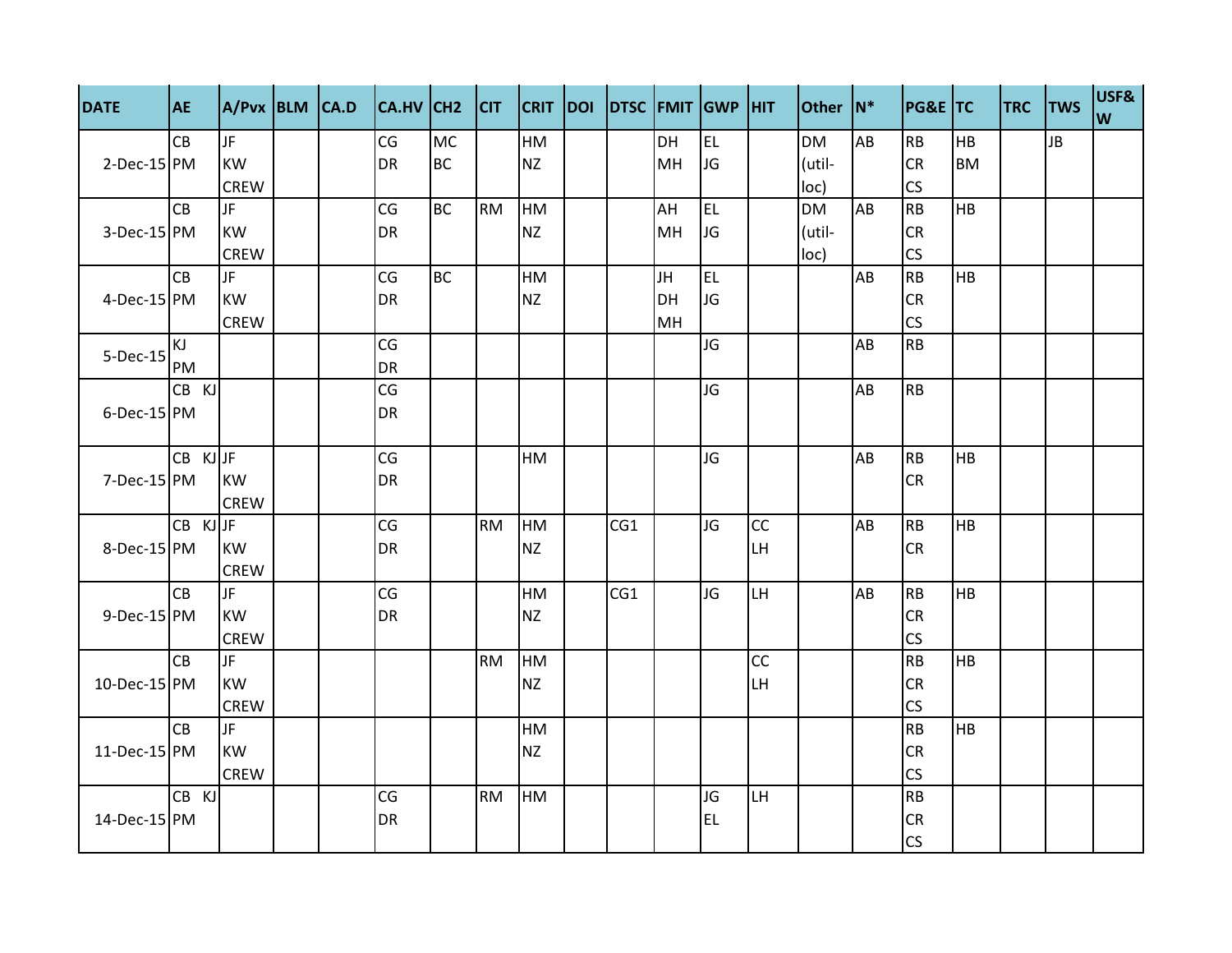| <b>DATE</b>       | <b>AE</b>       | A/Pvx BLM CA.D |           |       | CA.HV CH2              |           | C         | <b>CRIT</b> | DOI       | DTSC FMIT GWP HIT |           |                 |           | Other N* |    | PG&E TC         |           | <b>TRC</b> | <b>TWS</b> | USF&<br>W |
|-------------------|-----------------|----------------|-----------|-------|------------------------|-----------|-----------|-------------|-----------|-------------------|-----------|-----------------|-----------|----------|----|-----------------|-----------|------------|------------|-----------|
|                   | CB KJ           |                | <b>RK</b> |       | CG                     |           | <b>RM</b> | <b>HM</b>   |           |                   |           | JG              | LH        |          |    | GC              | <b>BM</b> |            |            |           |
| 15-Dec-15 PM      |                 |                |           |       | <b>DR</b>              |           |           |             |           |                   |           | <b>EL</b>       |           |          |    | <b>CR</b>       |           |            |            |           |
|                   | CB KJ           |                |           |       | CG                     |           |           |             |           |                   |           | JG              |           |          |    | CS<br><b>RB</b> |           |            |            |           |
| 16-Dec-15 PM      |                 |                |           |       | <b>DR</b>              |           |           |             |           |                   |           | <b>EL</b>       |           |          |    | <b>CR</b>       |           |            |            |           |
|                   |                 |                |           |       |                        |           |           |             |           |                   |           |                 |           |          |    |                 |           |            |            |           |
|                   | CB KJ           |                |           |       | CG                     |           |           |             |           |                   |           | JG              |           |          |    | <b>RB</b>       |           |            |            |           |
| 17-Dec-15 PM      |                 |                |           |       | <b>DR</b>              |           |           |             |           |                   |           | <b>EL</b>       |           |          |    | <b>CR</b>       |           |            |            |           |
|                   |                 |                |           |       |                        |           |           |             |           |                   |           |                 |           |          |    |                 |           |            |            |           |
|                   | CB KJ           |                |           |       | CG                     |           |           |             |           |                   |           | JG              |           |          |    | <b>RB</b>       |           |            |            |           |
| 18-Dec-15 PM      |                 |                |           |       | DR                     |           |           |             |           |                   |           | <b>EL</b>       |           |          |    | <b>CR</b>       |           |            |            |           |
|                   | CB              |                |           |       |                        |           |           |             |           |                   |           |                 |           |          |    |                 | <b>BM</b> |            |            |           |
| $4$ -Jan-16       | PM              |                |           |       |                        |           |           |             |           |                   |           |                 |           |          |    |                 |           |            |            |           |
|                   | <b>CB</b>       |                |           | S/V/P | CG                     | <b>BC</b> | JB1       | <b>HM</b>   | P         |                   | DH        | <b>JG</b>       |           |          | AB | <b>RB</b>       | <b>BM</b> |            |            |           |
| 5-Jan-16 PM       |                 |                |           |       | JB <sub>2</sub>        |           | <b>DF</b> | <b>NZ</b>   |           |                   | MH        | <b>EL</b>       |           |          |    | <b>CR</b>       |           |            |            |           |
|                   |                 |                |           |       |                        |           | AS        |             |           |                   |           |                 |           |          |    | <b>CS</b>       |           |            |            |           |
|                   | <b>CB</b>       |                |           | S/V/P | CG                     | <b>BC</b> | JB1       | HM          | PI.       |                   | DH        | JG.             |           |          | AB | JA              | <b>BM</b> |            |            |           |
| $6$ -Jan-16 $ PM$ |                 |                |           |       | JB <sub>2</sub>        |           | <b>DF</b> | <b>NZ</b>   |           |                   | MH        | <b>EL</b>       |           |          |    | <b>CR</b>       |           |            |            |           |
|                   |                 |                |           |       |                        |           |           |             |           |                   |           |                 |           |          |    | CS              |           |            |            |           |
|                   | <b>CB</b>       |                |           | S/V/P | CG                     | <b>BC</b> | JB1       | <b>NZ</b>   | PI        |                   | <b>DH</b> | <b>JG</b>       |           |          | AB | <b>RB</b>       | <b>BM</b> |            |            |           |
| $7$ -Jan-16 $ PM$ |                 |                |           |       | JB <sub>2</sub>        |           | <b>DF</b> |             |           |                   | MH        | EL.             |           |          |    | <b>CR</b>       |           |            |            |           |
|                   |                 |                |           |       |                        |           |           |             |           |                   |           |                 |           |          |    | CS              |           |            |            |           |
| 8-Jan-16          | CB              |                |           | S/V/P | CG                     | <b>BC</b> | JB1       | <b>NZ</b>   | <b>PI</b> |                   | <b>DH</b> | JG.             |           |          | AB | <b>RB</b>       | <b>BM</b> |            |            |           |
|                   | PM              |                |           |       | JB <sub>2</sub>        |           | DF        |             |           |                   | MH        | <b>EL</b>       |           |          |    | CS              |           |            |            |           |
| $9$ -Jan-16       | <b>CB</b><br>PM |                |           | S/V/P | CG<br>JB <sub>2</sub>  | <b>BC</b> |           |             |           |                   | DH        | JG<br><b>EL</b> |           |          | AB | <b>RB</b>       | <b>BM</b> |            |            |           |
|                   | CB              |                |           | S/V/P | $\overline{\text{CG}}$ | BC        |           |             |           |                   | DH        | JG              |           |          | AB | <b>RB</b>       | <b>BM</b> |            |            | <b>CM</b> |
| $10$ -Jan- $16$   | PM              |                |           |       | JB <sub>2</sub>        |           |           |             |           |                   |           | <b>EL</b>       |           |          |    |                 |           |            |            |           |
|                   | CB              |                |           | S/V/P | CG                     | <b>BC</b> | JB1       | <b>HM</b>   |           |                   | DH        | JG              | <b>LH</b> |          | AB | RB              | <b>BM</b> |            |            | CM        |
| $11$ -Jan- $16$   | PM              |                |           |       | JB <sub>2</sub>        |           | DF        | <b>NZ</b>   |           |                   |           | <b>EL</b>       |           |          |    | <b>CR</b>       |           |            |            |           |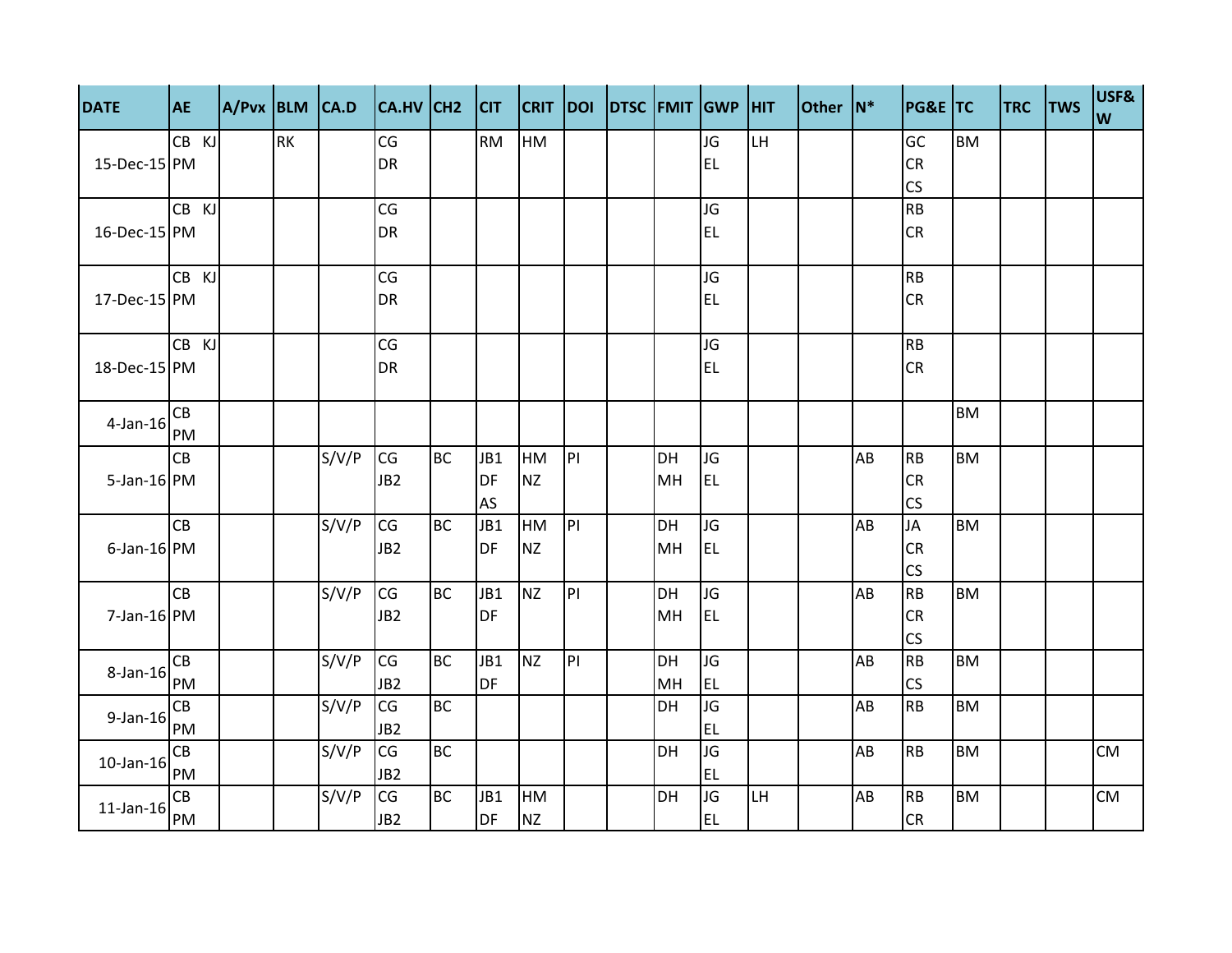| S/V/P<br><b>BC</b><br>JB1<br>DH<br>CG<br>HM<br>AS<br>JG<br>LH.<br>AB<br><b>CM</b><br>CB<br>12-Jan-16<br><b>NZ</b><br>CS<br>PM<br>JB <sub>2</sub><br>DF<br>(TLI)<br>MH<br><b>EL</b><br>CG<br><b>AS</b><br>JG<br>LH.<br>JA<br><b>CM</b><br>S/V/P<br><b>BC</b><br>JB1<br>HM<br><b>BM</b><br>CB<br>DH<br>AB<br>13-Jan-16<br>CS<br>PM<br>JB <sub>2</sub><br><b>DF</b><br><b>NZ</b><br>(TLI)<br>MH<br><b>EL</b><br><b>CR</b><br>S/V/P<br>CG<br>JB1<br>JG<br><b>BM</b><br><b>BC</b><br><b>HM</b><br><b>AS</b><br><b>MH</b><br>CB<br>AB<br>14-Jan-16<br>CS<br><b>NZ</b><br>(TLI)<br>JB <sub>2</sub><br>DF<br><b>EL</b><br>PM<br>CG<br><b>BM</b><br>СB<br>18-Jan-16<br>JB <sub>2</sub><br>CS<br>S/M/P<br><b>CG</b><br><b>BC</b><br>${\sf CB}$<br>JB1<br>GF<br>19-Jan-16<br>PM<br>JB <sub>2</sub><br><b>DF</b><br>JG<br>CS<br><b>CG</b><br><b>CB</b><br>S/M/P<br><b>BC</b><br>GF<br>LH<br>JB1<br>20-Jan-16<br><b>DF</b><br>JB <sub>2</sub><br>PM<br>JG<br><b>CG</b><br>CS<br>S/M/P<br><b>BC</b><br>GF<br>LH.<br><b>JB</b><br>CB<br>JB1<br>$21$ -Jan- $16$<br>JB <sub>2</sub><br>JG<br>PM<br><b>CG</b><br>NZ<br>CS<br>S/M/P<br><b>BC</b><br>JB1<br>GF<br><b>JB</b><br><b>CB</b><br><b>DF</b><br>22-Jan-16 PM<br>JB <sub>2</sub><br>JG<br><b>EL</b><br>CG<br><b>CB</b><br>S/M/P<br><b>BC</b><br><b>DF</b><br>GF<br>JA<br>23-Jan-16<br>JB <sub>2</sub><br>JG<br><b>EL</b><br><b>CG</b><br>S/M/P<br><b>BC</b><br><b>DF</b><br>GF<br>JA<br>CB<br>24-Jan-16<br>JB <sub>2</sub><br>PM<br>JG<br>S/M/P<br>JB1<br>GF<br><b>CG</b><br><b>BC</b><br><b>HM</b><br>JA<br>PM<br>25-Jan-16<br>JB <sub>2</sub><br><b>NZ</b><br>JG<br><b>CG</b><br><b>CB</b><br>S/M/P<br><b>BC</b><br>GF<br>JB1<br>HM<br>CG1<br>DH<br>LH<br>JA CS<br>26-Jan-16 PM<br>JG<br>JB <sub>2</sub><br><b>DF</b><br><b>NZ</b><br><b>EL</b><br><b>CG</b><br>GF<br><b>BM</b><br>S/M/P<br>JB1<br>HM<br>LH.<br><b>CB</b><br><b>BC</b><br>CG1<br>DH<br>JA<br>CR<br>JB <sub>2</sub><br><b>DF</b><br><b>NZ</b><br>JG<br>PM<br>27-Jan-16<br>CS<br><b>EL</b> | <b>DATE</b> | <b>AE</b> | A/Pvx BLM CA.D |  | CA.HV CH2 | <b>CIT</b> | <b>CRIT</b> | DOI |  | DTSC FMIT GWP HIT | <b>Other</b> | $ N^*$ | <b>PG&amp;E TC</b> | <b>TRC</b> | <b>TWS</b> | USF&<br>W |
|------------------------------------------------------------------------------------------------------------------------------------------------------------------------------------------------------------------------------------------------------------------------------------------------------------------------------------------------------------------------------------------------------------------------------------------------------------------------------------------------------------------------------------------------------------------------------------------------------------------------------------------------------------------------------------------------------------------------------------------------------------------------------------------------------------------------------------------------------------------------------------------------------------------------------------------------------------------------------------------------------------------------------------------------------------------------------------------------------------------------------------------------------------------------------------------------------------------------------------------------------------------------------------------------------------------------------------------------------------------------------------------------------------------------------------------------------------------------------------------------------------------------------------------------------------------------------------------------------------------------------------------------------------------------------------------------------------------------------------------------------------------------------------------------------------------------------------------------------------------------------------------------------------------------------------------------------------------------------------------------|-------------|-----------|----------------|--|-----------|------------|-------------|-----|--|-------------------|--------------|--------|--------------------|------------|------------|-----------|
|                                                                                                                                                                                                                                                                                                                                                                                                                                                                                                                                                                                                                                                                                                                                                                                                                                                                                                                                                                                                                                                                                                                                                                                                                                                                                                                                                                                                                                                                                                                                                                                                                                                                                                                                                                                                                                                                                                                                                                                                |             |           |                |  |           |            |             |     |  |                   |              |        | <b>RB</b>          |            |            |           |
|                                                                                                                                                                                                                                                                                                                                                                                                                                                                                                                                                                                                                                                                                                                                                                                                                                                                                                                                                                                                                                                                                                                                                                                                                                                                                                                                                                                                                                                                                                                                                                                                                                                                                                                                                                                                                                                                                                                                                                                                |             |           |                |  |           |            |             |     |  |                   |              |        |                    |            |            |           |
|                                                                                                                                                                                                                                                                                                                                                                                                                                                                                                                                                                                                                                                                                                                                                                                                                                                                                                                                                                                                                                                                                                                                                                                                                                                                                                                                                                                                                                                                                                                                                                                                                                                                                                                                                                                                                                                                                                                                                                                                |             |           |                |  |           |            |             |     |  |                   |              |        |                    |            |            |           |
|                                                                                                                                                                                                                                                                                                                                                                                                                                                                                                                                                                                                                                                                                                                                                                                                                                                                                                                                                                                                                                                                                                                                                                                                                                                                                                                                                                                                                                                                                                                                                                                                                                                                                                                                                                                                                                                                                                                                                                                                |             |           |                |  |           |            |             |     |  |                   |              |        |                    |            |            |           |
|                                                                                                                                                                                                                                                                                                                                                                                                                                                                                                                                                                                                                                                                                                                                                                                                                                                                                                                                                                                                                                                                                                                                                                                                                                                                                                                                                                                                                                                                                                                                                                                                                                                                                                                                                                                                                                                                                                                                                                                                |             |           |                |  |           |            |             |     |  |                   |              |        |                    |            |            |           |
|                                                                                                                                                                                                                                                                                                                                                                                                                                                                                                                                                                                                                                                                                                                                                                                                                                                                                                                                                                                                                                                                                                                                                                                                                                                                                                                                                                                                                                                                                                                                                                                                                                                                                                                                                                                                                                                                                                                                                                                                |             |           |                |  |           |            |             |     |  |                   |              |        |                    |            |            |           |
|                                                                                                                                                                                                                                                                                                                                                                                                                                                                                                                                                                                                                                                                                                                                                                                                                                                                                                                                                                                                                                                                                                                                                                                                                                                                                                                                                                                                                                                                                                                                                                                                                                                                                                                                                                                                                                                                                                                                                                                                |             |           |                |  |           |            |             |     |  |                   |              |        |                    |            |            |           |
|                                                                                                                                                                                                                                                                                                                                                                                                                                                                                                                                                                                                                                                                                                                                                                                                                                                                                                                                                                                                                                                                                                                                                                                                                                                                                                                                                                                                                                                                                                                                                                                                                                                                                                                                                                                                                                                                                                                                                                                                |             |           |                |  |           |            |             |     |  |                   |              |        |                    |            |            |           |
|                                                                                                                                                                                                                                                                                                                                                                                                                                                                                                                                                                                                                                                                                                                                                                                                                                                                                                                                                                                                                                                                                                                                                                                                                                                                                                                                                                                                                                                                                                                                                                                                                                                                                                                                                                                                                                                                                                                                                                                                |             |           |                |  |           |            |             |     |  |                   |              |        |                    |            |            |           |
|                                                                                                                                                                                                                                                                                                                                                                                                                                                                                                                                                                                                                                                                                                                                                                                                                                                                                                                                                                                                                                                                                                                                                                                                                                                                                                                                                                                                                                                                                                                                                                                                                                                                                                                                                                                                                                                                                                                                                                                                |             |           |                |  |           |            |             |     |  |                   |              |        |                    |            |            |           |
|                                                                                                                                                                                                                                                                                                                                                                                                                                                                                                                                                                                                                                                                                                                                                                                                                                                                                                                                                                                                                                                                                                                                                                                                                                                                                                                                                                                                                                                                                                                                                                                                                                                                                                                                                                                                                                                                                                                                                                                                |             |           |                |  |           |            |             |     |  |                   |              |        |                    |            |            |           |
|                                                                                                                                                                                                                                                                                                                                                                                                                                                                                                                                                                                                                                                                                                                                                                                                                                                                                                                                                                                                                                                                                                                                                                                                                                                                                                                                                                                                                                                                                                                                                                                                                                                                                                                                                                                                                                                                                                                                                                                                |             |           |                |  |           |            |             |     |  |                   |              |        |                    |            |            |           |
|                                                                                                                                                                                                                                                                                                                                                                                                                                                                                                                                                                                                                                                                                                                                                                                                                                                                                                                                                                                                                                                                                                                                                                                                                                                                                                                                                                                                                                                                                                                                                                                                                                                                                                                                                                                                                                                                                                                                                                                                |             |           |                |  |           |            |             |     |  |                   |              |        |                    |            |            |           |
|                                                                                                                                                                                                                                                                                                                                                                                                                                                                                                                                                                                                                                                                                                                                                                                                                                                                                                                                                                                                                                                                                                                                                                                                                                                                                                                                                                                                                                                                                                                                                                                                                                                                                                                                                                                                                                                                                                                                                                                                |             |           |                |  |           |            |             |     |  |                   |              |        |                    |            |            |           |
|                                                                                                                                                                                                                                                                                                                                                                                                                                                                                                                                                                                                                                                                                                                                                                                                                                                                                                                                                                                                                                                                                                                                                                                                                                                                                                                                                                                                                                                                                                                                                                                                                                                                                                                                                                                                                                                                                                                                                                                                |             |           |                |  |           |            |             |     |  |                   |              |        |                    |            |            |           |
|                                                                                                                                                                                                                                                                                                                                                                                                                                                                                                                                                                                                                                                                                                                                                                                                                                                                                                                                                                                                                                                                                                                                                                                                                                                                                                                                                                                                                                                                                                                                                                                                                                                                                                                                                                                                                                                                                                                                                                                                |             |           |                |  |           |            |             |     |  |                   |              |        |                    |            |            |           |
|                                                                                                                                                                                                                                                                                                                                                                                                                                                                                                                                                                                                                                                                                                                                                                                                                                                                                                                                                                                                                                                                                                                                                                                                                                                                                                                                                                                                                                                                                                                                                                                                                                                                                                                                                                                                                                                                                                                                                                                                |             |           |                |  |           |            |             |     |  |                   |              |        |                    |            |            |           |
|                                                                                                                                                                                                                                                                                                                                                                                                                                                                                                                                                                                                                                                                                                                                                                                                                                                                                                                                                                                                                                                                                                                                                                                                                                                                                                                                                                                                                                                                                                                                                                                                                                                                                                                                                                                                                                                                                                                                                                                                |             |           |                |  |           |            |             |     |  |                   |              |        |                    |            |            |           |
|                                                                                                                                                                                                                                                                                                                                                                                                                                                                                                                                                                                                                                                                                                                                                                                                                                                                                                                                                                                                                                                                                                                                                                                                                                                                                                                                                                                                                                                                                                                                                                                                                                                                                                                                                                                                                                                                                                                                                                                                |             |           |                |  |           |            |             |     |  |                   |              |        |                    |            |            |           |
|                                                                                                                                                                                                                                                                                                                                                                                                                                                                                                                                                                                                                                                                                                                                                                                                                                                                                                                                                                                                                                                                                                                                                                                                                                                                                                                                                                                                                                                                                                                                                                                                                                                                                                                                                                                                                                                                                                                                                                                                |             |           |                |  |           |            |             |     |  |                   |              |        |                    |            |            |           |
|                                                                                                                                                                                                                                                                                                                                                                                                                                                                                                                                                                                                                                                                                                                                                                                                                                                                                                                                                                                                                                                                                                                                                                                                                                                                                                                                                                                                                                                                                                                                                                                                                                                                                                                                                                                                                                                                                                                                                                                                |             |           |                |  |           |            |             |     |  |                   |              |        |                    |            |            |           |
|                                                                                                                                                                                                                                                                                                                                                                                                                                                                                                                                                                                                                                                                                                                                                                                                                                                                                                                                                                                                                                                                                                                                                                                                                                                                                                                                                                                                                                                                                                                                                                                                                                                                                                                                                                                                                                                                                                                                                                                                |             |           |                |  |           |            |             |     |  |                   |              |        |                    |            |            |           |
|                                                                                                                                                                                                                                                                                                                                                                                                                                                                                                                                                                                                                                                                                                                                                                                                                                                                                                                                                                                                                                                                                                                                                                                                                                                                                                                                                                                                                                                                                                                                                                                                                                                                                                                                                                                                                                                                                                                                                                                                |             |           |                |  |           |            |             |     |  |                   |              |        |                    |            |            |           |
|                                                                                                                                                                                                                                                                                                                                                                                                                                                                                                                                                                                                                                                                                                                                                                                                                                                                                                                                                                                                                                                                                                                                                                                                                                                                                                                                                                                                                                                                                                                                                                                                                                                                                                                                                                                                                                                                                                                                                                                                |             |           |                |  |           |            |             |     |  |                   |              |        |                    |            |            |           |
|                                                                                                                                                                                                                                                                                                                                                                                                                                                                                                                                                                                                                                                                                                                                                                                                                                                                                                                                                                                                                                                                                                                                                                                                                                                                                                                                                                                                                                                                                                                                                                                                                                                                                                                                                                                                                                                                                                                                                                                                |             |           |                |  |           |            |             |     |  |                   |              |        |                    |            |            |           |
|                                                                                                                                                                                                                                                                                                                                                                                                                                                                                                                                                                                                                                                                                                                                                                                                                                                                                                                                                                                                                                                                                                                                                                                                                                                                                                                                                                                                                                                                                                                                                                                                                                                                                                                                                                                                                                                                                                                                                                                                |             |           |                |  |           |            |             |     |  |                   |              |        |                    |            |            |           |
|                                                                                                                                                                                                                                                                                                                                                                                                                                                                                                                                                                                                                                                                                                                                                                                                                                                                                                                                                                                                                                                                                                                                                                                                                                                                                                                                                                                                                                                                                                                                                                                                                                                                                                                                                                                                                                                                                                                                                                                                |             |           |                |  |           |            |             |     |  |                   |              |        |                    |            |            |           |
|                                                                                                                                                                                                                                                                                                                                                                                                                                                                                                                                                                                                                                                                                                                                                                                                                                                                                                                                                                                                                                                                                                                                                                                                                                                                                                                                                                                                                                                                                                                                                                                                                                                                                                                                                                                                                                                                                                                                                                                                |             |           |                |  |           |            |             |     |  |                   |              |        |                    |            |            |           |
|                                                                                                                                                                                                                                                                                                                                                                                                                                                                                                                                                                                                                                                                                                                                                                                                                                                                                                                                                                                                                                                                                                                                                                                                                                                                                                                                                                                                                                                                                                                                                                                                                                                                                                                                                                                                                                                                                                                                                                                                |             |           |                |  |           |            |             |     |  |                   |              |        |                    |            |            |           |
|                                                                                                                                                                                                                                                                                                                                                                                                                                                                                                                                                                                                                                                                                                                                                                                                                                                                                                                                                                                                                                                                                                                                                                                                                                                                                                                                                                                                                                                                                                                                                                                                                                                                                                                                                                                                                                                                                                                                                                                                |             |           |                |  |           |            |             |     |  |                   |              |        |                    |            |            |           |
| CV                                                                                                                                                                                                                                                                                                                                                                                                                                                                                                                                                                                                                                                                                                                                                                                                                                                                                                                                                                                                                                                                                                                                                                                                                                                                                                                                                                                                                                                                                                                                                                                                                                                                                                                                                                                                                                                                                                                                                                                             |             |           |                |  |           |            |             |     |  |                   |              |        |                    |            |            |           |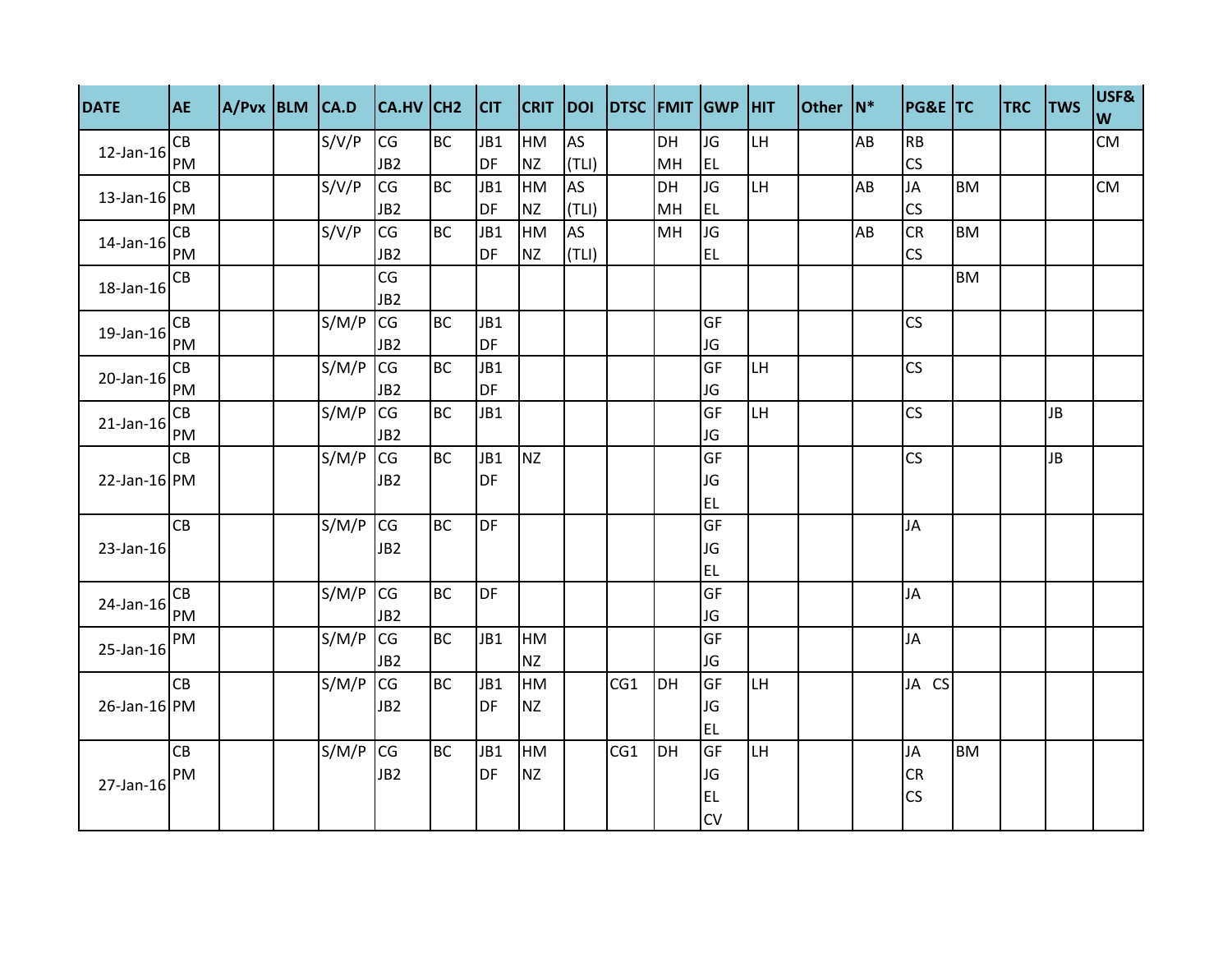| <b>DATE</b> | <b>AE</b> | A/Pvx BLM CA.D |           |       | CA.HV CH2       |           | C   | <b>CRIT DOI</b> |     |           | DTSC FMIT GWP HIT |           | Other N*    |    | <b>PG&amp;E TC</b>     |           | <b>TRC</b> | <b>TWS</b> | USF&<br>W |
|-------------|-----------|----------------|-----------|-------|-----------------|-----------|-----|-----------------|-----|-----------|-------------------|-----------|-------------|----|------------------------|-----------|------------|------------|-----------|
|             | CB        |                |           | S/M/P | CG              | <b>BC</b> | JB1 | HM              | CG1 | <b>DH</b> | GF                | LH.       |             |    | <b>JA</b>              | <b>BM</b> |            |            |           |
| 28-Jan-16   | PM        |                |           |       | JB <sub>2</sub> |           | DF  | <b>NZ</b>       |     |           | JG                |           |             |    | JH                     |           |            |            |           |
|             |           |                |           |       |                 |           |     |                 |     |           | <b>EL</b>         |           |             |    | <b>CR</b>              |           |            |            |           |
|             |           |                |           |       |                 |           |     |                 |     |           | CV                |           |             |    | $\overline{\text{CS}}$ |           |            |            |           |
|             | CB        |                |           |       |                 |           |     | HM              | CG1 | JH        | GF                | DH1       |             |    | GC                     | <b>BM</b> |            | <b>JB</b>  |           |
| 29-Jan-16   | PM        |                |           |       |                 |           |     | <b>NZ</b>       |     | DH        | JG                |           |             |    | <b>CR</b>              |           |            |            |           |
|             |           |                |           |       |                 |           |     |                 |     |           | <b>EL</b>         |           |             |    |                        |           |            |            |           |
|             |           |                |           |       |                 |           |     |                 |     |           | CV                |           |             |    |                        |           |            |            |           |
| $2$ -Feb-16 | PM        | <b>MB</b>      |           | S/M/P |                 |           | JB1 | <b>HM</b>       |     | DH        | JG                | <b>LH</b> |             | AB |                        | <b>BM</b> |            | <b>JB</b>  |           |
|             |           |                |           |       |                 |           | DF  | <b>NZ</b>       |     |           |                   |           |             |    |                        |           |            |            |           |
| $3$ -Feb-16 | PM        | MB             |           | S/M/A |                 |           | JB1 | HM              |     | <b>DH</b> | JG                | LH.       |             | AB |                        | <b>BM</b> |            |            |           |
|             |           |                |           |       |                 |           | DF  | <b>NZ</b>       |     |           |                   |           |             |    |                        |           |            |            |           |
| 4-Feb-16    | CB        | MB             | <b>CW</b> | S/M/A |                 |           | JB1 | <b>NZ</b>       |     | DH        | JG                | LH.       |             | AB |                        | <b>BM</b> |            |            | <b>CM</b> |
|             | PM        |                |           |       |                 |           | DF  |                 |     |           |                   |           |             |    |                        |           |            |            |           |
| 5-Feb-16    | CB        | MB             | CW        | S/M/A |                 |           | JB1 | <b>HM</b>       |     | <b>DH</b> | JG                | LH.       |             | AB |                        |           |            |            | <b>CM</b> |
|             | PM        |                |           |       |                 |           | DF  | <b>NZ</b>       |     |           |                   |           |             |    |                        |           |            |            |           |
| $6$ -Feb-16 | CB        | MB             | <b>CW</b> | S/M/A |                 |           | JB1 | HM              |     | <b>DH</b> | JG                | LH.       |             | AB |                        | <b>BM</b> |            |            |           |
|             |           |                |           |       |                 |           | DF  | <b>NZ</b>       |     |           |                   |           |             |    |                        |           |            |            |           |
| 9-Feb-16    | PM        |                |           | S/M/M |                 |           | JB1 | <b>HM</b>       |     | DH        | JG                | LH        | <b>SHCC</b> |    | <b>JA</b>              | <b>BM</b> |            |            |           |
|             |           |                |           |       |                 |           | DF  | <b>NZ</b>       |     |           |                   |           |             |    |                        |           |            |            |           |
| 22-Feb-16   | PM        |                |           | S/M/M |                 |           |     | <b>NZ</b>       |     | DH        | JG                |           |             |    | <b>JA</b>              | <b>BM</b> |            |            |           |
|             |           |                |           |       |                 |           |     |                 |     |           | EL.               |           |             |    |                        |           |            |            |           |
|             | PM        |                |           | S/M/M |                 |           | JB1 |                 | JM  | <b>DH</b> | GF                | LH.       |             |    | <b>JA</b>              | <b>BM</b> |            |            |           |
| 23-Feb-16   |           |                |           |       |                 |           | DF  |                 |     |           | JG                |           |             |    | <b>CR</b>              |           |            |            |           |
|             |           |                |           |       |                 |           |     |                 |     |           | <b>EL</b>         |           |             |    |                        |           |            |            |           |
|             |           |                |           |       |                 |           |     |                 |     |           | CV                |           |             |    |                        |           |            |            |           |
|             | PM        |                |           |       |                 |           | JB1 | <b>NZ</b>       | CG1 | <b>DH</b> | GF                | CC LH     |             |    | <b>JA</b>              | <b>BM</b> |            |            |           |
|             |           |                |           |       |                 |           | DF  |                 |     |           | JG                |           |             |    | <b>CR</b>              |           |            |            |           |
| 24-Feb-16   |           |                |           |       |                 |           |     |                 |     |           | EL                |           |             |    |                        |           |            |            |           |
|             |           |                |           |       |                 |           |     |                 |     |           | <b>CV</b>         |           |             |    |                        |           |            |            |           |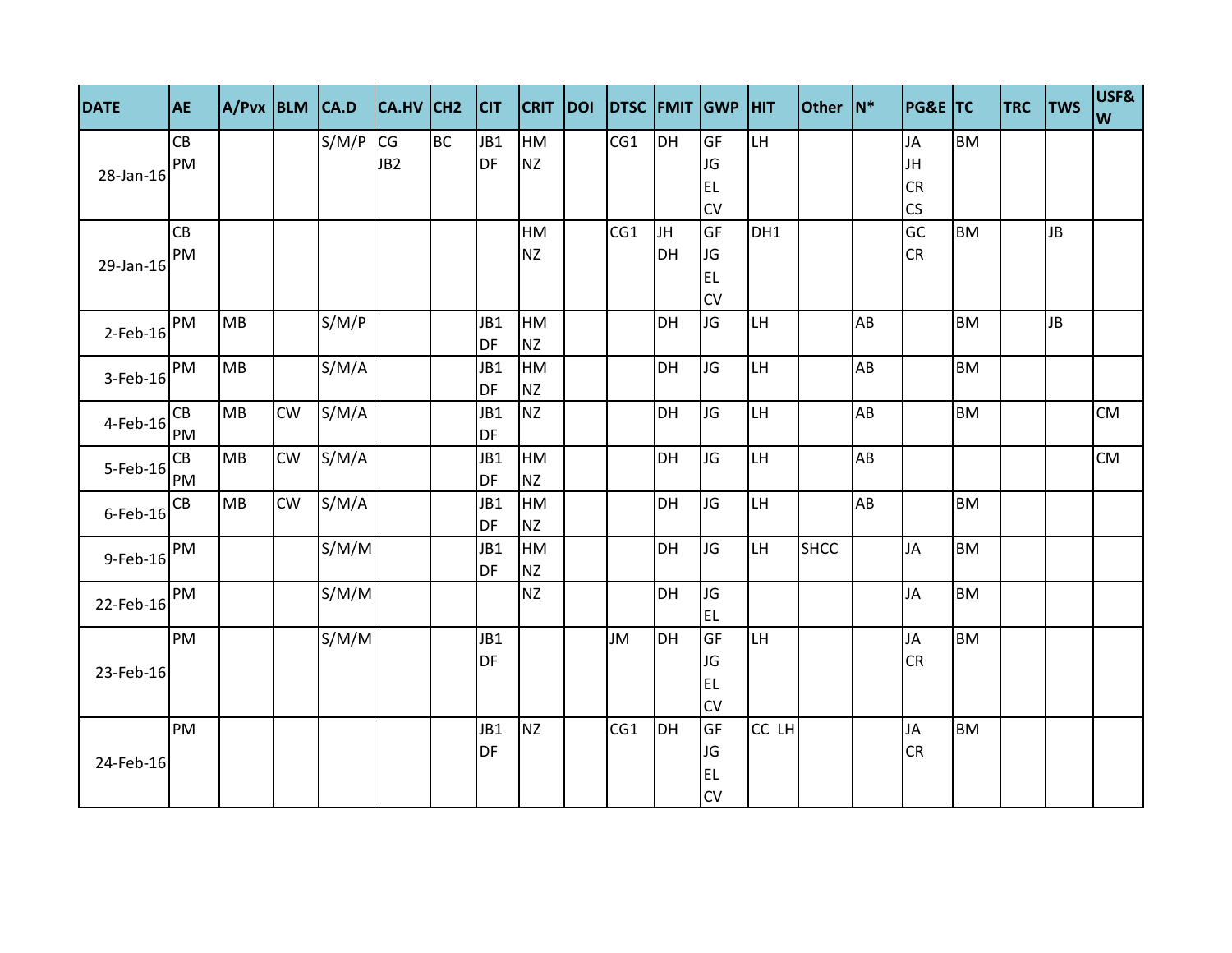| <b>DATE</b> | <b>AE</b> | $A/Pvx$ BLM $CA.D$ |        | $ CA.HV CH2$ $ CIT$ |           |           |           |           | CRIT DOI DTSC FMIT GWP HIT |     |                 |       | Other N*   | <b>PG&amp;E TC</b> |           | <b>TRC</b> | <b>TWS</b> | USF&<br>W |
|-------------|-----------|--------------------|--------|---------------------|-----------|-----------|-----------|-----------|----------------------------|-----|-----------------|-------|------------|--------------------|-----------|------------|------------|-----------|
|             | PM        |                    |        |                     |           | JB1       | HM        |           | CG1                        | DH  | JG              | CC LH |            | <b>JA</b>          | <b>BM</b> |            |            |           |
| 25-Feb-16   |           |                    |        |                     |           | <b>DF</b> | <b>NZ</b> |           |                            |     | <b>EL</b>       |       |            | <b>CR</b>          |           |            |            |           |
|             |           |                    |        |                     |           |           |           |           |                            |     | CV              |       |            |                    |           |            |            |           |
|             | PM        |                    | H/P/P/ |                     | <b>MC</b> |           | HM        |           | CG1                        | DH  | GF              |       | RF of      | <b>CR</b>          |           |            |            |           |
| 29-Feb-16   |           |                    |        |                     |           |           | <b>NZ</b> |           |                            |     | EL.             |       | <b>GBC</b> |                    |           |            |            |           |
|             |           |                    |        |                     |           |           |           |           |                            |     | CV              |       |            |                    |           |            |            |           |
|             | CB        |                    | H/P/P/ |                     | <b>MC</b> | JB1       | HM        |           | CG1                        | DH  | <b>GF</b>       | LH.   | RF of      | <b>JA</b>          |           |            |            |           |
| $1-Mar-16$  | PM        |                    | A/L    |                     |           | <b>DF</b> | <b>NZ</b> |           |                            |     | JG              |       | <b>GBC</b> | <b>CR</b>          |           |            |            |           |
|             |           |                    |        |                     |           |           |           |           |                            |     | EL.             |       |            |                    |           |            |            |           |
|             |           |                    |        |                     |           |           |           |           |                            |     | <b>CV</b>       |       |            |                    |           |            |            |           |
|             | CB        |                    | H/P/P/ |                     | <b>MC</b> | JB1       | HM        | <b>AS</b> | CG1                        | DH  | GF              |       | RF of      | <b>JA</b>          |           |            |            |           |
| $2-Mar-16$  | PM        |                    | A/L    |                     |           | <b>DF</b> | <b>NZ</b> | (TLI)     |                            |     | <b>JG</b>       |       | <b>GBC</b> | <b>CR</b>          |           |            |            |           |
|             |           |                    |        |                     |           |           |           |           |                            |     | EL.             |       |            |                    |           |            |            |           |
|             |           |                    |        |                     |           |           |           |           |                            |     | <b>CV</b>       |       |            |                    |           |            |            |           |
|             | CB        |                    | H/P/P/ |                     |           | <b>DF</b> |           | <b>AS</b> |                            | DH  | <b>GF</b>       | LH.   |            | <b>CR</b>          |           |            |            |           |
| 3-Mar-16 PM |           |                    | A/L    |                     |           |           |           | (TLI)     |                            |     | JG              |       |            |                    |           |            |            |           |
|             |           |                    |        |                     |           |           |           |           |                            |     | <b>EL</b>       |       |            |                    |           |            |            |           |
| 4-Mar-16    | CB        |                    | H/P/P/ |                     |           | JB1       |           | <b>AS</b> |                            | DH  | JG              |       |            |                    |           |            |            |           |
|             | PM        |                    | A/L    |                     |           | <b>DF</b> |           | (TLI)     |                            |     | <b>EL</b>       |       |            |                    |           |            |            |           |
| $5-Mar-16$  | CB        |                    | H/P/P/ |                     |           | JB1       |           |           |                            | DH  | JG              |       |            |                    |           |            |            |           |
|             |           |                    | A/L    |                     |           | DF        |           |           |                            | DH  | <b>EL</b><br>JG |       |            |                    |           |            |            |           |
| $6$ -Mar-16 | CB        |                    |        |                     |           |           |           |           |                            |     | <b>EL</b>       |       |            |                    |           |            |            |           |
|             | CB        |                    | H/P/P/ |                     |           |           | <b>NZ</b> |           |                            | DH  | JG              |       |            |                    |           |            |            |           |
| $7-Mar-16$  |           |                    | A/L    |                     |           |           |           |           |                            |     | <b>EL</b>       |       |            |                    |           |            |            |           |
|             | CB        |                    | H/P/P/ |                     |           | JB1       | HM        |           |                            | DH  | JG              | LH    |            |                    |           |            |            |           |
| 8-Mar-16    |           |                    | A/L    |                     |           | DF        | <b>NZ</b> |           |                            |     | <b>EL</b>       |       |            |                    |           |            |            |           |
|             | CB        |                    |        |                     |           | JB1       | HM        |           |                            | DH  | JG              | LH.   |            |                    | <b>BM</b> |            |            |           |
| $9-Mar-16$  |           |                    |        |                     |           | DF        | <b>NZ</b> |           |                            |     | <b>EL</b>       |       |            |                    |           |            |            |           |
|             | СB        |                    |        |                     |           | JB1       | HM        |           |                            | DH1 | JG              | LH.   |            |                    | <b>BM</b> |            |            |           |
| 10-Mar-16   |           |                    |        |                     |           | <b>DF</b> | <b>NZ</b> |           |                            |     | EL              |       |            |                    |           |            |            |           |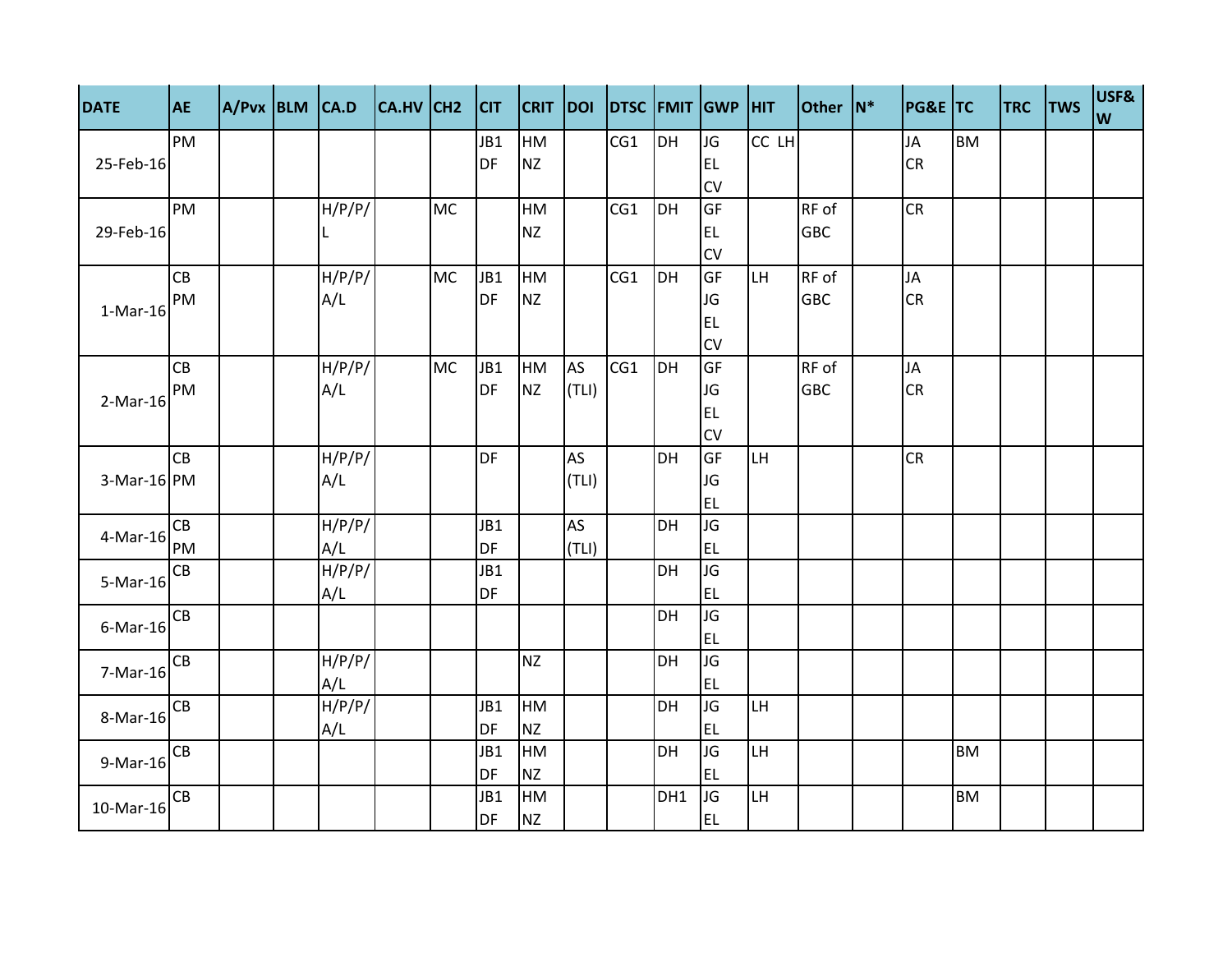| <b>DATE</b>      | <b>AE</b> |           |           | $A/Pvx$ BLM $ CA.D$ $ CA.HV CH2$ $ CH$ $ CHT DOI$ $ DTSC FMIT GWP HIT$ |           |           |           |    |           |           |           |     | Other N*   | <b>PG&amp;E TC</b> |           | <b>TRC</b> | <b>TWS</b> | USF&<br>W |
|------------------|-----------|-----------|-----------|------------------------------------------------------------------------|-----------|-----------|-----------|----|-----------|-----------|-----------|-----|------------|--------------------|-----------|------------|------------|-----------|
| 16-Mar-16        | PM        |           |           |                                                                        |           |           |           |    |           |           | JG        |     |            |                    |           |            | JB         |           |
|                  |           |           |           |                                                                        |           |           |           |    |           |           | <b>EL</b> |     |            |                    |           |            |            |           |
|                  | PM        |           |           | CG                                                                     |           |           | HM        |    | CG1       | <b>DH</b> | GF        | LH. | RF of      | <b>CR</b>          |           |            | <b>JB</b>  |           |
| 17-Mar-16        |           |           |           | <b>DR</b>                                                              |           |           | <b>NZ</b> |    | AY        |           | <b>EL</b> |     | <b>GBC</b> |                    |           |            |            |           |
|                  |           |           |           |                                                                        |           |           |           |    |           |           | CV        |     |            |                    |           |            |            |           |
|                  | PM        |           |           | CG                                                                     |           | JB1       |           |    | CG1       | DH        | GF        |     | RF of      |                    |           |            | JB         |           |
| 18-Mar-16        |           |           |           | <b>DR</b>                                                              |           | <b>DF</b> |           |    |           |           | <b>EL</b> |     | <b>GBC</b> |                    |           |            |            |           |
|                  |           |           |           |                                                                        |           |           |           |    |           |           | CV        |     |            |                    |           |            |            |           |
| 19-Mar-16        | PM        |           |           |                                                                        |           | JB1       | <b>NZ</b> |    |           | <b>DH</b> | GF        |     |            |                    | <b>BM</b> |            |            |           |
|                  |           |           |           |                                                                        |           | <b>DF</b> |           |    |           |           | <b>EL</b> |     |            |                    | MS1       |            |            |           |
| 20-Mar-16        | PM        |           |           |                                                                        |           |           |           |    |           |           | <b>EL</b> |     |            | <b>RB</b>          | <b>BM</b> |            |            |           |
|                  |           |           |           |                                                                        |           |           |           |    |           |           |           |     |            |                    | MS1       |            |            |           |
|                  | PM        |           |           |                                                                        | <b>MC</b> | RE        | <b>NZ</b> | P  | CG1       | <b>CH</b> | <b>EL</b> | DH1 |            | GC                 | <b>BM</b> |            |            |           |
| $5-Dec-16$ CB    |           |           |           |                                                                        |           |           |           |    | <b>JM</b> | <b>DH</b> |           |     |            | <b>JD</b>          |           |            |            |           |
|                  |           |           |           |                                                                        |           |           |           |    |           | <b>MS</b> |           |     |            | <b>CR</b>          |           |            |            |           |
| 3-Jan-17         | PM        |           |           |                                                                        | <b>MC</b> |           |           |    |           |           | JG        |     |            | GC                 | <b>BM</b> |            |            |           |
|                  |           |           |           |                                                                        |           |           |           |    |           |           | <b>EL</b> |     |            | <b>JD</b>          |           |            |            |           |
|                  | PM        | <b>MB</b> |           |                                                                        | <b>MC</b> | RE        | <b>TC</b> | PI | CG1       | <b>CH</b> | JG        |     |            | RB                 | <b>BM</b> |            |            |           |
|                  | <b>CB</b> |           |           |                                                                        |           |           | <b>NZ</b> |    | <b>JM</b> | DH        | <b>EL</b> |     |            | GC                 |           |            |            |           |
| 4-Jan-17 WB1     |           |           |           |                                                                        |           |           |           |    |           | MH        |           |     |            | JD                 |           |            |            |           |
|                  |           |           |           |                                                                        |           |           |           |    |           | <b>NM</b> |           |     |            | <b>CR</b>          |           |            |            |           |
|                  |           |           |           |                                                                        |           |           |           |    |           | <b>MS</b> |           |     |            | CS                 |           |            |            |           |
|                  | PM        |           |           |                                                                        |           | <b>RE</b> | <b>NZ</b> | P  |           | DH1       | GG        |     |            | CR                 | <b>BM</b> |            |            |           |
| $5$ -Jan-17 $CB$ |           |           |           |                                                                        |           |           |           |    |           | <b>MS</b> | <b>JG</b> |     |            |                    |           |            |            |           |
|                  | WB1       |           |           |                                                                        |           |           |           |    |           |           | <b>EL</b> |     |            |                    |           |            |            |           |
|                  | PM        |           | <b>BG</b> |                                                                        |           | <b>RE</b> | <b>NZ</b> |    |           | <b>DH</b> | GG        |     |            | CS                 | <b>BM</b> |            |            |           |
| $6$ -Jan-17 $CB$ |           |           | JG1       |                                                                        |           |           |           |    |           |           | JG        |     |            |                    |           |            |            |           |
|                  | WB1       |           | <b>DL</b> |                                                                        |           |           |           |    |           |           | <b>EL</b> |     |            |                    |           |            |            |           |
|                  | WB1       |           | <b>BG</b> |                                                                        |           |           |           |    |           | DH        | GG        |     |            |                    | <b>BM</b> |            |            |           |
| 7-Jan-17         |           |           | JG1       |                                                                        |           |           |           |    |           |           | JG        |     |            |                    |           |            |            |           |
|                  |           |           | <b>DL</b> |                                                                        |           |           |           |    |           |           | <b>EL</b> |     |            |                    |           |            |            |           |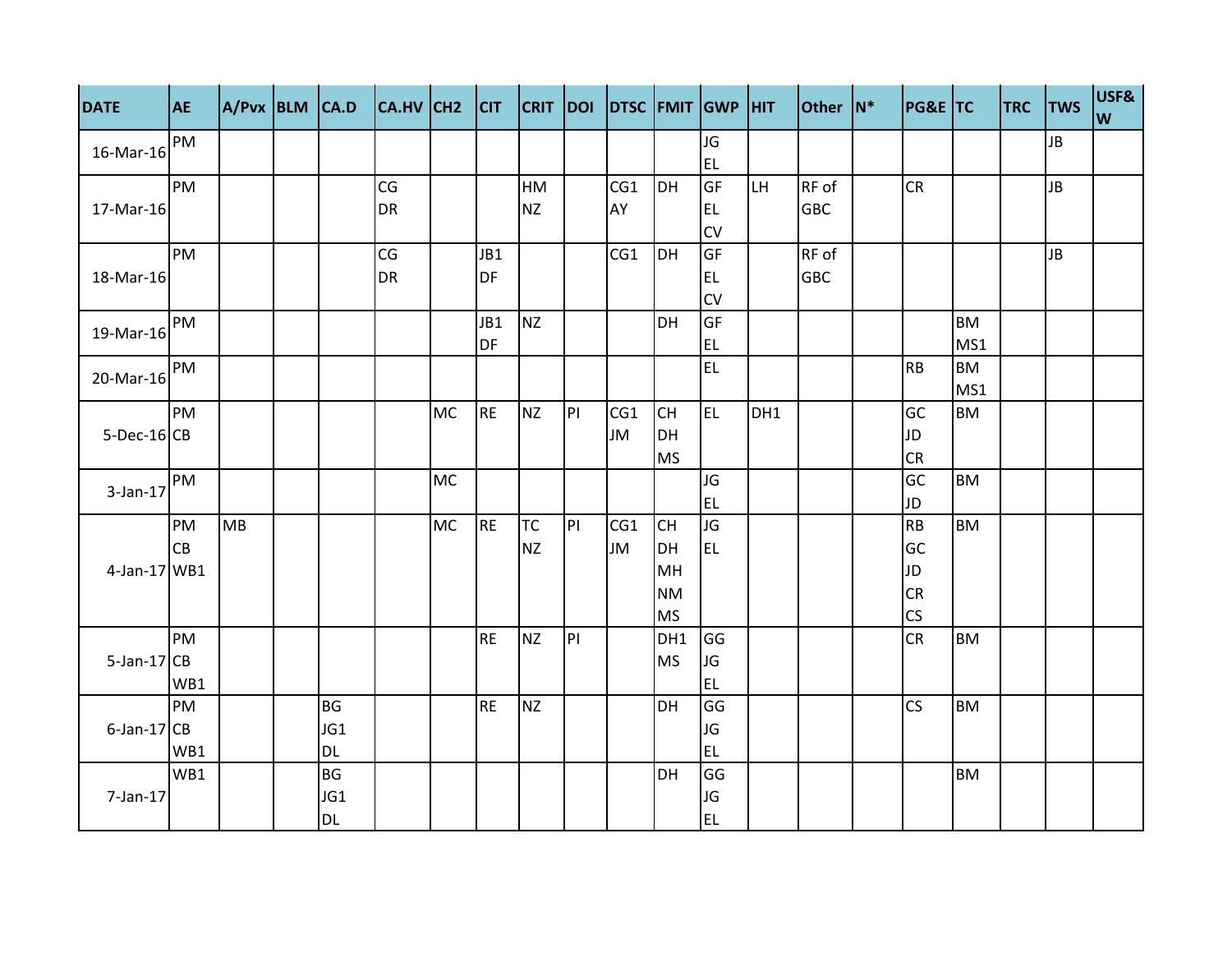| <b>DATE</b>                              | <b>AE</b> | $A/Pvx$ BLM $CA.D$ |           | $ CA.HV CH2$ $ CIT $ $ CRIT DOI DTSC FMIT GWP HIT$ |           |                |  |           |           |     | Other N* | <b>PG&amp;E TC</b> |           | <b>TRC</b> TWS |           | USF&<br>W |
|------------------------------------------|-----------|--------------------|-----------|----------------------------------------------------|-----------|----------------|--|-----------|-----------|-----|----------|--------------------|-----------|----------------|-----------|-----------|
|                                          | WB1       |                    | <b>BG</b> |                                                    |           |                |  | <b>DH</b> | GG        |     |          |                    | <b>BM</b> |                |           |           |
| 8-Jan-17                                 |           |                    | JG1       |                                                    |           |                |  |           | JG        |     |          |                    |           |                |           |           |
|                                          |           |                    | <b>DL</b> |                                                    |           |                |  |           | <b>EL</b> |     |          |                    |           |                |           |           |
|                                          | PM        |                    | <b>BG</b> |                                                    | <b>RE</b> | <b>NZ</b>      |  | DH        | JG        |     |          |                    | <b>BM</b> |                |           |           |
| 9-Jan-17 WB1                             |           |                    | JG1       |                                                    |           |                |  |           | <b>EL</b> |     |          |                    |           |                |           |           |
|                                          |           |                    | <b>DL</b> |                                                    |           |                |  |           |           |     |          |                    |           |                |           |           |
|                                          | PM        |                    | <b>BG</b> |                                                    | <b>RE</b> |                |  | DH        | JG        |     |          |                    |           |                |           |           |
| $10$ -Jan-17 WB1                         |           |                    | JG1       |                                                    |           |                |  |           | <b>EL</b> |     |          |                    |           |                |           |           |
|                                          |           |                    | <b>DL</b> |                                                    |           |                |  |           |           |     |          |                    |           |                |           |           |
| 11-Jan-17 $\bigg _{W\underline{B1}}^{W}$ | PM        |                    |           | CG                                                 | <b>RE</b> | V <sub>0</sub> |  | DH        | JG        |     |          | <b>JA</b>          |           |                |           |           |
|                                          |           |                    |           | JH <sub>2</sub>                                    |           | <b>NZ</b>      |  |           | <b>EL</b> |     |          |                    |           |                |           |           |
| $12$ -Jan- $17$                          | PM        |                    |           | $\overline{\text{CG}}$                             | <b>RE</b> | V <sub>0</sub> |  | <b>DH</b> | <b>JG</b> |     |          | JA                 |           |                |           |           |
|                                          |           |                    |           | JH <sub>2</sub>                                    |           |                |  |           |           |     |          | <b>CR</b>          |           |                |           |           |
| 17-Jan-17                                | CB        |                    |           | $\overline{\text{CG}}$                             |           | V <sub>0</sub> |  | MH        | JG        |     |          | JA                 |           |                |           |           |
|                                          |           |                    |           | JH <sub>2</sub>                                    |           | <b>NZ</b>      |  |           | <b>EL</b> |     |          | <b>CR</b>          |           |                |           |           |
| 18-Jan-17                                | CB        |                    |           | CG                                                 |           | V <sub>0</sub> |  | MH        | JG        |     |          | JA                 |           |                |           |           |
|                                          |           |                    |           | JH <sub>2</sub>                                    |           | NZ             |  |           | <b>EL</b> |     |          | <b>CR</b>          |           |                |           |           |
| $19$ -Jan-17 $\overline{CB}$             |           |                    |           | CG                                                 |           | V <sub>0</sub> |  | MH        | JG        |     |          | JA                 |           |                |           |           |
|                                          |           |                    |           | JH <sub>2</sub>                                    |           | <b>NZ</b>      |  |           | <b>EL</b> |     |          |                    |           |                |           |           |
| $20$ -Jan-17 $\overline{CB}$             |           |                    |           | CG                                                 |           | V <sub>0</sub> |  | MH        | JG        |     |          | <b>JA</b>          |           |                |           |           |
|                                          |           |                    |           | JH <sub>2</sub>                                    |           | <b>NZ</b>      |  |           | <b>EL</b> |     |          |                    |           |                |           |           |
| $21$ -Jan-17 $\overline{CB}$             |           |                    |           | CG                                                 |           | V <sub>0</sub> |  | MH        | JG        |     |          | <b>JA</b>          |           |                |           |           |
|                                          |           |                    |           | JH <sub>2</sub>                                    |           | <b>NZ</b>      |  |           | <b>EL</b> |     |          |                    |           |                |           |           |
| $22$ -Jan-17 $\overline{CB}$             |           |                    |           | CG                                                 |           | V <sub>0</sub> |  | MH        | JG        |     |          | <b>JA</b>          |           |                |           |           |
|                                          |           |                    |           | JH <sub>2</sub>                                    |           |                |  |           | <b>EL</b> |     |          |                    |           |                |           |           |
| $23$ -Jan-17 $\overline{CB}$             |           |                    |           | CG                                                 |           | <b>NZ</b>      |  | MH        | JG        | LH. |          | <b>JA</b>          |           |                | <b>JB</b> |           |
|                                          |           |                    |           | JH <sub>2</sub>                                    |           |                |  |           | EL.       |     |          |                    |           |                |           |           |
| $24$ -Jan-17                             | CB        |                    |           | CG                                                 |           | <b>NZ</b>      |  | MH        | JG        | LH  |          | JA                 | <b>BM</b> | ER             | B         |           |
|                                          |           |                    |           | JH <sub>2</sub>                                    |           |                |  |           | <b>EL</b> |     |          |                    |           |                |           |           |
| 25-Jan-17                                | CB        |                    |           | $\overline{\text{CG}}$                             | <b>RE</b> | VO             |  | MH        | JG        | LH  |          | <b>JA</b>          | <b>BM</b> |                |           |           |
|                                          |           |                    |           | JH <sub>2</sub>                                    |           | <b>NZ</b>      |  |           | <b>EL</b> |     |          |                    |           |                |           |           |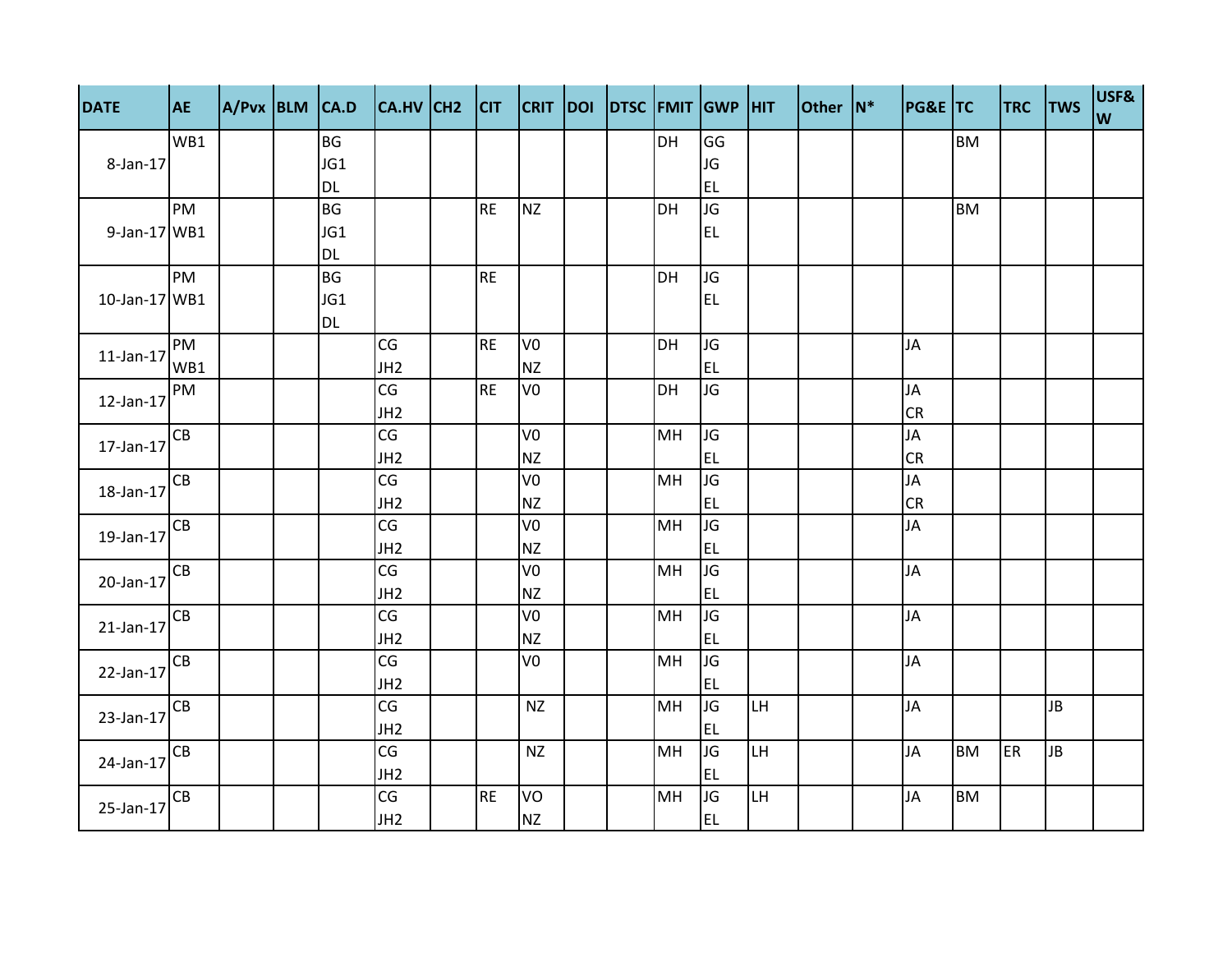| <b>DATE</b>  | <b>AE</b> |           | $A/Pvx$ BLM $CA.D$ $CA.HV$ $CH2$ $CIT$ |           |           |           |   | CRIT DOI DTSC FMIT GWP HIT |           |           |     | Other N* | <b>PG&amp;E TC</b> |           | <b>TRC</b> TWS |           | USF&<br>W |
|--------------|-----------|-----------|----------------------------------------|-----------|-----------|-----------|---|----------------------------|-----------|-----------|-----|----------|--------------------|-----------|----------------|-----------|-----------|
| 26-Jan-17    | CB        |           | CG                                     |           | <b>RE</b> | VO        |   |                            | MH        | JG        | LH. |          | <b>JA</b>          | <b>BM</b> |                |           |           |
|              |           |           | JH <sub>2</sub>                        |           |           | <b>NZ</b> |   |                            |           | <b>EL</b> |     |          |                    |           |                |           |           |
|              | PM        |           | CG                                     |           | <b>RE</b> | VO        |   |                            | MH        | JG        |     |          | <b>JA</b>          |           |                |           |           |
| $31$ -Jan-17 |           |           | JH <sub>2</sub>                        |           | <b>WE</b> | <b>NZ</b> |   |                            |           | EL.       |     |          | <b>CR</b>          |           |                |           |           |
|              |           |           |                                        |           |           |           |   |                            |           |           |     |          | <b>CS</b>          |           |                |           |           |
|              | PM        |           | CG                                     | <b>KS</b> | <b>RE</b> | VO        |   |                            | <b>DH</b> | JG        | LH  |          | JA                 | <b>BM</b> |                |           |           |
| $1$ -Feb-17  |           |           | JH <sub>2</sub>                        |           | WE        | <b>NZ</b> |   |                            |           | <b>EL</b> |     |          | <b>CR</b>          |           |                |           |           |
|              |           |           |                                        |           |           |           |   |                            |           |           |     |          | <b>CS</b>          |           |                |           |           |
|              | PM        | <b>RK</b> | CG                                     | <b>KS</b> | <b>RE</b> | VO        | P |                            | <b>DH</b> | JG        | DH1 |          | <b>JA</b>          | ER        |                | JB        |           |
| $2$ -Feb-17  |           |           | JH <sub>2</sub>                        |           | <b>WE</b> | <b>NZ</b> |   |                            | <b>NM</b> | EL        |     |          | <b>CR</b>          |           |                |           |           |
|              |           |           |                                        |           |           |           |   |                            |           |           |     |          | <b>CS</b>          |           |                |           |           |
|              | PM        |           | CG                                     | <b>KS</b> | <b>WE</b> | <b>VO</b> |   |                            | <b>DH</b> | JG        |     |          | <b>JA</b>          |           |                | <b>JB</b> |           |
| $3$ -Feb-17  |           |           | JH <sub>2</sub>                        |           |           | <b>NZ</b> |   |                            |           | <b>EL</b> |     |          | <b>CR</b>          |           |                |           |           |
|              |           |           |                                        |           |           |           |   |                            |           |           |     |          | CS                 |           |                |           |           |
|              | PM        |           | CG                                     |           | <b>WE</b> | VO        |   |                            | <b>DH</b> | GG        |     |          |                    |           |                |           |           |
| $4$ -Feb-17  |           |           | JH <sub>2</sub>                        |           |           |           |   |                            |           | JG        |     |          |                    |           |                |           |           |
|              |           |           |                                        |           |           |           |   |                            |           | EL.       |     |          |                    |           |                |           |           |
|              | PM        |           | CG                                     |           | WE        | VO        |   |                            | <b>DH</b> | GG        |     |          |                    |           |                |           |           |
| $5$ -Feb-17  |           |           | JH <sub>2</sub>                        |           |           |           |   |                            |           | JG        |     |          |                    |           |                |           |           |
|              |           |           |                                        |           |           |           |   |                            |           | <b>EL</b> |     |          |                    |           |                |           |           |
|              | PM        |           | CG                                     | EH.       | <b>WE</b> | VO        |   |                            | DH        | GG        |     |          | JD                 |           |                |           |           |
| $6$ -Feb-17  |           |           | JH <sub>2</sub>                        |           |           | <b>NZ</b> |   |                            |           | JG        |     |          |                    |           |                |           |           |
|              |           |           |                                        |           |           |           |   |                            |           | <b>EL</b> |     |          |                    |           |                |           |           |
|              | PM        |           | CG                                     | <b>EH</b> | WE        | VO        |   |                            | DH        | GG        |     |          | JD                 |           |                |           |           |
| $7$ -Feb-17  |           |           | JH <sub>2</sub>                        |           |           | <b>NZ</b> |   |                            |           | JG        |     |          |                    |           |                |           |           |
|              |           |           |                                        |           |           |           |   |                            |           | EL.       |     |          |                    |           |                |           |           |
|              | PM        |           |                                        |           | WE        | VO        |   |                            | <b>MH</b> | GG        |     |          | <b>JP</b>          | <b>BM</b> |                |           |           |
| 14-Feb-17    |           |           |                                        |           |           | <b>NZ</b> |   |                            |           | JG        |     |          | <b>CR</b>          |           |                |           |           |
|              |           |           |                                        |           |           |           |   |                            |           | EL.       |     |          | <b>CS</b>          |           |                |           |           |
|              | PM        |           |                                        |           | <b>WE</b> | VO        |   |                            | MH        | JG        |     |          | JP.                | <b>BM</b> |                |           |           |
| 15-Feb-17    |           |           |                                        |           |           |           |   |                            |           | EL        |     |          | <b>CR</b>          |           |                |           |           |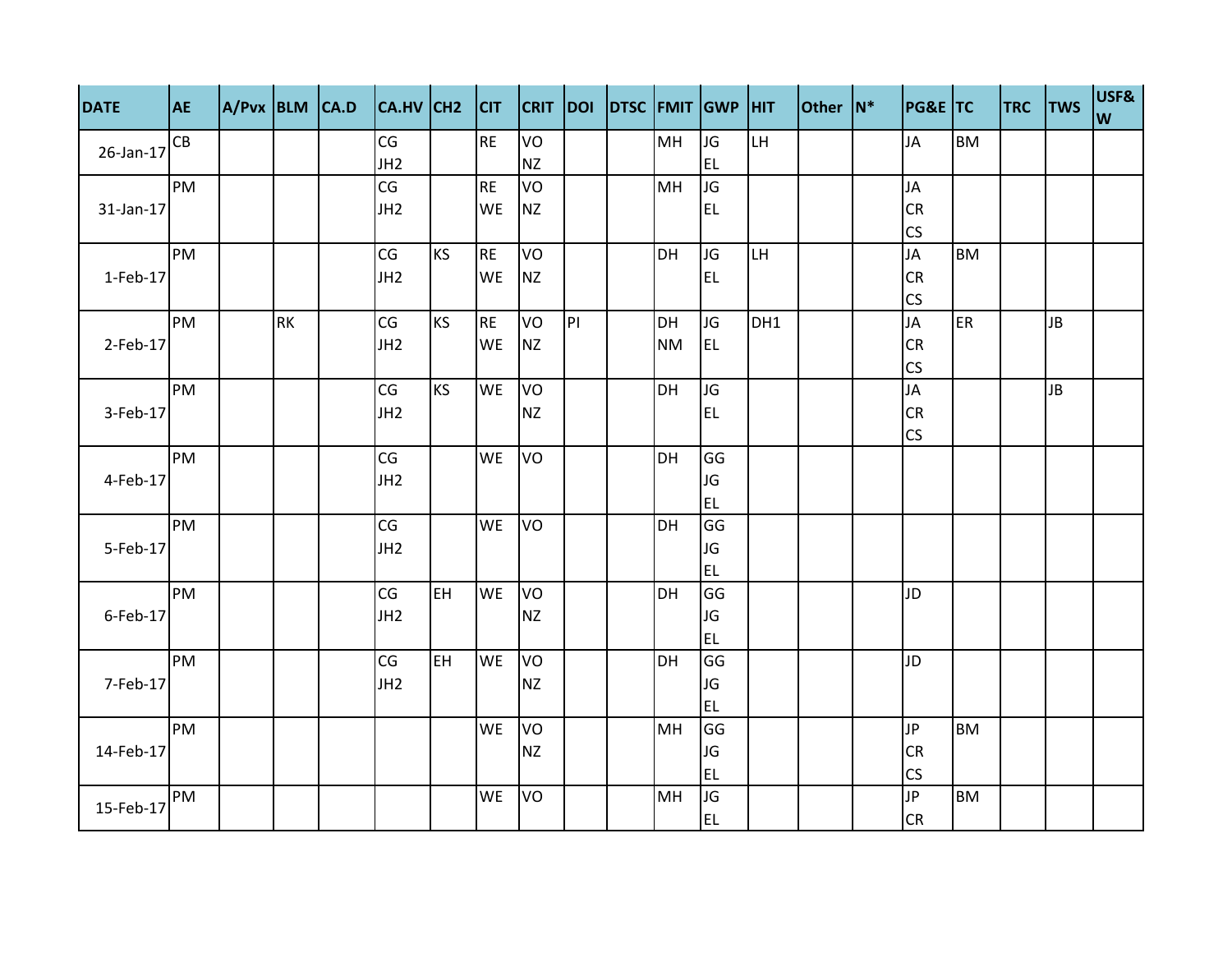| <b>DATE</b>  | <b>AE</b> | $A/Pvx$ BLM $CA.D$ |  | CA.HV CH2 |           | C         | <b>CRIT</b> | <b>DOI</b> |     |           | DTSC FMIT GWP HIT |           | <b>Other</b> | $ N^*$ | <b>PG&amp;E TC</b>     |           | <b>TRC</b> | <b>TWS</b> | USF&<br>W |
|--------------|-----------|--------------------|--|-----------|-----------|-----------|-------------|------------|-----|-----------|-------------------|-----------|--------------|--------|------------------------|-----------|------------|------------|-----------|
|              | PM        |                    |  |           |           | <b>WE</b> | VO          |            | CG1 | MH        | GG                |           |              |        | <b>JP</b>              | <b>BM</b> |            |            |           |
| 16-Feb-17    |           |                    |  |           |           |           | <b>NZ</b>   |            |     |           | JG                |           |              |        | <b>CS</b>              |           |            |            |           |
|              |           |                    |  |           |           |           |             |            |     |           | <b>EL</b>         |           |              |        |                        |           |            |            |           |
|              | PM        |                    |  |           |           | <b>WE</b> | VO          |            | CG1 | MH        | GG                |           |              |        | <b>CS</b>              | <b>BM</b> | ER         |            |           |
| 17-Feb-17    |           |                    |  |           |           |           | <b>NZ</b>   |            |     | <b>MS</b> | JG                |           |              |        |                        | <b>SF</b> |            |            |           |
|              |           |                    |  |           |           |           |             |            |     |           | <b>EL</b>         |           |              |        |                        |           |            |            |           |
|              | PM        |                    |  |           |           | <b>WE</b> |             |            | CG1 | MH        | GG                |           |              |        |                        | <b>SF</b> |            |            |           |
| 18-Feb-17    |           |                    |  |           |           |           |             |            |     |           | JG                |           |              |        |                        |           |            |            |           |
|              |           |                    |  |           |           |           |             |            |     |           | EL.               |           |              |        |                        |           |            |            |           |
|              | PM        |                    |  |           |           | <b>WE</b> |             |            |     | MH        | GG                |           |              |        |                        | <b>SF</b> |            |            |           |
| 19-Feb-17    |           |                    |  |           |           |           |             |            |     |           | JG                |           |              |        |                        |           |            |            |           |
|              |           |                    |  |           |           |           |             |            |     |           | <b>EL</b>         |           |              |        |                        |           |            |            |           |
| 20-Feb-17    | PM        |                    |  |           |           | <b>WE</b> |             |            |     | MH        | JG                |           |              |        |                        | <b>BM</b> |            |            |           |
|              |           |                    |  |           |           |           |             |            |     |           | EL                |           |              |        |                        |           |            |            |           |
| 21-Feb-17    | PM        |                    |  |           |           | <b>WE</b> | <b>NZ</b>   |            |     | MH        | GG                |           |              |        | <b>CR</b>              | <b>BM</b> |            |            |           |
|              |           |                    |  |           |           |           |             |            |     |           | EL.               |           |              |        | CS                     |           |            |            |           |
| 17-Mar-17    | PM        |                    |  |           | <b>KS</b> | <b>RE</b> | <b>BS</b>   |            | CG1 | <b>MS</b> | <b>EL</b>         |           |              |        | <b>CR</b>              | <b>BM</b> | ER         |            |           |
|              |           |                    |  |           |           | <b>WE</b> | <b>NZ</b>   |            |     |           |                   |           |              |        |                        |           |            |            |           |
| 18-Mar-17 PM |           |                    |  |           | <b>KS</b> | <b>WE</b> |             |            | CG1 | <b>MS</b> | EL.               |           |              |        | <b>CR</b>              | <b>BM</b> |            |            |           |
|              | PM        |                    |  |           |           |           |             |            |     |           | GG                |           |              |        |                        |           |            |            |           |
| 25-Apr-17    |           |                    |  |           |           |           |             |            |     |           | <b>EL</b>         |           |              |        |                        |           |            |            |           |
|              | PM        |                    |  |           |           |           | <b>BS</b>   |            | CG1 | DH        | GG                | <b>LH</b> |              |        | <b>CR</b>              | <b>BM</b> |            |            |           |
| 26-Apr-17    |           |                    |  |           |           |           | <b>NZ</b>   |            |     |           | EL.               |           |              |        | CS                     |           |            |            |           |
|              | PM        |                    |  |           |           |           | <b>BS</b>   |            |     | DH        | GG                | <b>LH</b> |              |        | $\overline{\text{CS}}$ | <b>BM</b> |            |            |           |
| 27-Apr-17    |           |                    |  |           |           |           | <b>NZ</b>   |            |     |           | EL.               |           |              |        |                        |           |            |            |           |
|              | PM        |                    |  |           |           |           |             |            |     |           | GG                |           |              |        |                        |           |            |            |           |
| 28-Apr-17    |           |                    |  |           |           |           |             |            |     |           | <b>EL</b>         |           |              |        |                        |           |            |            |           |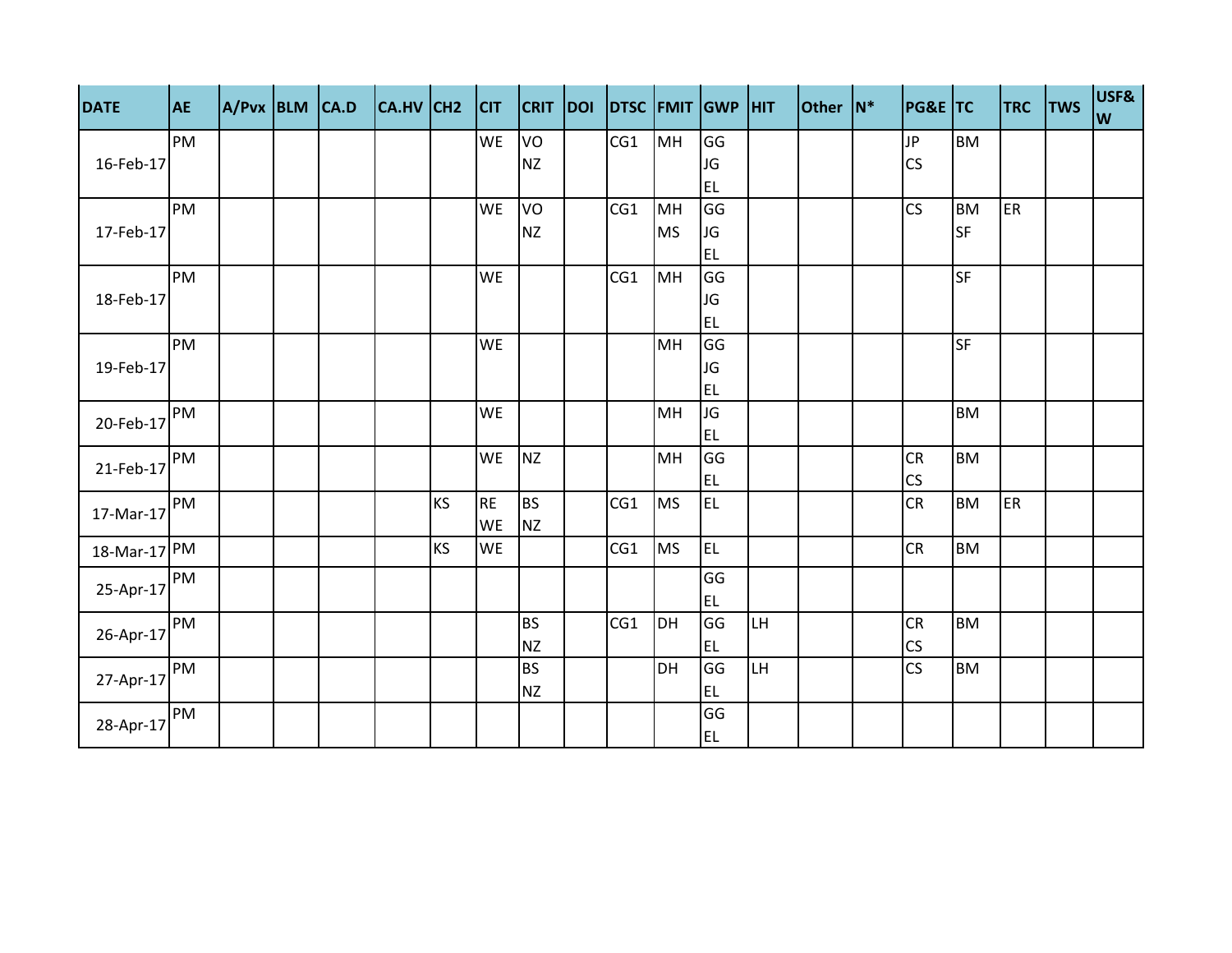| <b>DATE</b>                          | <b>AE</b>   | $A/Pvx$ BLM $CA.D$                  |                                   | CA.HV CH2 | <b>CIT</b>      | <b>CRIT</b>             | <b>DOI</b> | DTSC FMIT GWP |                 | <b>HIT</b>          | <b>Other</b>            | $ N^*$ | <b>PG&amp;E TC</b> |                 | <b>TRC</b>         | <b>TWS</b>            | USF&<br>W |
|--------------------------------------|-------------|-------------------------------------|-----------------------------------|-----------|-----------------|-------------------------|------------|---------------|-----------------|---------------------|-------------------------|--------|--------------------|-----------------|--------------------|-----------------------|-----------|
| <b>Agencie and Contractors</b>       |             |                                     |                                   |           |                 |                         |            |               | Personnel       |                     |                         |        |                    |                 |                    |                       |           |
| AE                                   |             | Applied earthworks                  |                                   |           | JA              | John Andretti           |            |               | <b>BG</b>       |                     | <b>Brett Gresham</b>    |        |                    | <b>CM</b>       | <b>Carrie Marr</b> |                       |           |
| A/Pvx                                |             | Arcadis/Pivox                       |                                   |           | <b>JB</b>       | Jim Baker               |            |               | CG              |                     | Chris Guarado           |        |                    | <b>RM</b>       |                    | Raymond Mejia         |           |
| <b>BLM</b>                           |             |                                     | <b>Bureau of Land Management</b>  |           | <b>WB</b>       | <b>William Blodgett</b> |            |               | CG1             | <b>Chris Guerre</b> |                         |        |                    | BM <sub>1</sub> |                    | <b>Bob Melton</b>     |           |
| CA.D                                 |             | <b>Cascade Drilling</b>             |                                   |           | <b>MB</b>       | <b>Marty Bloes</b>      |            |               | JG              |                     | Jamie Gustafson         |        |                    | PM              |                    | Pat Moloney           |           |
| CA.HV                                |             | Cascade Hydro-vac                   |                                   |           | CB              | Chuck Bouscaren         |            |               | <b>CH</b>       | Chris Harper        |                         |        |                    | <b>DM</b>       |                    | Dave Montes           |           |
| CH <sub>2</sub>                      | CH2MHill    |                                     |                                   |           | <b>RB</b>       | Ross Bradshaw           |            |               | <b>JH</b>       |                     | Janice Hinkley          |        |                    | DO              | David Ortiz        |                       |           |
| <b>CIT</b>                           |             | Chenehuevi Indian Tribe             |                                   |           | HB              | <b>Heather Breakrun</b> |            |               | JH1             |                     | Jessie Hinkman          |        |                    | <b>JP</b>       |                    | John Parrish          |           |
| <b>CRIT</b>                          |             | Colorado River Indian Tribe         |                                   |           | AB              | Arlin Brewster          |            |               | JH <sub>2</sub> |                     | Justin Hoeppner         |        |                    | <b>DR</b>       |                    | Darrel Roget          |           |
| <b>DOI</b>                           |             | Department of Interior              |                                   |           | FB              | <b>Felton Bricker</b>   |            |               | AH              |                     | <b>Anthony Holmes</b>   |        |                    | <b>ER</b>       |                    | Eric Rosenblaum       |           |
| <b>DTSC</b>                          |             |                                     | Dept. of Toxic Substances Control |           | JB1             | Jerrod Brooks           |            |               | <b>DH</b>       |                     | <b>Delbert Holmes</b>   |        |                    | <b>CR</b>       |                    | <b>Curt Russell</b>   |           |
| <b>FMIT</b>                          |             | Fort Mojave Indian Tribe            |                                   |           | JB <sub>2</sub> | Jason Brown             |            |               | MH              |                     | <b>Melvin Holmes</b>    |        |                    | <b>AS</b>       | Andy Sagen         |                       |           |
| <b>GBC Services Asbestos Removal</b> |             |                                     |                                   |           | GC              | Glenn Caruso            |            |               | LH              |                     | Lindee Hornell          |        |                    | <b>BS</b>       | <b>Barry Sharp</b> |                       |           |
| <b>GWP</b>                           |             | <b>Ground Water Partners</b>        |                                   |           | <b>CC</b>       | Carrie Cannon           |            |               | DH              | Dawn Hubbs          |                         |        |                    | <b>KS</b>       |                    | <b>Keith Sheets</b>   |           |
| <b>HIT</b>                           |             | Hualapai Indian Tribe               |                                   |           | <b>MC</b>       | <b>Mike Cavaliere</b>   |            |               | PI              | Pam Innes           |                         |        |                    | MS1             |                    | Mike Shrum            |           |
| Other                                |             |                                     | Other contractors, agencies etc.  |           | <b>BC</b>       | <b>Barry Collum</b>     |            |               | <b>BJ</b>       | <b>B.</b> Jackson   |                         |        |                    | <b>CS</b>       | <b>Chris Smith</b> |                       |           |
| $N^*$                                | Northstar   |                                     |                                   |           | <b>RE</b>       | Ron Escobar             |            |               | WJ              |                     | Weldon Johnson          |        |                    | MS1             |                    | Michael Sullivan      |           |
| PG&E                                 |             | <b>Pacific Gas and Electric</b>     |                                   |           | <b>WE</b>       | <b>Winston Escobar</b>  |            |               | <b>RK</b>       | <b>Renee Kolvet</b> |                         |        |                    | <b>CV</b>       |                    | <b>Chad Villimer</b>  |           |
| <b>SHCC</b>                          |             | <b>Sky High Crane Services</b>      |                                   |           | DF              | Darren Fisher           |            |               | <b>DL</b>       |                     | Dakota Leedum           |        |                    | JW              | J. Weiss           |                       |           |
| TC                                   |             | <b>Transcon Environmental</b>       |                                   |           | <b>RF</b>       | <b>Ron Franklin</b>     |            |               | <b>BL</b>       |                     | <b>Bob Litchenstein</b> |        |                    | <b>CW</b>       | Cat White          |                       |           |
| <b>TRC</b>                           |             |                                     | <b>Technical Review Committee</b> |           | GF              | <b>Garrett Frey</b>     |            |               | <b>EL</b>       | Eli Ludwig          |                         |        |                    | <b>KW</b>       |                    | <b>Keith Williams</b> |           |
| <b>TWS</b>                           |             | <b>TWS Environmental, LLC</b>       |                                   |           | JF              | Joe Flores              |            |               | <b>HM</b>       |                     | <b>Howard Magill</b>    |        |                    | AY              | Aaron Yue          |                       |           |
| USF&WS                               |             | <b>US Fish and Wildlife Service</b> |                                   |           | GG              | George Glorio           |            |               | <b>BM</b>       |                     | <b>Brany McWain</b>     |        |                    | <b>NZ</b>       |                    | Nick Zeyouma          |           |
| Util-Loc                             | Util-Locate |                                     |                                   |           | JG1             | Justin Grebin           |            |               | JM              | Jose Marcos         |                         |        |                    |                 |                    |                       |           |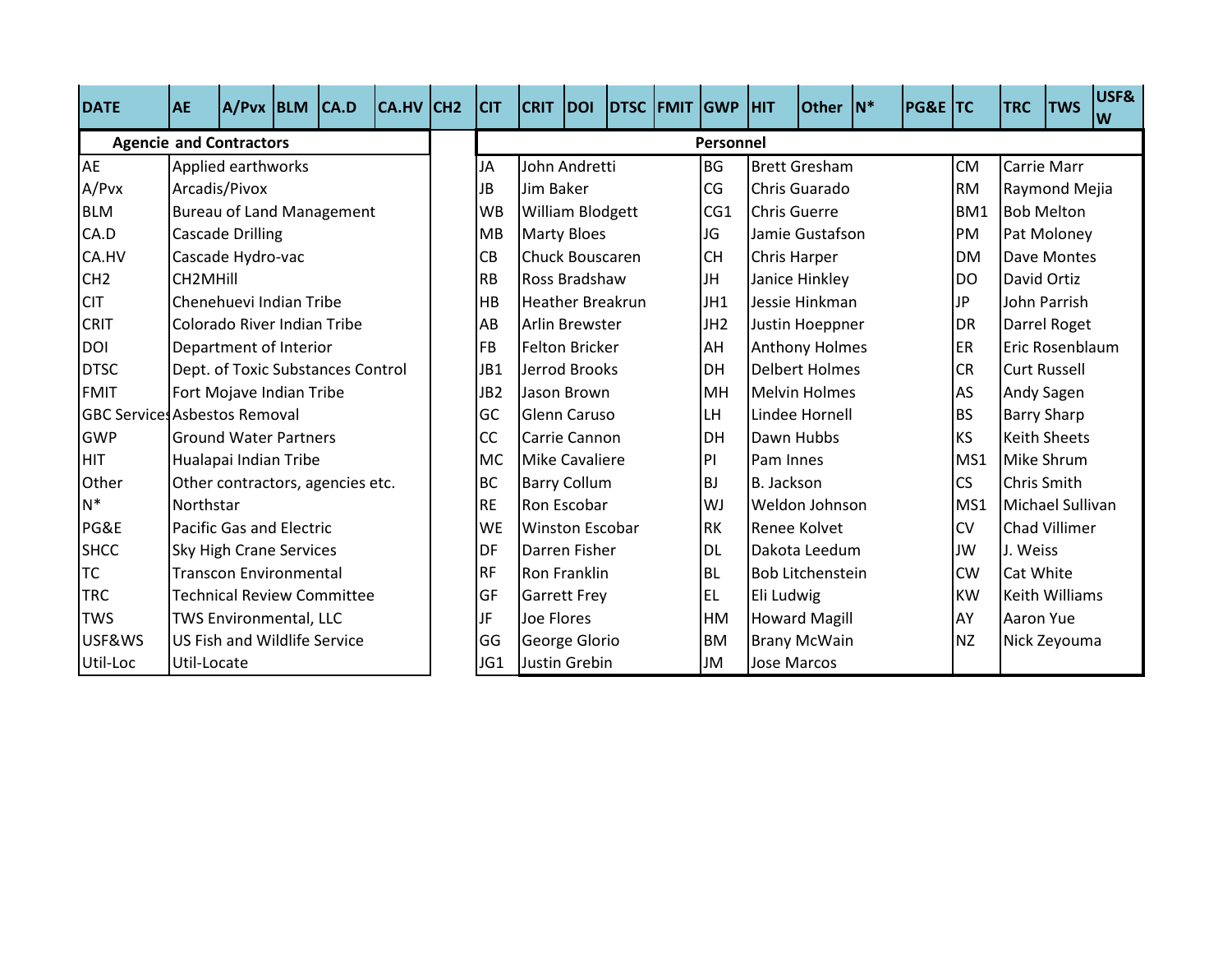# **APPENDIX B**

# **Monthly Summary Tables of Monitoring Activities**

| November 2015 |
|---------------|
| December 2015 |
| January 2016  |
| February 2016 |
| March 2016    |
| January 2017  |
| February 2017 |
| March 2017    |
| April 2017    |
|               |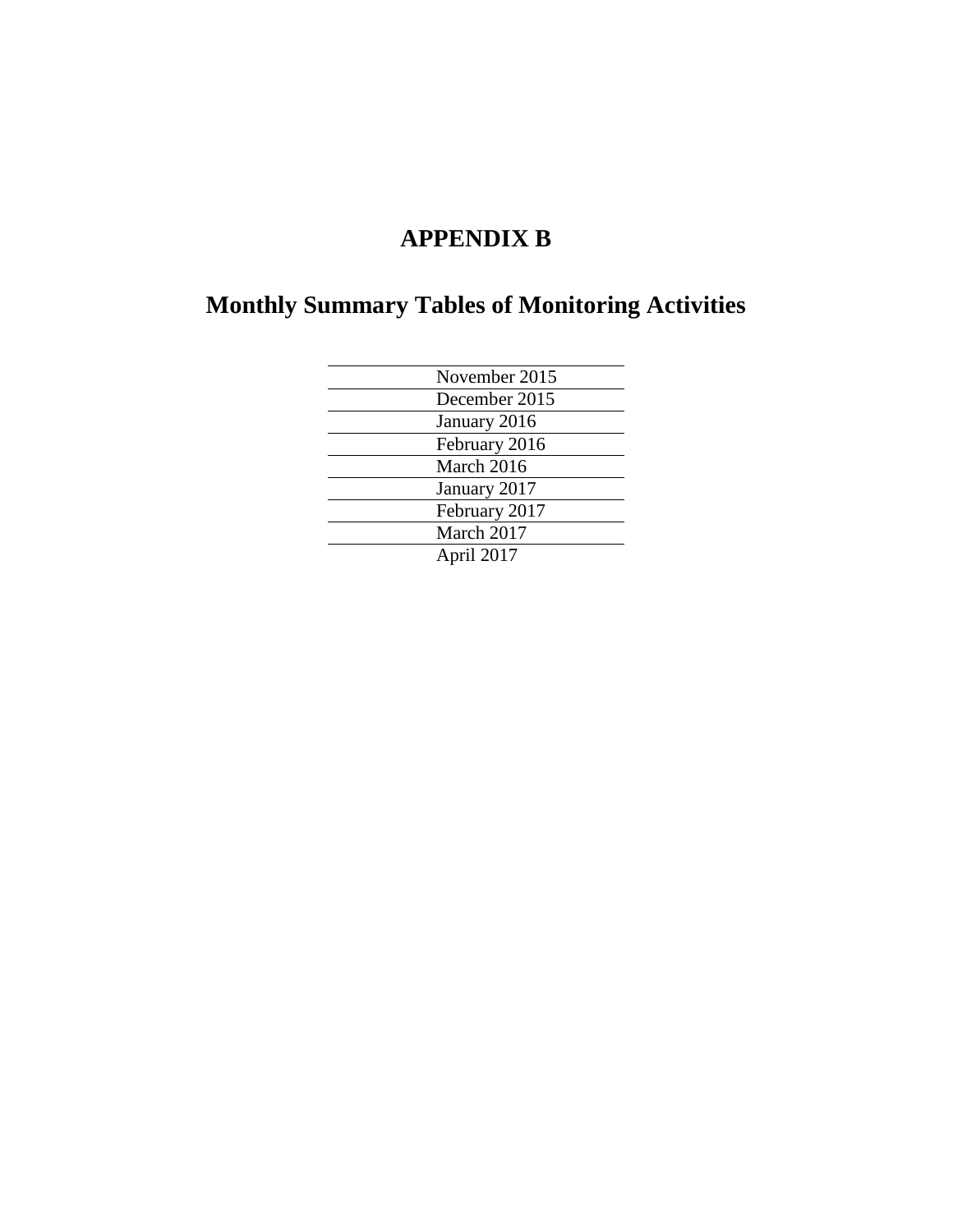|              |    |                       |                                                                 |                           | <b>NOVEMBER 2015</b>                                               |                     |
|--------------|----|-----------------------|-----------------------------------------------------------------|---------------------------|--------------------------------------------------------------------|---------------------|
| <b>DAY</b>   |    | <b>DATE PERSONELL</b> | <b>CONTRACTORS</b>                                              | <b>AGENCIES PRESENT</b>   | <b>ACTIVITIES</b>                                                  | <b>OBSERVATIONS</b> |
|              |    |                       |                                                                 |                           |                                                                    |                     |
| Mon. $ 2 $   |    | PM/CB                 | <b>GWP/TRANSCON</b>                                             |                           | Travel                                                             |                     |
|              |    |                       |                                                                 |                           | Soil sampling initiation meeting. TCS (inside fence-line); AOC-10; |                     |
| Tues. 3      |    | PM/CB                 | <b>GWP/TRANSCON</b>                                             |                           | <b>AOC-27</b>                                                      |                     |
|              |    |                       |                                                                 |                           | XRF sample collection outside and inside TCS fence-line; UA-1,     |                     |
| Wed. 4       |    | PM/CB                 | <b>GWP/TRANSCON</b>                                             |                           | AOC-14 and AOC-27 asbestos survey                                  |                     |
|              |    |                       |                                                                 |                           | AOC10 & AOC-14. TCS - XRFs- AOC6-1 thru 7; AOC8-1; AOC15-1         |                     |
| Thur. 5      |    | PM/CB                 | <b>GWP/TRANSCON</b>                                             | FMIT; CRIT; DTSC;DOI      | thru 7; AOC19-6 thru 10; AOC22-1 & 2; AOC23-2 & 3                  |                     |
| Fri.         | 6  | PM/CB                 | <b>GWP/TRANSCON</b>                                             | CRIT; FMIT                | XRFs; Storm drain assessment and bio-survey                        |                     |
| Sat.         | 17 | PM                    | <b>GWP/TRANSCON</b>                                             | <b>FMIT</b>               | TCS - XRFs- soil sampling collection. Storm drain sampling         |                     |
|              |    |                       |                                                                 |                           | TCS - XRFs- soil sampling in AOC-10; AOC-14 and AOC-27. GPS        |                     |
| Sun.         | 8  | PM                    | <b>GWP/TRANSCON</b>                                             | <b>FMIT</b>               | data collection at UA-1 and AOC-14                                 |                     |
|              |    |                       |                                                                 |                           | Soil sample collections at PA-01 thru PA-08. Storm drain soil      |                     |
| Mon. $ 9 $   |    | PM/CB                 | <b>GWP/TRANSCON</b>                                             | CRIT; FMIT                | sampling. Preparation of Bat Cave Wash access road.                |                     |
|              |    |                       |                                                                 |                           | Sensitivity training conducted by PM for Pivox crew. Bat Cave      |                     |
|              |    |                       |                                                                 |                           | Wash hand and hand tool clearance of vegetation. Storm Drain       |                     |
| Tues. 10     |    | PM/CB                 | GWP/TRANSCON/PIVOX                                              | CRIT; FMIT                | outflow soil sampling AOC-10 and AOC-11                            |                     |
|              |    |                       |                                                                 |                           | Bat Cave Wash hand and hand tool clearance of vegetation.          |                     |
| Wed. 11      |    | PM/CB                 | GWP/TRANSCON/PIVOX                                              | <b>CRIT; FMIT</b>         | Storm Drain outflow soil sampling AOC-10 and AOC-11                |                     |
|              |    |                       |                                                                 |                           | Bat Cave Wash hand and power tool vegetation clearance. Storm      |                     |
|              |    |                       |                                                                 |                           | Drain outflow soil sampling AOC-10 and AOC-11. Conducted           |                     |
| Thur. $ 12 $ |    | PM/CB                 | GWP/TRANSCON/PIVOX/GEOVISION   FMIT; CRIT; Hualapai; USFWS; BLM |                           | agencies visit to BCW.                                             |                     |
|              |    |                       |                                                                 |                           |                                                                    |                     |
| Fri.         | 13 | <b>CB</b>             | GWP/TRANSCON/PIVOX/GEOVISION   FMIT; CRIT; Hualapai; USFWS; BLM |                           | Bat Cave Wash hand and power tool vegetation clearance.            |                     |
|              |    |                       |                                                                 |                           |                                                                    |                     |
|              |    |                       |                                                                 |                           | Bat Cave Wash hand and power tool vegetation clearance. UA-1       |                     |
| Mon. 16      |    | PM/CB                 | GWP/TRANSCON/PIVOX/NORCAL                                       | <b>CRIT; FMIT</b>         | geomagnetic survey                                                 |                     |
|              |    |                       |                                                                 |                           |                                                                    | No cultural mate    |
|              |    |                       |                                                                 |                           |                                                                    | However, 2 prev     |
|              |    |                       |                                                                 |                           |                                                                    | outside the work    |
|              |    |                       |                                                                 |                           |                                                                    | unrecorded cera     |
|              |    |                       |                                                                 |                           | Bat Cave Wash hand and power tool vegetation clearance.            | historic items in   |
| Tues. 17     |    | PM/CB                 | GWP/TRANSCON/PIVOX/NORCAL                                       | CRIT; FMIT; DOI           | Geomagnetic survey AOC-27.                                         | effected.           |
|              |    |                       |                                                                 |                           | Bat Cave Wash hand and power tool vegetation clearance.            |                     |
| Wed. 18      |    | PM/CB                 | GWP/TRANSCON/PIVOX/NORCAL                                       | CRIT; FMIT; DOI           | Geomagnetic survey AOC-27.                                         |                     |
|              |    |                       |                                                                 |                           | Bat Cave Wash hand and power tool vegetation clearance.            |                     |
| Thur. 19     |    | PM/CB                 | GWP/TRANSCON/PIVOX/NORCAL                                       | CRIT; FMIT; DOI; Hualapai | Geomagnetic survey AOC-27.                                         |                     |
|              |    |                       |                                                                 |                           |                                                                    |                     |
| Sun.         | 29 | <b>CB</b>             |                                                                 |                           | <b>Travel</b>                                                      |                     |
| Mon. 30      |    | <b>CB</b>             | GWP/TRANSCON/PIVOX                                              | CRIT; FMIT                | Bat Cave Wash hand and power tool vegetation clearance.            |                     |

| <b>OBSERVATIONS</b>                                                                                                                                                                                                                                                                                                                                                      |
|--------------------------------------------------------------------------------------------------------------------------------------------------------------------------------------------------------------------------------------------------------------------------------------------------------------------------------------------------------------------------|
|                                                                                                                                                                                                                                                                                                                                                                          |
|                                                                                                                                                                                                                                                                                                                                                                          |
|                                                                                                                                                                                                                                                                                                                                                                          |
|                                                                                                                                                                                                                                                                                                                                                                          |
|                                                                                                                                                                                                                                                                                                                                                                          |
|                                                                                                                                                                                                                                                                                                                                                                          |
|                                                                                                                                                                                                                                                                                                                                                                          |
|                                                                                                                                                                                                                                                                                                                                                                          |
|                                                                                                                                                                                                                                                                                                                                                                          |
|                                                                                                                                                                                                                                                                                                                                                                          |
|                                                                                                                                                                                                                                                                                                                                                                          |
|                                                                                                                                                                                                                                                                                                                                                                          |
|                                                                                                                                                                                                                                                                                                                                                                          |
|                                                                                                                                                                                                                                                                                                                                                                          |
|                                                                                                                                                                                                                                                                                                                                                                          |
| No cultural materials noted within Soil Sampling construction area.<br>However, 2 previously unrecorded ceramic sherds noted by D. Holmes<br>outside the work area. Further investigation revealed several more<br>unrecorded ceramic fragments, lithic and mill stone materails and<br>historic items in this location. Ongoing remediation activities not<br>effected. |
|                                                                                                                                                                                                                                                                                                                                                                          |
|                                                                                                                                                                                                                                                                                                                                                                          |
|                                                                                                                                                                                                                                                                                                                                                                          |
|                                                                                                                                                                                                                                                                                                                                                                          |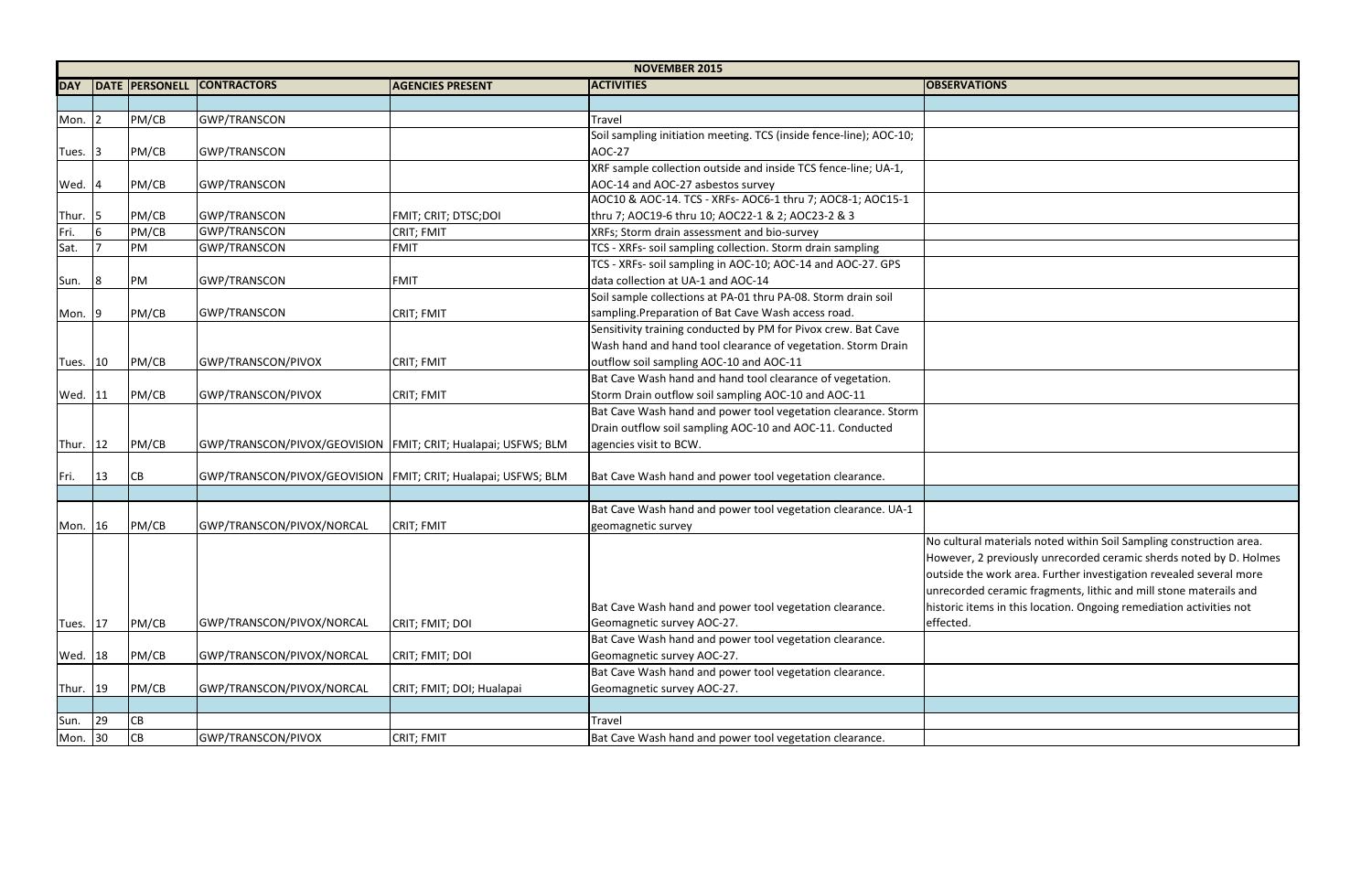|             |              |                       |                                      |                                  | <b>DECEMBER 2015</b>                                                                                                 |                                            |
|-------------|--------------|-----------------------|--------------------------------------|----------------------------------|----------------------------------------------------------------------------------------------------------------------|--------------------------------------------|
| <b>DAY</b>  |              | <b>DATE PERSONELL</b> | <b>CONTRACTORS</b>                   | <b>AGENCIES PRESENT</b>          | <b>ACTIVITIES</b>                                                                                                    | <b>OBSERVATIONS</b>                        |
|             |              |                       | Northstar/Util-locate/ GWP/ Pivox/   |                                  |                                                                                                                      |                                            |
|             |              |                       | Cascade/ Transcon/ CH2MHill/ Vironex |                                  | Hydrovac soils collection at AOC-4 (TCS) #17 (4'8") & #18 (3'6") Pivox Bat                                           |                                            |
| Tues.       |              | PM/CB                 | US.                                  | DTSC/DOI/CRIT/FMIT               | Cave Wash hand and power tool clearance of vegetation                                                                |                                            |
|             |              |                       | Northstar/Util-locate/ GWP/ Pivox/   |                                  |                                                                                                                      |                                            |
|             |              |                       | Cascade/ Transcon/ CH2MHill/ Vironex |                                  | Hydrovac soils collection at AOC-4 (TCS) #31 (6') & #32 (6') Pivox Bat Cave                                          |                                            |
| Wed. $ 2 $  |              | PM/CB                 | <b>US</b>                            | CRIT; FMIT.                      | Wash hand and power tool clearance of vegetation                                                                     |                                            |
|             |              |                       | Northstar/Util-locate/ GWP/ Pivox/   |                                  | Hydrovac soils collection at AOC-4 TD-3 Trench #s 30 (6') & 29 Pivox Bat                                             |                                            |
| Thur. $ 3 $ |              | PM/CB                 | Cascade/ Transcon/ CH2MHill          | FMIT/Chemehuevi/CRIT             | Cave Wash hand and power tool clearance of vegetation                                                                |                                            |
|             |              |                       | Northstar/GWP/ Pivox/ Cascade/       |                                  | Hydrovac soils collection at AOC-18 #s 4;5;6 & 12 (BCW)                                                              |                                            |
| Fri.        | 14           | PM/CB                 | Transcon/ CH2MHill/                  | CRIT; FMIT.                      | Pivox Bat Cave Wash hand and power tool clearance of vegetation                                                      |                                            |
|             |              |                       |                                      |                                  |                                                                                                                      | Fort Mojave Indian Tribe notified PM that  |
|             |              |                       |                                      |                                  |                                                                                                                      | woulld be absent form project until furthe |
| Sat.        | 15           | PM/KJ (TRV)           | Northstar/GWP/ Cascade               |                                  | Hydrovac soils collection at AOC-4(completion); AOC-13 #s 1;2;8 & 12                                                 | due to non project related circumstances.  |
|             |              |                       |                                      |                                  | Hydrovac soils collection at AOC-17 and AOC-19                                                                       |                                            |
| Sun.        | $\sqrt{6}$   | PM/KJ                 | Northstar/GWP/ Cascade               |                                  | Hand soil sampling at AOC-4; AOC-9; AOC-10; AOC-11 and SD-11.                                                        |                                            |
|             |              |                       |                                      |                                  | Hydrovac soils collection at AOC-18-9; Unit 4.3-1,2. SWMU6-1 & 5-1                                                   |                                            |
|             |              |                       | Northstar/GWP/ Cascade/ Transcon/    |                                  | Hand Sampling AOC10-9 (10')                                                                                          |                                            |
| Mon. 7      |              | PM/CB/KJ              | Pivox                                | <b>CRIT</b>                      | Pivox Bat Cave Wash clearance of vegetation                                                                          |                                            |
|             |              |                       |                                      |                                  | Hydrovac soils collection:AOC18-7 (3' refusal); AOC18-8 (3' refusal);                                                |                                            |
|             |              |                       |                                      |                                  | SWMU5-1 (3') AO13-17 (3') AOC-5-2 (3')                                                                               |                                            |
|             |              |                       | Northstar/GWP/ Cascade/ Transcon/    |                                  | Pivox Bat Cave Wash clearance of vegetation.                                                                         |                                            |
| Tues. 8     |              | PM/CB                 | Pivox                                | DTSC/ CRIT/ Hualapai/ Chemehuevi | Mapping and recording of AE-Topock-204                                                                               |                                            |
|             |              |                       |                                      |                                  | AOC8-2 (3'); AOC7-3 (3'); AOC7-4 (3'); SWMU8-1 (3')                                                                  |                                            |
|             |              |                       | Northstar/GWP/ Cascade/ Transcon/    |                                  | Pivox marking out of AOC11 drill access route, continuing BCW removal of KJ could not return to project due to famil |                                            |
| Wed. $ 9 $  |              | PM/CB/KJ              | Pivox                                | DTSC/ CRIT/ Hualapai             | vegetation.                                                                                                          | emergency.                                 |
|             |              |                       |                                      |                                  | Pivox Bat Cave Wash clearance of vegetation, AOC9 grading for K-rail and                                             |                                            |
| Thur.       | $ 10\rangle$ | PM/CB/KJ              | Transcon/ Pivox                      | CRIT/Hualapai/Chemehuevi         | grading of AOC-11 for drill access.                                                                                  |                                            |
|             |              |                       |                                      |                                  |                                                                                                                      |                                            |
| Fri. $11$   |              | CB                    | Transcon/ Pivox                      |                                  | Pivox Bat Cave Wash clearance of vegetation. AOC9 grading for K-rail                                                 |                                            |
| Sat         | $ 12\rangle$ |                       |                                      |                                  |                                                                                                                      |                                            |
| Sun         | $ 13\rangle$ | CB/KJ (TRV)           |                                      |                                  |                                                                                                                      |                                            |
| Mon.        | 14           | CB/KJ                 | <b>GWP</b>                           | CRIT/Hualapai/Chemehuevi         | Hydrovac AOC13-3; 4; 7; 14 & 10 all to 3' and AOC13-15 to 5'5".                                                      |                                            |
|             |              |                       |                                      |                                  | Backhoe excavation AOC10-15; AOC10d-9 and AOC10-16 (10') Hydrovac                                                    |                                            |
|             |              |                       |                                      |                                  | AOC20-4 & 5 (1' & 3'); 5 (1') AOC26-1 (10').                                                                         |                                            |
| Tues. 15    |              | PM/CB/KJ              | GWP/Transcon                         | CRIT/Hualapai/Chemehuevi/BLM     | Photographing various MRP sites for R. Kolvet                                                                        | PM meeting with G. Caruso and R. Kolvett.  |
|             |              |                       |                                      |                                  | Hydrovac Various and handsample varous.                                                                              |                                            |
| Wed. 16     |              | PM/CB/KJ              | <b>GWP</b>                           | CRIT/Hualapai/Chemehuevi         | PM completed paperwork for various reports.                                                                          |                                            |
|             |              |                       |                                      |                                  | Hydrovac - AOC28a-01; AOC28b-01, AOC28c-01 (1' & 3') SWMU1-22, 1-                                                    |                                            |
|             |              |                       |                                      |                                  | 23, 1-24. AOC1-T2F.                                                                                                  |                                            |
| Thurs 17    |              | PM/CB/KJ              | <b>GWP</b>                           |                                  | Storm drains - 18, 21, 22, 23 & 24                                                                                   |                                            |
| Fri.        | 18           | <b>CB</b>             | <b>GWP</b>                           |                                  | Hydrovac - SD7 (10'); AOC20-2 (10'); AOC20-7 (5'6"); AOC20-3 (8')                                                    |                                            |

| <b>OBSERVATIONS</b>                                |
|----------------------------------------------------|
|                                                    |
|                                                    |
|                                                    |
|                                                    |
|                                                    |
|                                                    |
|                                                    |
|                                                    |
|                                                    |
|                                                    |
| Fort Mojave Indian Tribe notified PM that they     |
| woulld be absent form project until further notice |
| due to non project related circumstances.          |
|                                                    |
|                                                    |
|                                                    |
|                                                    |
|                                                    |
|                                                    |
|                                                    |
|                                                    |
|                                                    |
|                                                    |
| KJ could not return to project due to family       |
| emergency.                                         |
|                                                    |
|                                                    |
|                                                    |
|                                                    |
|                                                    |
|                                                    |
|                                                    |
|                                                    |
|                                                    |
| PM meeting with G. Caruso and R. Kolvett.          |
|                                                    |
|                                                    |
|                                                    |
|                                                    |
|                                                    |
|                                                    |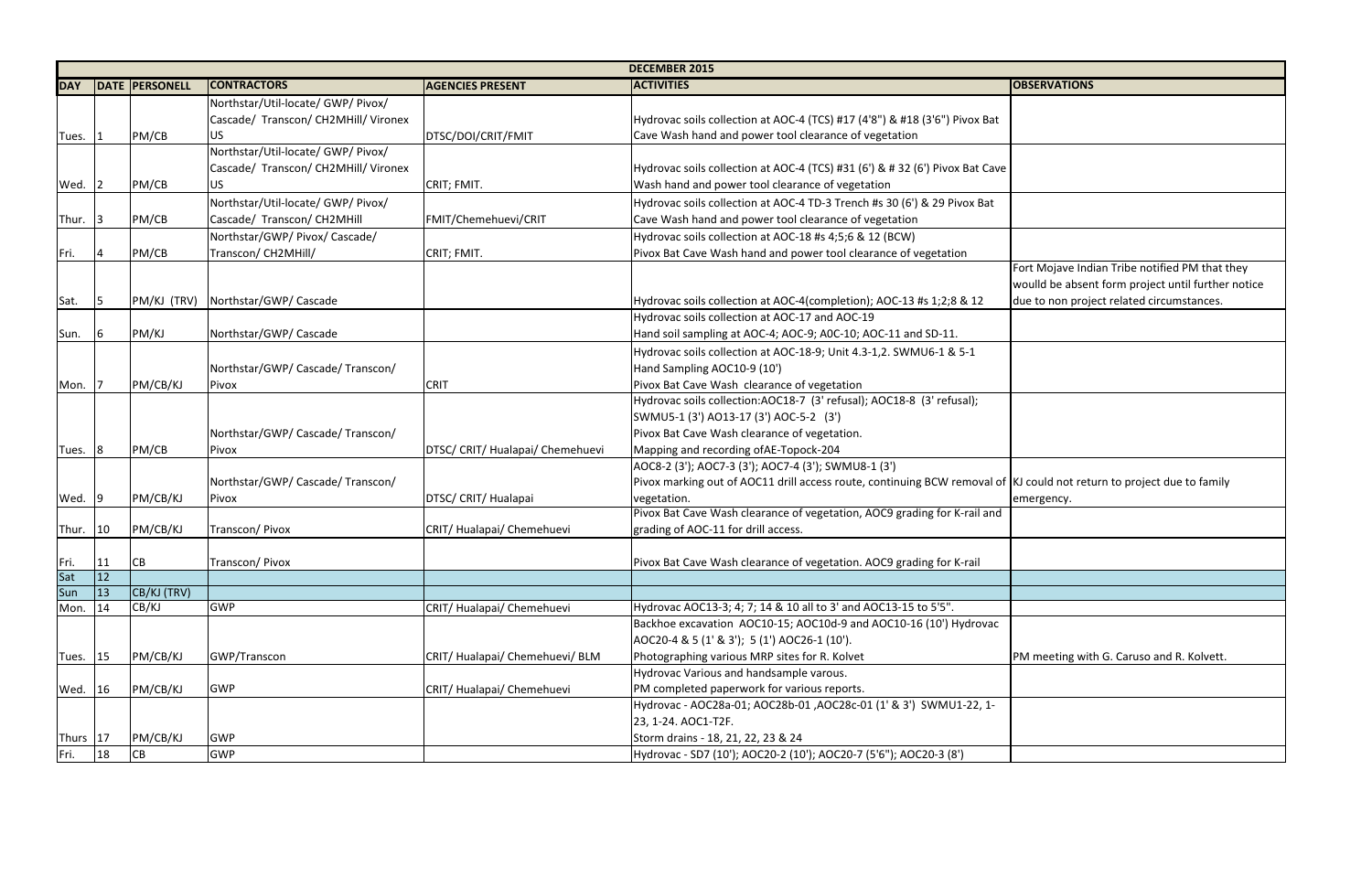|            |              |                       |                                    |                                     | <b>JANUARY 2016</b>                                                                     |                     |
|------------|--------------|-----------------------|------------------------------------|-------------------------------------|-----------------------------------------------------------------------------------------|---------------------|
| <b>DAY</b> |              | <b>DATE PERSONELL</b> | <b>CONTRACTORS</b>                 | <b>AGENCIES PRESENT</b>             | <b>ACTIVITIES</b>                                                                       | <b>OBSERVATIONS</b> |
|            |              |                       |                                    |                                     |                                                                                         |                     |
|            |              |                       |                                    |                                     | Hydrovac soils sample collection at AOC13-5,6,11 & 13 (3')                              | A. Sansouci intro   |
| Tues.      | 5            | PM/CB                 | GWP/CH2MHill/Northstar/Cascade     | CRIT/FMIT/ Hualapai/ Chemehuevi     | Sonic Drill rig soils sample collection at AOC11-1,2,3 & 4 (10')                        | and D. Fisher.      |
|            |              |                       |                                    |                                     | Hydrovac soils sampling at AOC13-18 & AOC7-12 & 5 (3'). Sonic                           |                     |
|            |              |                       | GWP/ CH2MHill/ Northstar/ Cascade/ | CRIT/FMIT/Hualapai/Chemehuevi/      | Drill rig soilsampling at AOC11-6 & 7 & AOC1 (BCW) 1,2,3,4,5 &                          |                     |
| Wed.       | 16           | PM/CB                 | Transcon/ Vironex US               | DOI                                 | 6 (all to 10')                                                                          |                     |
|            |              |                       |                                    |                                     |                                                                                         | Bio training for I  |
|            |              |                       |                                    |                                     |                                                                                         | Cave Wash by N      |
|            |              |                       |                                    |                                     |                                                                                         | consultation wit    |
|            |              |                       |                                    |                                     |                                                                                         | monitors no lon     |
|            |              |                       |                                    |                                     |                                                                                         | within a 50 met     |
|            |              |                       |                                    |                                     |                                                                                         | as no adverse et    |
|            |              |                       |                                    |                                     | Hydrovac at AOC8-1: AOC13-30 & 31; AOC23 - 2 & 3.(all to 3').                           | artifacts as AE-T   |
| Thur.      |              | PM/CB                 | GWP/CH2MHill/Cascade               |                                     | CRIT/FMIT/ Hualapai/ Chemehuevi/DOI Sonic Drill rig at AOC4 (BCW) SWMU1-18 0 to 45 feet | minutes.            |
|            |              |                       | GWP/ CH2MHill/ Cascade/Transcon    | CRIT/FMIT/Hualapai/Chemehuevi/      | Hydrovac excavations at AOC13-22 & 24                                                   | N. Zeyouma dis      |
| Fri.       | 18           | PM/CB                 | /Northstar                         | <b>DOI</b>                          | Sonic Drill rig at AOC1 (BCW) SWMU1-18 (45 to 80 feet).                                 | management st       |
|            |              |                       |                                    |                                     | Hydrovac soils sample collection at AOC13 (TCS) -9,13, 25, 26,                          | Drill hole collaps  |
|            |              |                       |                                    |                                     | 27, 28 & 29 (all to 3')                                                                 | one hour at 10A     |
| Sat.       |              | PM/CB                 | GWP/ CH2MHill/ Cascade/ Northstar  | <b>FMIT</b>                         | Sonic Drill rig at AOC1 (BCW) SWMU1-19 (0 to 70 feet)                                   | delayed.            |
|            |              |                       |                                    |                                     | Hydrovac excavations at AOC11-E-3 (13'); AOC24-1 (to 3') AOC9-                          |                     |
|            |              |                       |                                    |                                     | [18 (10');-17 (5' [10' by hand])                                                        |                     |
|            |              |                       |                                    |                                     | Sonic Drill rig at AOC1 (BCW) SWMU1-19 (70 to 80 feet) AOC26                            |                     |
| Sun.       | $ 10\rangle$ | <b>PMCB</b>           | GWP/ CH2MHill/ Cascade/ Northstar  | <b>FMIT</b>                         | (TCS)-18 0 to 65'.                                                                      |                     |
|            |              |                       |                                    |                                     | Hydrovac soils sample collection at AOC24-2 (6'4"); AOC18-11                            |                     |
|            |              |                       |                                    |                                     | $(6')$ ; AOC16-1, 2 & 3 (all to 3').AOC16-4 (6")                                        |                     |
|            |              |                       |                                    |                                     | Sonic Drill rig at AOC26-1 (TCS) 65 to 75 feet.                                         |                     |
|            |              |                       |                                    |                                     | Sonic Drill rig at AOC1- Storm Drain 14 (BCW) 0 to 10 feet.                             | PM met with G.      |
| Mon.       | 11           | PM/CB                 | GWP/CH2MHill/Cascade/Northstar     | CRIT/FMIT/ Hualapai/ Chemehuevi     | Sonic Drill rig at AOC1-t5e (BCW) 0 to 20 feet                                          | collected during    |
|            |              |                       |                                    |                                     | Hydrovac soil sampling at AOC21-1 (to 6'- White substance                               |                     |
|            |              |                       |                                    |                                     | noted between 2'6" & 3'6"). AOC18-1,2 & 3 (all to 6')                                   |                     |
|            |              |                       |                                    |                                     | Sonic Drill rig at AOC1-t1f, t5d, SD 15 & 16 and AOC (BCW) 0 to                         |                     |
|            |              |                       | GWP/CH2MHill/Cascade/Northstar/    | CRIT/FMIT/ Hualapai/ Chemehuevi/TLI | 20 feet.pre-construction inspection of AOC10, 11, 12 and BCW                            |                     |
| Tues.      | $ 12\rangle$ | PM/CB                 | TLIsolutions (DOI)/Transcon        | solutions (DOI)                     | access route to AOC14.                                                                  |                     |
|            |              |                       |                                    |                                     | Hydrovac soil sampling at AOC26-3 (7'), 4 (10') & 5 (9').                               |                     |
|            |              |                       |                                    |                                     | Sonic Drill rig AOC9-16 & 20.AOC-10a-2 & 3 (all 10') SWMU1-20                           |                     |
|            |              |                       |                                    |                                     | $($ to 35 $')$                                                                          |                     |
|            |              |                       | GWP/CH2MHill/Cascade/Northstar/    | CRIT/FMIT/ Hualapai/ Chemehuevi/TLI | Back Hoe excavations: AOC10a (Drill prep.) AOC9-19 & SD-19                              | PM attended in      |
| Wed.       | $ 13\rangle$ | PM/CB                 | TLIsolutions (DOI)/Transcon        | solutions (DOI)                     | (10)                                                                                    | river with C. Rus   |
|            |              |                       |                                    |                                     | Hydrovac sampling at AOC26-2 (6'6") AOC5-5 (10') AOC9-17                                |                     |
|            |              |                       |                                    |                                     | (14'6'')                                                                                |                     |
|            |              |                       |                                    |                                     | Sonic Drill rig SWMU1-20 (35 to 80')                                                    | C. Russell condu    |
|            |              |                       | GWP/CH2MHill/Cascade/Northstar/    | CRIT/FMIT/ Hualapai/ Chemehuevi/TLI | Back Hoe excavations; rock repositioning at Bat Cave Wash                               | workplans. Satis    |
| Thur.      | 14           | PM/CB                 | TLIsolutions (DOI)/Transcon        | solutions (DOI)                     | BNSF bridge for crane prep                                                              | by tribal reps.     |
|            |              |                       |                                    |                                     |                                                                                         |                     |
|            |              |                       |                                    |                                     |                                                                                         |                     |

A. Aroduced Chemehuevi tribal monitors F. Brooks

For PM & CB. Two ceramic fragments found in Bat y Melvin and Delbert Holmes. Following with FMIT monitors D & M Holmes (Other longer present) work was allowed to continue eter buffer of the artifacts, under close scrutiny, effects anticipated. P. Moloney recorded E-Topock-Iso62 & 63. Lightning halted work for 30

disclosed that H. Magill's absence was due to CRIT t staffing issues at Topock.

lapse at 25' delayed production for approximately OAM. Tarantula encroachment on drill area

G. Caruso to discuss reorganizing clay sediments ing FWIP and also Data Gap survey.

informal survey of soil water probe locations near Russell, E. Ludwid, and B. Smith.

ducted meeting with Archs and tribes regarding atisfaction with progress and protocolsd expressed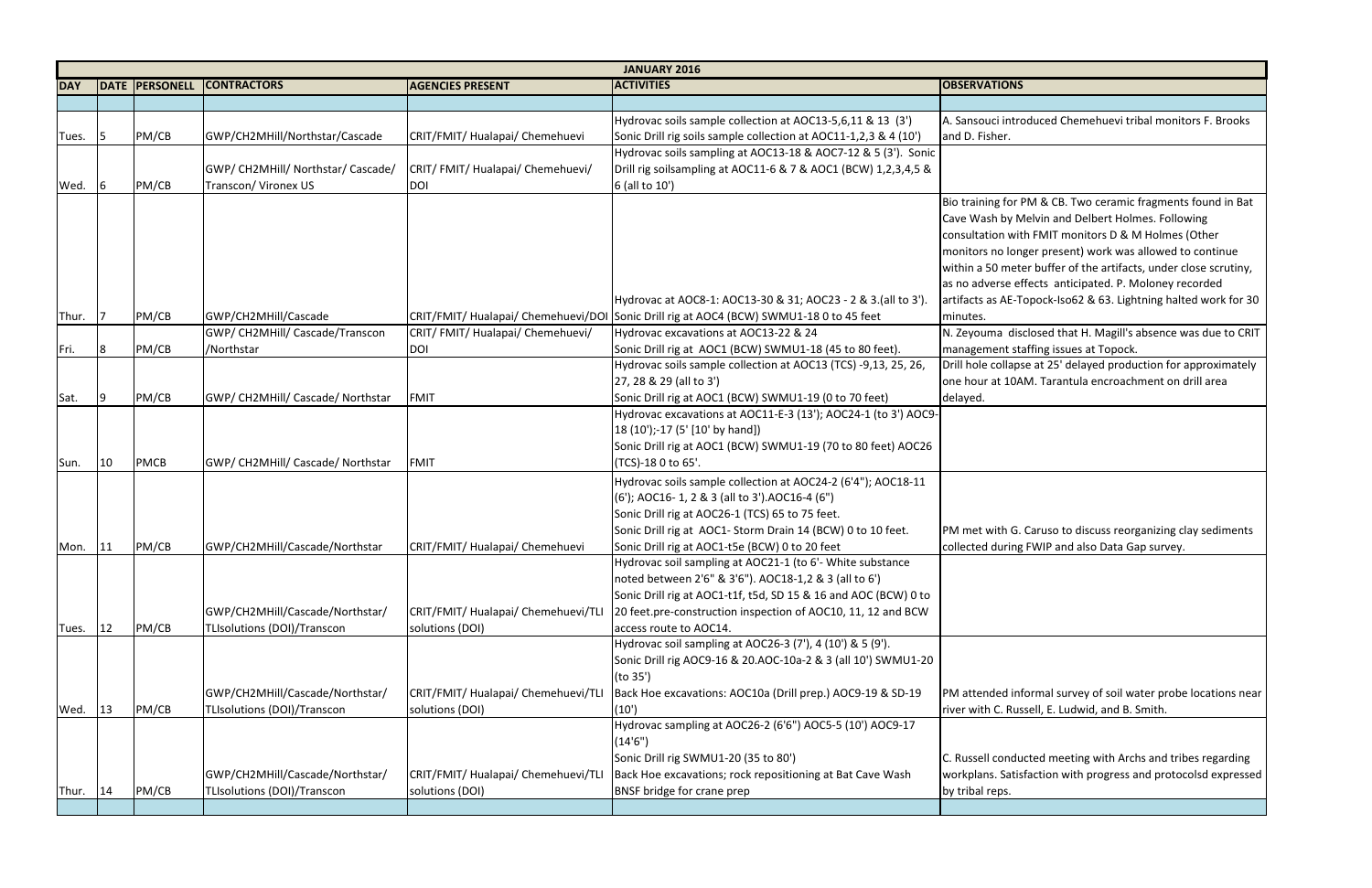|            |     | <b>JANUARY 2016</b><br><b>CONTRACTORS</b><br><b>ACTIVITIES</b><br><b>OBSERVATIONS</b><br><b>DATE PERSONELL</b><br><b>AGENCIES PRESENT</b> |                                 |                                 |                                                                 |                                                     |  |  |  |  |  |  |  |  |
|------------|-----|-------------------------------------------------------------------------------------------------------------------------------------------|---------------------------------|---------------------------------|-----------------------------------------------------------------|-----------------------------------------------------|--|--|--|--|--|--|--|--|
| <b>DAY</b> |     |                                                                                                                                           |                                 |                                 |                                                                 |                                                     |  |  |  |  |  |  |  |  |
| Mon.       | 18  | CB                                                                                                                                        |                                 |                                 | Travel                                                          |                                                     |  |  |  |  |  |  |  |  |
|            |     |                                                                                                                                           |                                 |                                 | Hydrovac AOC5-1 & 6 (10' & 3'); SWMU11-1 & 3 (3') & AOC6-5      |                                                     |  |  |  |  |  |  |  |  |
|            |     |                                                                                                                                           | GWP/CH2MHill/Cascade/Northstar/ |                                 | 87(3)                                                           |                                                     |  |  |  |  |  |  |  |  |
| Tues.      | 19  | PM/CB                                                                                                                                     | /Transcon                       | Chemehuevi/ USF&W               | Sonic drill rig AOC11e-5 (o-40')                                |                                                     |  |  |  |  |  |  |  |  |
|            |     |                                                                                                                                           | GWP/CH2MHill/Cascade/Northstar/ |                                 | Hydrovac AOC6-1,2,3 & 4; SWMU11-15.                             |                                                     |  |  |  |  |  |  |  |  |
| Wed.       | 20  | PM/CB                                                                                                                                     | /Transcon                       | Chemehuevi/ USF&W               | Drill rig AOC11e-5 (40 to 50')                                  | Drill rig break down. PM re-packaged clay sediments |  |  |  |  |  |  |  |  |
|            |     |                                                                                                                                           |                                 |                                 | Hydrovac - non-operative due to operator illness.               |                                                     |  |  |  |  |  |  |  |  |
|            |     |                                                                                                                                           | GWP/CH2MHill/Cascade/Northstar/ |                                 | Sonic drill rig AOC112-5 (40 to 50'); AOC11e-4 (16') & AOC10c-6 |                                                     |  |  |  |  |  |  |  |  |
| Thurs      | 21  | PM/CB                                                                                                                                     | /Transcon                       | Chemehuevi/ USF&W               | (0 to 19')                                                      |                                                     |  |  |  |  |  |  |  |  |
|            |     |                                                                                                                                           |                                 |                                 | Hydrovac AOC5-3 & 4; AOC19-6 & 7 (3').                          |                                                     |  |  |  |  |  |  |  |  |
| Fri.       | 22  | PM/CB                                                                                                                                     | GWP/CH2MHill/Cascade            | Chemehuevi/ CRIT                | Sonic drill rig AOC11-1 (15'), 2 & 4 (30')                      |                                                     |  |  |  |  |  |  |  |  |
|            |     |                                                                                                                                           |                                 |                                 | Hydrovac AOC15-1, 2, 3, 4, 5, 6 & 7 (3').                       |                                                     |  |  |  |  |  |  |  |  |
| Sat.       | 23  | <b>CB</b>                                                                                                                                 | GWP/CH2MHill/Cascade/           | Chemehuevi                      | Sonic drill rig AOC10c-6 (19 to 58"; AOC10-10,11 & 12 (10')     |                                                     |  |  |  |  |  |  |  |  |
|            |     |                                                                                                                                           |                                 |                                 | Sonic drill rig AOC1-1 (15 to30')                               |                                                     |  |  |  |  |  |  |  |  |
| Sun.       | 24  | PM/CB                                                                                                                                     | GWP/CH2MHill/Cascade/           | Chemehuevi                      | Pore water hand sampling                                        |                                                     |  |  |  |  |  |  |  |  |
|            |     |                                                                                                                                           |                                 |                                 | Hydrovac AOC6-8 & SWMU11-4                                      |                                                     |  |  |  |  |  |  |  |  |
|            |     |                                                                                                                                           |                                 |                                 | Sonic drill rig AOC1-3 & SWMU1-21 (prep)                        |                                                     |  |  |  |  |  |  |  |  |
| Mon.       | 25  | PM/CB                                                                                                                                     | GWP/CH2MHill/Cascade            | Chemehuevi/ CRIT                | Pore water hand sampling                                        |                                                     |  |  |  |  |  |  |  |  |
|            |     |                                                                                                                                           |                                 |                                 | Hydrovac AOC20-1 & SWMU11-2                                     |                                                     |  |  |  |  |  |  |  |  |
|            |     |                                                                                                                                           |                                 |                                 | Sonic drill rig AOC1-3 (80') SWMU1-25 (10')-21 (to 20')         |                                                     |  |  |  |  |  |  |  |  |
| Tues.      | 26  | PM/CB                                                                                                                                     | GWP/CH2MHill/Cascade/           | Chemehuevi/ CRIT                | Backhoe SWMU1-25. Pore water hand sampling                      |                                                     |  |  |  |  |  |  |  |  |
|            |     |                                                                                                                                           |                                 |                                 | Hydrovac SWMU11-2. Sonic drill rig SWMU1-21 (20 to 80').        |                                                     |  |  |  |  |  |  |  |  |
| Wed.       | 127 | PM/CB                                                                                                                                     | GWP/CH2MHill/Cascade/           | Chemehuevi/ CRIT/Hualapai/ DTSC | Pore water hand sampling                                        |                                                     |  |  |  |  |  |  |  |  |
|            |     |                                                                                                                                           |                                 |                                 | Hydrovac demobilized.                                           |                                                     |  |  |  |  |  |  |  |  |
|            |     |                                                                                                                                           |                                 |                                 | Sonic drill rig SWMU1-21 & AOC11c-4 (15' breakdown)             |                                                     |  |  |  |  |  |  |  |  |
|            |     |                                                                                                                                           |                                 |                                 | Pore water hand sampling                                        |                                                     |  |  |  |  |  |  |  |  |
| Thurs.     | 28  | PM/CB                                                                                                                                     | GWP/CH2MHill/Cascade/Vironex US | Chemehuevi/ CRIT                | Front loader removal of contaminants fromSWMU1-25               | Hydrovac demobilzation. Sonic drill breakdown.      |  |  |  |  |  |  |  |  |
| Fri.       | 29  | PM/CB                                                                                                                                     | PG&E                            | CRIT/FMIT/Hualapai              | Data Gap Work Plan field investigation                          | Fossil located.                                     |  |  |  |  |  |  |  |  |
|            |     |                                                                                                                                           |                                 |                                 |                                                                 |                                                     |  |  |  |  |  |  |  |  |

| $\overline{\text{NS}}$                                           |
|------------------------------------------------------------------|
|                                                                  |
|                                                                  |
|                                                                  |
|                                                                  |
| c down. PM re-packaged clay sediments.                           |
|                                                                  |
|                                                                  |
|                                                                  |
|                                                                  |
|                                                                  |
|                                                                  |
|                                                                  |
|                                                                  |
|                                                                  |
|                                                                  |
|                                                                  |
|                                                                  |
|                                                                  |
|                                                                  |
|                                                                  |
|                                                                  |
|                                                                  |
|                                                                  |
| mobilzation. Sonic drill breakdown.<br>$\overline{\mathbf{I}}$ . |
|                                                                  |
|                                                                  |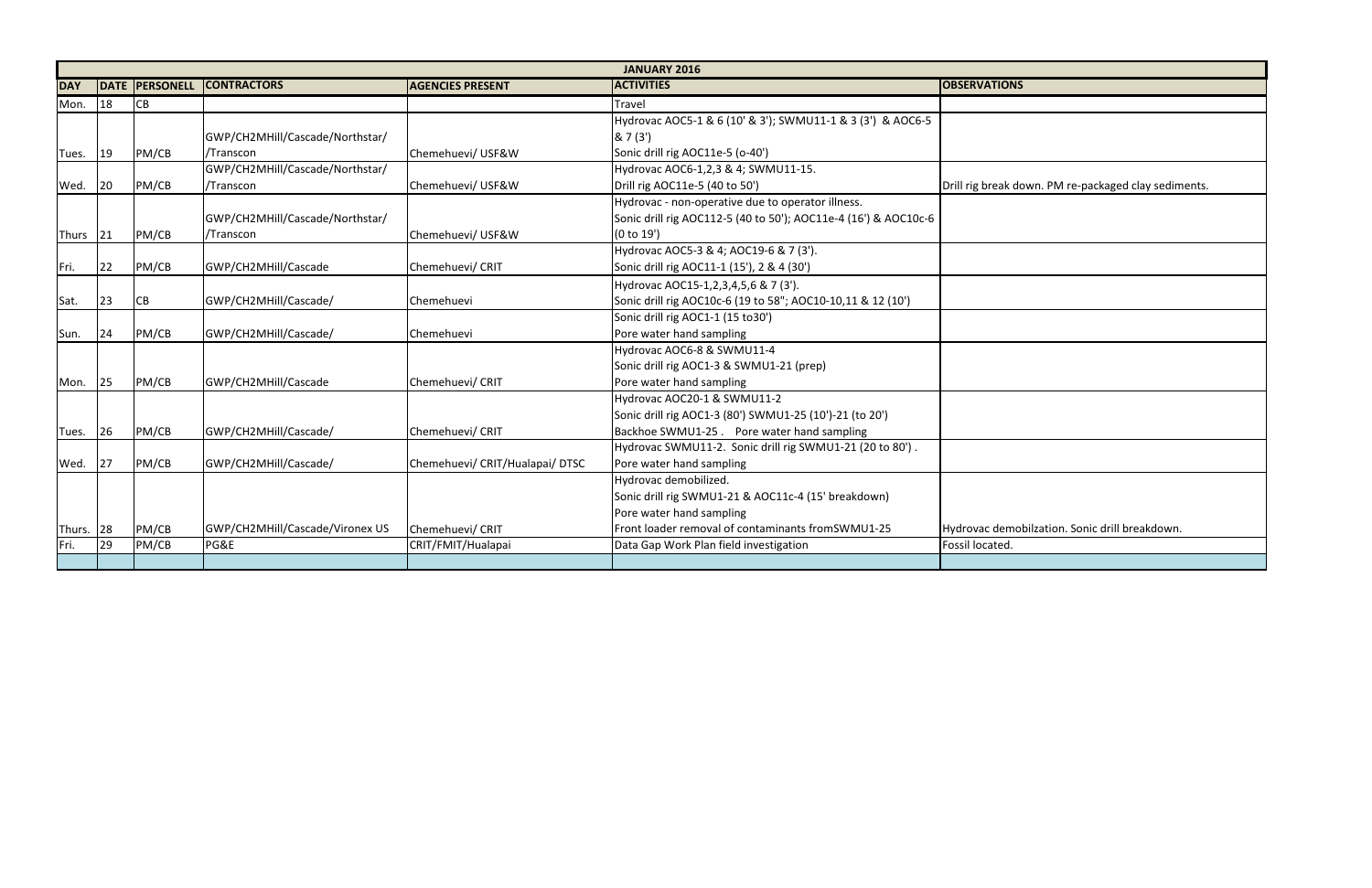|          |      |                  |                                                             |                                   | <b>FEBRUARY 2016</b>                                                                            |                                                                                                                       |  |
|----------|------|------------------|-------------------------------------------------------------|-----------------------------------|-------------------------------------------------------------------------------------------------|-----------------------------------------------------------------------------------------------------------------------|--|
| DAY      | DATE | <b>PERSONELL</b> | <b>CONTRACTORS</b>                                          | <b>AGENCIES PRESENT</b>           | <b>ACTIVITIES</b>                                                                               | <b>OBSERVATIONS</b>                                                                                                   |  |
| Mon.     |      | PM               |                                                             |                                   | Travel                                                                                          | No ground disturbing work conducted                                                                                   |  |
|          |      |                  | GWP/ Northstar/ Pivox/ Cascade/                             |                                   |                                                                                                 |                                                                                                                       |  |
| Tues.    |      | PM               | Transcon                                                    | CRIT/FMIT/Hualapai/Chemehuevi     | Sonic Drill Rig - breakdown halts work                                                          |                                                                                                                       |  |
|          |      |                  |                                                             |                                   | Sonic Drill Rig - repaired AOC11c-4 casing pulled                                               |                                                                                                                       |  |
|          |      |                  | GWP/Northstar/Pivox/Cascade/                                |                                   | AOC11c-3 (groundwater @ 35' Bore cont. to 45")                                                  |                                                                                                                       |  |
| Wed.     |      | PM               | Transcon                                                    | CRIT/FMIT/Hualapai/Chemehuevi     | AOC11c-5 completed 20'                                                                          |                                                                                                                       |  |
|          |      |                  | GWP/ Northstar/ Pivox/ Cascade/                             | CRIT/FMIT/Hualapai/Chemehuevi/    | Sonic drilling at: AOC1-8,9,10,11,12,13,14,15,16,17,26,29                                       |                                                                                                                       |  |
| Thur.    |      | PM/CB            | Transcon                                                    | <b>BLM</b>                        | & 30 (10')                                                                                      |                                                                                                                       |  |
|          |      |                  | GWP/ Northstar/ Pivox/ Cascade/                             | CRIT/FMIT/Hualapai/Chemehuevi/    | Sonic drilling at: AOC1-7,18,19,20,21,22,23,24,25,27 & 28                                       |                                                                                                                       |  |
| Fri.     |      | PM/CB            | Transcon                                                    | <b>BLM</b>                        | (10)                                                                                            |                                                                                                                       |  |
|          |      |                  | GWP/Northstar/Cascade/                                      |                                   |                                                                                                 |                                                                                                                       |  |
| Sat.     |      | CB               | Transcon                                                    | CRIT/FMIT/Hualapai/Chemehuevi     |                                                                                                 | No ground disturbing work conducted                                                                                   |  |
|          |      |                  |                                                             |                                   |                                                                                                 |                                                                                                                       |  |
| Mon.     | l8   | PM               |                                                             |                                   | <b>Travel</b>                                                                                   | No ground disturbing work conducted                                                                                   |  |
| Tues.    | 19   | PM               | GWP/ Vironex US/ Cascade/ Sky<br>High Crane/ BNSF/ Transcon | <b>CRIT/ Chemehuevi</b>           | Crane mobilization in BCW to hoist Sonic rig into position<br>to drill AOC1-6d (20')            | Assisted N. Zeyouma in towing his tru<br>claimed (H. Magill confirmed) he had<br>driven by BNSF monitor. Reported inc |  |
| Wed.     | 10   | PM               |                                                             |                                   | <b>Travel</b>                                                                                   |                                                                                                                       |  |
|          |      |                  |                                                             |                                   |                                                                                                 |                                                                                                                       |  |
| Sun      | 21   | PM               |                                                             |                                   | <b>Travel</b>                                                                                   |                                                                                                                       |  |
|          |      |                  |                                                             |                                   |                                                                                                 |                                                                                                                       |  |
| Mon.     | 22   | PM               | <b>GWP/ Cascade/ Vironex US</b>                             | <b>CRIT</b>                       | Backhoe trenching AOC14-16 (10') Halted to await DTSC                                           |                                                                                                                       |  |
|          |      |                  |                                                             |                                   | Backhoe trenching AOC14-16 (10') reumed and                                                     |                                                                                                                       |  |
| Tues.    | 23   | PM               | <b>GWP/ Cascade/ Vironex US</b>                             | Chemehuevi/ FMIT/ Hualapai/ DTSC  | completed.                                                                                      | Extreme high winds halted work                                                                                        |  |
|          |      |                  |                                                             | Chemehuevi/ FMIT/ Hualapai/ CRIT/ | Backhoe trenching AOC14-17 (10')                                                                |                                                                                                                       |  |
| Wed.     | 24   | PM               | <b>GWP/Transcon</b>                                         | DTSC/USFW                         | Hand sampling AOC10-19 (5')                                                                     |                                                                                                                       |  |
|          |      |                  |                                                             |                                   |                                                                                                 |                                                                                                                       |  |
|          |      |                  |                                                             |                                   |                                                                                                 | During morning tailgate meeting H. M                                                                                  |  |
|          |      |                  |                                                             | Chemehuevi/ FMIT/ Hualapai/ CRIT/ | Backhoe removal of materials around abandoned well TCS-related to the previous near collision I |                                                                                                                       |  |
| Thurs 25 |      | PM               | <b>GWP/Transcon</b>                                         | DTSC/USFW                         | 4 Hand sampling AOC10-20,21 & 23                                                                | vehicles. General saftey discussion fol                                                                               |  |
| Fri.     | 26   | PM               |                                                             |                                   | Travel                                                                                          |                                                                                                                       |  |
|          |      |                  |                                                             |                                   |                                                                                                 |                                                                                                                       |  |
|          |      |                  | GWP/ CH2MHill/ Cascade/                                     |                                   | Backhoe trenching AOC27-6                                                                       |                                                                                                                       |  |
| Mon.     | 29   | PM               | Transcon/ GBC Services                                      | CRIT/DTSC                         | Drill rig mobilization TCS-4                                                                    |                                                                                                                       |  |

as in towing his truck out of ditch on EAR where he Il confirmed) he had been run off the road by a pick up onitor. Reported incident to C. Russell and E. Ludwig.

ailgate meeting H. Magill brought up safety issues vious near collision between N. Zeyouma and BNSF saftey discussion followed.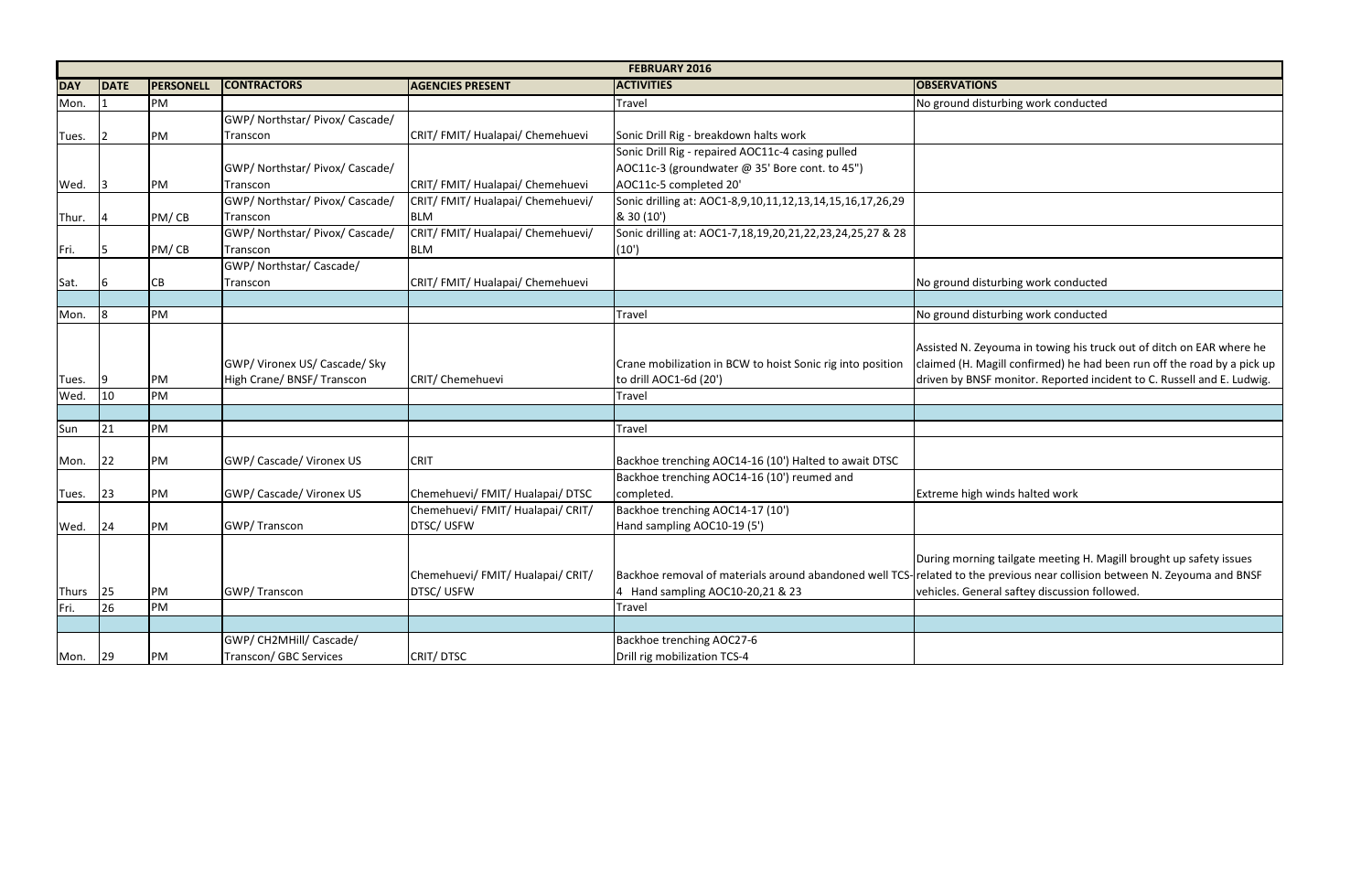|              |      |                  | <b>MARCH 2016</b>                 |                                                                             |                                                                                         |                         |
|--------------|------|------------------|-----------------------------------|-----------------------------------------------------------------------------|-----------------------------------------------------------------------------------------|-------------------------|
| <b>DAY</b>   | DATE | <b>PERSONELL</b> | <b>CONTRACTORS</b>                | <b>AGENCIES PRESENT</b>                                                     | <b>ACTIVITIES</b>                                                                       | <b>OBSERVATIONS</b>     |
|              |      |                  | GWP/Cascade/Transcon/GBC/         |                                                                             | TCS-4 drilling for well decommissioning                                                 | Small herd of big horn  |
| Tues.        |      | PM/CB            | CH2MHill                          |                                                                             | DTSC/ CRIT/ FMIT/ Chemehuevi/ Hualapa Backhoe soil sample collection at AOC27-7, 8 & 10 | on western slopes of B  |
|              |      |                  | GWP/Cascade/Transcon/GBC/         |                                                                             | TCS-4 drilling for well decommissioning                                                 |                         |
| Wed.         |      | PM/CB            | CH2MHill/ TLI Solutions (DOI)     | DOI/ CRIT/ FMIT/ Chemehuevi                                                 | Backhoe soil sample collection at AOC27-27 & 50                                         |                         |
|              |      |                  |                                   |                                                                             |                                                                                         | Work halted between     |
|              |      |                  |                                   |                                                                             |                                                                                         | Big Horn herd (3ewes a  |
| Thur.        | I3   | PM/CB            | GWP/ Cascade/ TLI Solutions (DOI) | FMIT/Hualapai/Chemehuevi                                                    | TCS-4 drilling for well decommissioning                                                 | site                    |
|              |      | PM/CB            | GWP/ Cascade/ TLI Solutions (DOI) | FMIT/ Chemehuevi                                                            | Hand sampling AOC1-T2H                                                                  |                         |
| Fri.<br>Sat. |      | CB               | GWP/Cascade                       | FMIT/ Chemehuevi/                                                           | Hand sampling AOC1-T2I and T2J                                                          |                         |
|              |      |                  |                                   |                                                                             | Video storm drain surveying of Catch basin 8- storm drain 6 and                         |                         |
|              |      |                  | <b>GWP</b>                        | <b>FMIT</b>                                                                 | catch basin 7 storm drain 5.                                                            |                         |
| Sun          | 6    | CB               |                                   |                                                                             |                                                                                         | D. Homes discovered a   |
|              |      |                  |                                   |                                                                             |                                                                                         | AOC-11. reported to CI  |
|              |      |                  |                                   |                                                                             |                                                                                         | paleontologist J. DeBus |
|              |      |                  | GWP/ Cascade                      | CRIT/ FMIT                                                                  | AOC11                                                                                   | Work not halted         |
| Mon.         | 8    | CB<br>CB         | GWP/ Cascade                      | CRIT/FMIT/ Chemehuevi/ Hulapai                                              | TCS4 and AOC27-9                                                                        |                         |
| Tues.        |      |                  |                                   |                                                                             | Backhoe removal of gabion dam rocks from AOC27 and                                      |                         |
|              |      |                  |                                   |                                                                             | backfilling over mushroom cap at TCS4.                                                  |                         |
| Wed.         | 19   | <b>CB</b>        | <b>GWP</b>                        | CRIT/FMIT/ Chemehuevi/ Hulapai                                              | Hand soil sampling at Storm Drains 22, 23 & 24 (3')                                     |                         |
|              |      |                  |                                   |                                                                             | Hand sampling AOC 19-11 (3'); SD-21 (3') & SD- 25 & 26 surface                          |                         |
| Thurs        | 10   | <b>CB</b>        | <b>GWP</b>                        | CRIT/FMIT/ Chemehuevi/ Hulapai                                              | sampling only                                                                           |                         |
|              |      |                  |                                   |                                                                             |                                                                                         |                         |
| Tues.        | 15   |                  | <b>GWP</b>                        |                                                                             | Video surveying only                                                                    | No ground disturbance   |
| Wed.         | 16   | PM (TRV)         | <b>GWP</b>                        |                                                                             | Video surveying only                                                                    | No ground disturbance   |
|              |      |                  |                                   |                                                                             | Backhoe trenching at AOC27-18 & 5.                                                      |                         |
| Thurs        | 17   | PM               | GWP/ Cascade/ Transcon/ GBC       | DTSC/ CRIT/ FMIT/ Chemehuevi/ Hualapa Hydrovac potholing at AOC27-26a & 26b |                                                                                         |                         |
|              |      |                  |                                   |                                                                             | Backhoe trenching at AOC27-1, 2 & 24                                                    |                         |
| Fri.         | 18   | PM               | GWP/Cascade/Transcon/GBC          | DTSC/ FMIT/ Chemehuevi/ Hualapa                                             | Hydrovac potholing at AOC27-4, 5, 18 & 36                                               |                         |
|              |      |                  |                                   |                                                                             | AOC27 general area restoration                                                          |                         |
| Sat.         | 19   | PM               | <b>GWP</b>                        | CRIT/ FMIT/ Chemehuevi                                                      | Industrial lines video inspection TCS-1                                                 |                         |
| Sun.         | 20   | PM (TRV)         | <b>GWP</b>                        | None                                                                        | Video surveying only                                                                    | No ground disturbance   |
|              |      |                  |                                   |                                                                             |                                                                                         |                         |

hall herd of big horn sheep (3 ewes and 2 lambs) noted western slopes of Bat Cave Wash.

ork halted between 10:15 and 10:45 due to presence of 3 Horn herd (3ewes and 2 lambs) within 250' of work

Homes discovered a "fossilized tooth" when leaving OC-11. reported to CB. Later examination by AE leontologist J. DeBusk concluded it is a concretion clast. ork not halted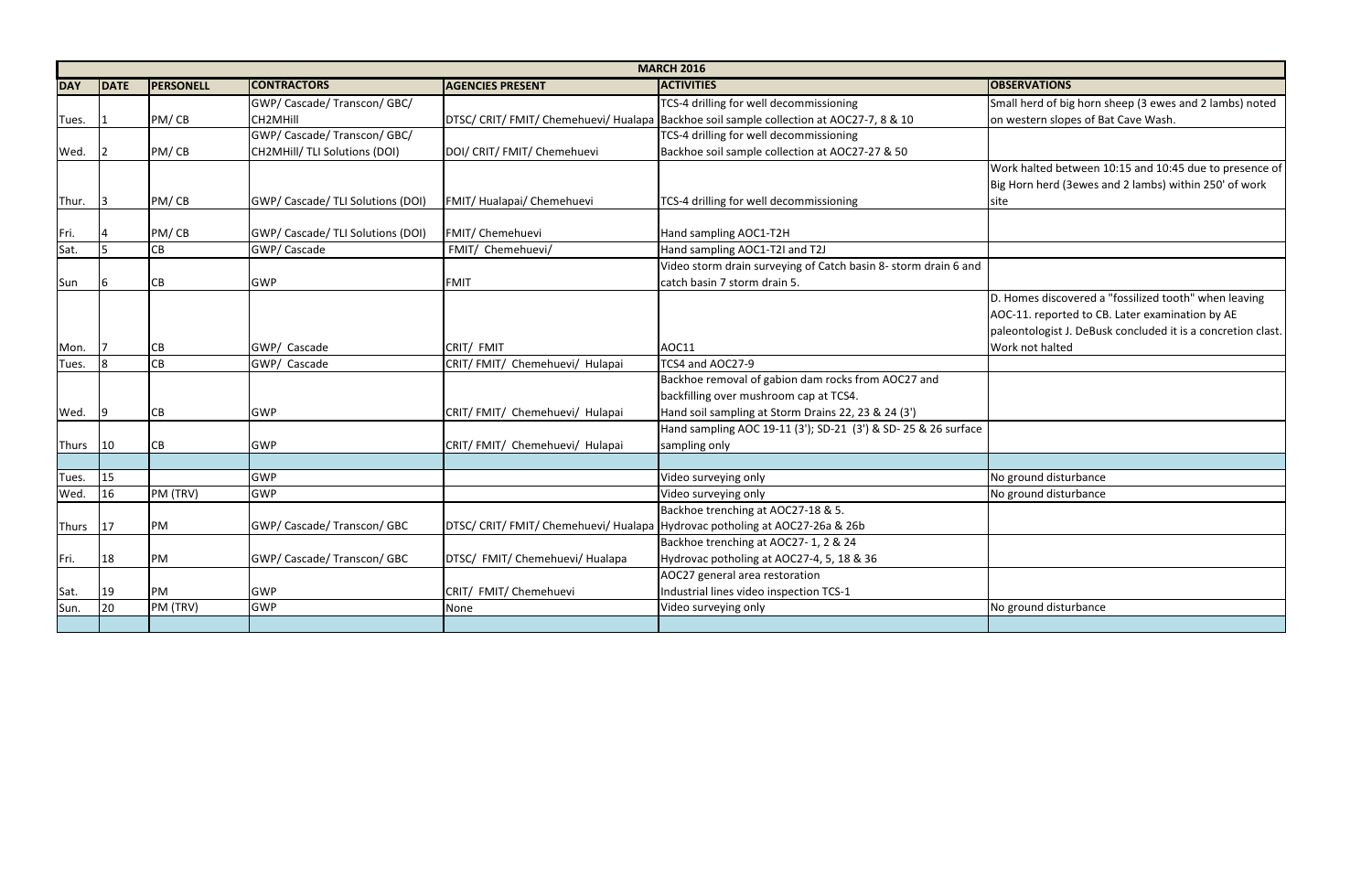|                                                                         | <b>OBSERVATIONS</b>                                              |
|-------------------------------------------------------------------------|------------------------------------------------------------------|
|                                                                         |                                                                  |
| <b>Ground Water Partners</b>                                            |                                                                  |
| monitored East Ravine<br>E future monitoring and                        |                                                                  |
| of several sites in APE.<br>24-36 & 39 & AOC16-grit.<br>iation Meeting. |                                                                  |
| 6 & 27                                                                  |                                                                  |
|                                                                         |                                                                  |
|                                                                         | P. Moloney contacted<br>regarding D. Holmes find<br>of ceramics. |
|                                                                         |                                                                  |
| ig to enter. Grouting of                                                |                                                                  |
| 21-1 Target depth of 15'                                                |                                                                  |
| ously bored by vacuum<br>I shift completed                              |                                                                  |
|                                                                         |                                                                  |
| 3 to target depth 10';<br>depth 3'.                                     |                                                                  |
|                                                                         |                                                                  |
|                                                                         |                                                                  |
| $-14.$                                                                  |                                                                  |
|                                                                         |                                                                  |
|                                                                         |                                                                  |
|                                                                         |                                                                  |
|                                                                         |                                                                  |
|                                                                         |                                                                  |
|                                                                         |                                                                  |
|                                                                         |                                                                  |
|                                                                         |                                                                  |

|              | <b>JANUARY 2017</b> |                        |                |                    |                                            |                           |                                                                                      |                     |
|--------------|---------------------|------------------------|----------------|--------------------|--------------------------------------------|---------------------------|--------------------------------------------------------------------------------------|---------------------|
| <b>DAY</b>   |                     | <b>DATE PERSONELL</b>  | <b>HOURS</b>   | <b>TOTAL HOURS</b> | <b>CONTRACTORS</b>                         | <b>AGENCIES PRESENT</b>   | <b>ACTIVITIES</b>                                                                    | <b>OBSERVATIONS</b> |
|              |                     |                        |                |                    |                                            |                           |                                                                                      |                     |
|              |                     |                        |                |                    |                                            |                           | Data Gap Work Plan No. 3 pre-initiation meetings with Ground Water Partners          |                     |
| Tues. $ 3 $  |                     | PM                     |                |                    | GWP / CH2MHill / Cascade / Transcon   None |                           | (GWP), Transcon, TWS & CH2MHill & PG&E r                                             |                     |
|              |                     | Pat Moloney            | 10             |                    |                                            |                           | Data Gap Work Plan #3 Initiation Meeting. Teams 2 & 3 monitored East Ravine          |                     |
|              |                     | <b>Chuck Bouscaren</b> | 10             |                    | CH2MHill / GWP / TWS / PVX /               | Chemehuevi / CRIT / DOI / | sampling. Team 1 meeting with Caruso & D'arcangelo RE future monitoring and          |                     |
| Wed. $ 4 $   |                     | Will Blodgett          | 11.5           | 31.5               | Transcon / PG&E                            | <b>DTSC / FMIT</b>        | Caruso, Cavaiere, Ludwig Russell RE days work. OK                                    |                     |
|              |                     | Pat Moloney            |                |                    |                                            |                           | Team 1 took team 3 on introductory familiarization tour of several sites in APE.     |                     |
|              |                     | Chuck Bouscaren        | 9              |                    | GWP / TWS / Transcon / PG&E /              | Chemehuevi / CRIT / DOI / | Team 2 monitored AOC1-8. Teams 2 & 3 monitored AOC4-36 & 39 & AOC16-grit.            |                     |
| Thur, $ 5 $  |                     | Will Blodgett          | Ι9             | 27                 | Cascade                                    | <b>FMIT</b>               | All attended Data Gap Work Plan #3 Sub-contractors Initiation Meeting.               |                     |
|              |                     | Pat Moloney            | 9              |                    |                                            |                           |                                                                                      |                     |
|              |                     | Chuck Bouscaren        | 9              |                    |                                            |                           |                                                                                      |                     |
| Fri.         | 16                  | Will Blodgett          | 10             | 28                 | GWP / Transcon / PG&E / Cascade            | Chemehuevi / CRIT / FMIT  | Drill rig mobilization to BCW. Soil sampling of SWMU1-26 & 27                        |                     |
| Sat          |                     | <b>Will Blodgett</b>   |                |                    | GWP / Transcon / PG&E / Cascade            | Chemehuevi / CRIT / FMIT  | Drill rig soil sampling of SWMU1-27                                                  |                     |
|              |                     |                        |                |                    |                                            |                           |                                                                                      | P. Moloney con      |
|              |                     |                        |                |                    |                                            |                           |                                                                                      | regarding D. Ho     |
| Sun.         | 8                   | <b>Will Blodgett</b>   | 10             | 10                 | GWP / Transcon / PG&E / Cascade            | FMIT                      | Drill rig soil sampling of SWMU1-26                                                  | of ceramics.        |
|              |                     | Pat Moloney            | 9              |                    |                                            |                           |                                                                                      |                     |
| Mon. $ 9 $   |                     | Will Blodgett          | 8              | 17                 | GWP / Transcon / PG&E / Cascade            | Chemehuevi / CRIT / FMIT  | Drill rig soil sampling of AOC1-5; -6 & -7                                           |                     |
|              |                     | Pat Moloney            | 9              |                    |                                            |                           | Drill rig mobilization to AOC10-26. Soil too wet for drill rig to enter. Grouting of |                     |
| Tues. 10     |                     | <b>Will Blodgett</b>   | 8              | 17                 | GWP / Transcon / PG&E / Cascade            | Chemehuevi / CRIT / FMIT  | bore holes for remainder of day.                                                     |                     |
|              |                     | Pat Moloney            | $8\phantom{.}$ |                    |                                            |                           | Hydro-vac truck mobilization to and soil sampling of AOC21-1 Target depth of 15'     |                     |
| Wed. 11      |                     | Will Blodgett          | 6              | 14                 | GWP / Cascade / PG&E                       | Chemehuevi / CRIT / FMIT  | unattainable. Hole sampled at 12.5'                                                  |                     |
|              |                     |                        |                |                    |                                            |                           | Vacuum truck mobilized to SWMU5-1. First 6 feet previously bored by vacuum           |                     |
| Thur, $ 12 $ |                     | P.Moloney              | 10             | 10                 | GWP / Cascade / PG&E                       | Chemehuevi / CRIT / FMIT  | truck during Data Gap1. Target depth of 10' reached and shift completed              |                     |
|              |                     |                        |                |                    |                                            |                           |                                                                                      |                     |
|              |                     |                        |                |                    |                                            |                           | Hydro-vac mobilized to AOC22. Soil sampling of AOC22-3 to target depth 10';          |                     |
| Tues.   17   |                     | Chuck Bouscaren        | Ι9             |                    | GWP / Cascade / PG&E                       | CRIT / FMIT               | AOC22-2 to target depth 10'; and AOC23-4 to to target depth 3'.                      |                     |
| Wed. 18      |                     | Chuck Bouscaren        |                |                    | GWP / Cascade / PG&E                       | CRIT / FMIT               | Hydro-vac AOC5-2; AOC5-4 and SWMU11-3                                                |                     |
| Thur, $19$   |                     | Chuck Bouscaren        | $\vert$ 8      | lՋ                 | GWP / Cascade / PG&E                       | CRIT / FMIT               | Hydro-vac AOC5-4 to 7 feet and AOC15-1 to 6 of 15 feet                               |                     |
| Fri.         | 20                  | Chuck Bouscaren        |                |                    | GWP / Cascade / PG&E                       | CRIT / FMIT               | Hydro-vac AOC15-1 to15 feet                                                          |                     |
| Sat          | $ 21\rangle$        | Chuck Bouscaren        | 8              | I8                 | GWP / Cascade / PG&E                       | CRIT / FMIT               | Hydro-vac AOC13-34; AOC19-15; AOC19-12 and AOC 19-14.                                |                     |
| Sun.         | 22                  | Chuck Bouscaren        | 8              |                    | GWP / Cascade / PG&E                       | CRIT / FMIT               | Hydro-vac AOC 19-10 to 7-feet AOC 19-13 to 6-feet                                    |                     |
| Mon. 23      |                     | Chuck Bouscaren        |                |                    | GWP / Cascade / PG&E                       | CRIT / FMIT / Hualapai    | Hydro-vac AOC AOC 19-11 to 10 feet.                                                  |                     |
| Tues. 24     |                     | Chuck Bouscaren        |                |                    | GWP / Cascade / PG&E                       | CRIT / FMIT / Hualapai    | Hydro-vac AOC 6-5 & AOC 6-7 both to 10' target depth.                                |                     |
| Wed. 25      |                     | Chuck Bouscaren        |                |                    | GWP / Cascade / PG&E                       | Chemehuevi / CRIT / FMIT  | Hydro-vac PA-11 and PA-12 both to 6' target depth.                                   |                     |
| Thur, 26     |                     | Chuck Bouscaren        |                |                    | GWP / Cascade / PG&E                       | Chemehuevi / CRIT / FMIT  | Hydro-vac PA-10 and PA-18 both to 6' target depth.                                   |                     |
|              |                     |                        |                |                    |                                            |                           |                                                                                      |                     |
| Mon. 30      |                     | Pat Moloney            | 4              |                    |                                            |                           | <b>Travel</b>                                                                        |                     |
| Tues. 31     |                     | Pat Moloney            | 8.5            | 8.5                | None                                       | None                      | Hydro-vac PA-19, 20 & 21 to 6' target depth.                                         |                     |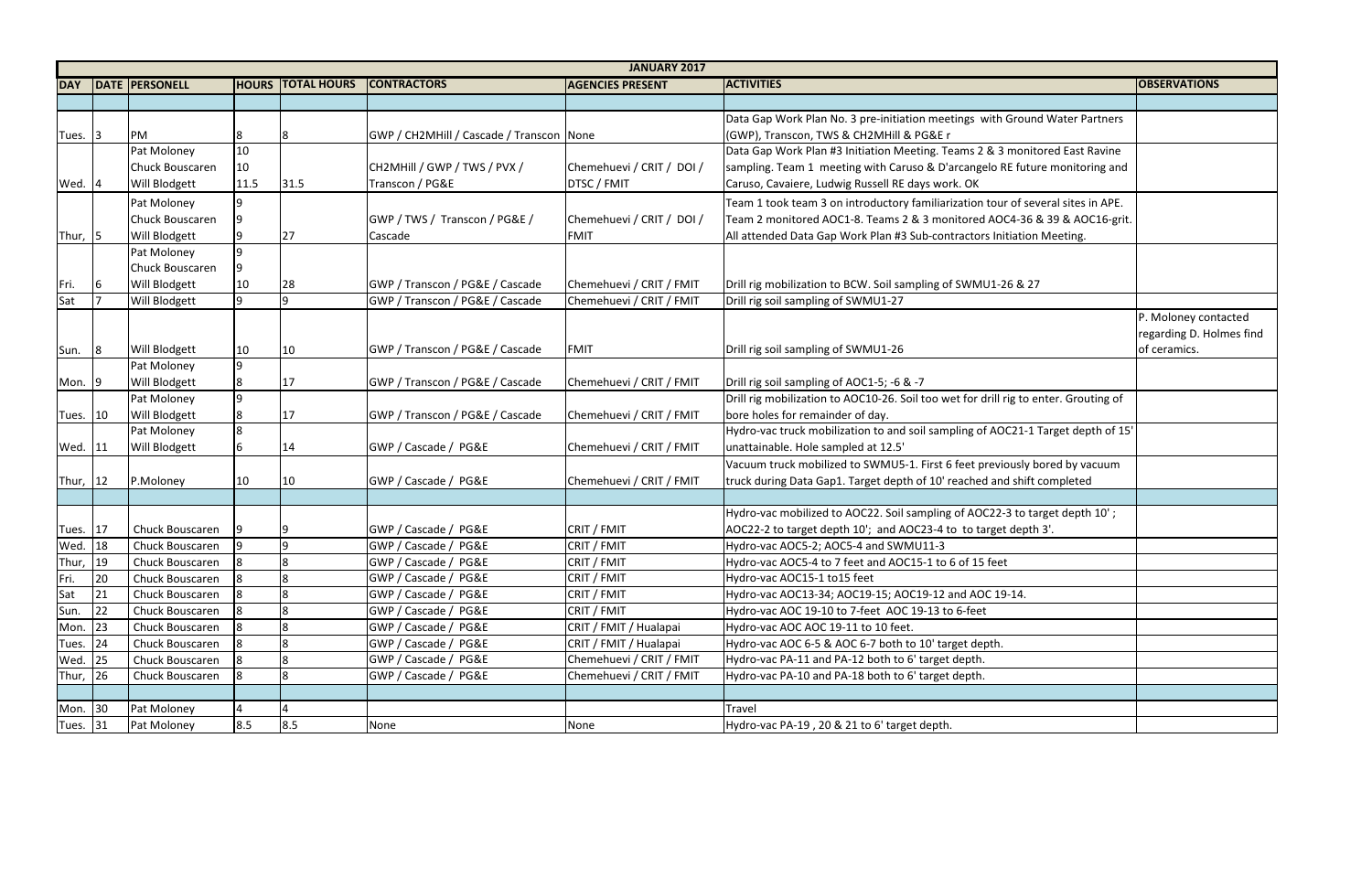|               | <b>OBSERVATIONS</b>                            |
|---------------|------------------------------------------------|
|               |                                                |
| lepth.        |                                                |
|               | 2 previously unrecorded sites, 2 Isolates, and |
| survey        | 2 site updates need recording                  |
| get depth.    |                                                |
|               |                                                |
|               |                                                |
| efusal at 9") |                                                |
|               |                                                |
|               |                                                |
|               |                                                |
|               |                                                |
|               |                                                |
| h of 9 feet.  |                                                |
| of approx, 7  |                                                |
| f approx, 10  |                                                |
| of approx, 10 |                                                |
|               |                                                |
|               |                                                |
|               |                                                |
|               |                                                |

|            |    |                       |                |                          |                                                            | <b>FEBRUARY 2017</b>                |                                                                |                               |
|------------|----|-----------------------|----------------|--------------------------|------------------------------------------------------------|-------------------------------------|----------------------------------------------------------------|-------------------------------|
| <b>DAY</b> |    | <b>DATE PERSONELL</b> |                | <b>HOURS TOTAL HOURS</b> | <b>CONTRACTORS</b>                                         | <b>AGENCIES PRESENT</b>             | <b>ACTIVITIES</b>                                              | <b>OBSERVATIONS</b>           |
|            |    |                       |                |                          | GWP / Cascade / PG&E / CH2Mill /                           |                                     |                                                                |                               |
| Wed.       |    | Pat Moloney 8.5       |                | 8.5                      | Transcon                                                   | Chemehuevi / CRIT / FMIT / Hualapai | Monitor Hydro-vac AOC4-26 & 27 to 6 feet target depth.         |                               |
|            |    |                       |                |                          | GWP / Cascade / PG&E / CH2MHill Chemehuevi / CRIT / FMIT / |                                     | 1 - Monitor Hydro-vac AOC4-24, -31, & 41                       | 2 previously unrecorded sites |
| Thur,      | כו | Pat Moloney           | 10             | 10                       | / TWS                                                      | Hualapai/TRC / BLM / DOI            | 2 - BKG Dioxin & Furan Study soil samples locations survey     | 2 site updates need recording |
|            |    |                       |                |                          | GWP / Cascade / PG&E / CH2MHill                            |                                     |                                                                |                               |
| Fri.       |    | Pat Moloney 8         |                |                          | / TWS                                                      | Chemehuevi / CRIT / FMIT            | Hydro-vac AOC4-23 to 1 foot & SD-30 to 6 feet target depth.    |                               |
| Sat        |    | Pat Moloney           | 18             | 8                        | GWP / Cascade / PG&E                                       | Chemehuevi / CRIT / FMIT            | Hydro-vac AOC4-42 & SD29                                       |                               |
| Sun.       |    | Pat Moloney           |                |                          | GWP / Cascade / PG&E                                       | Chemehuevi / CRIT / FMIT            | Hydro-vac SD28 & SD29                                          |                               |
|            |    |                       |                |                          |                                                            |                                     |                                                                |                               |
| Mon.       | 16 | Pat Moloney 8         |                | l8                       | GWP / Cascade / PG&E / CH2MHill Chemehuevi / CRIT / FMIT   |                                     | Hydro-vac demobilized. Hand sampling AOC4-37 (Refusal at 9")   |                               |
| Tues.      |    | Pat Moloney           | 11             | 11                       | GWP / PG&E / CH2MHill                                      | Chemehuevi / CRIT / FMIT            | Monitor hand sampling at AOC4-K05 & AOC4-M06                   |                               |
|            |    |                       |                |                          |                                                            |                                     |                                                                |                               |
| Mon.       | 13 | Pat Moloney           | 4.5            | 4.5                      |                                                            |                                     | Travel                                                         |                               |
|            |    |                       |                |                          |                                                            |                                     | Hand sampling AOC4-33, 34 & 35. SWMU1-28                       |                               |
| Tues.      | 14 | Pat Moloney           | -18            |                          | <b>GWP / Transcom / PG&amp;E</b>                           | Chemehuevi / CRIT / FMIT            | 2. Dioxin survey review/record                                 |                               |
| Wed.       | 15 | Pat Moloney           | 8              | 8                        | GWP / Transcom / PG&E                                      | Chemehuevi / CRIT / FMIT            | Hand sampling SD-27 & SD-31. AOC13-33                          |                               |
|            |    |                       |                |                          |                                                            |                                     |                                                                |                               |
| Thur,      | 16 | Pat Moloney           | 18             | l8                       | GWP / Transcom / PG&E / DTSC                               | Chemehuevi / CRIT / FMIT & DTSC     | Backhoe soil sampling at SWMU1-29 to target depth of 9 feet.   |                               |
|            |    |                       |                |                          |                                                            | Chemehuevi / CRIT / FMIT / DTSC /   | Backhoe soil sampling at AOC1T1g to target depth of approx, 7  |                               |
| Fri.       | 17 | Pat Moloney           | 8.5            | 8.5                      | GWP / Transcom / PG&E / DTSC                               | TRC/                                | feet.                                                          |                               |
|            |    |                       |                |                          |                                                            |                                     | Backhoe soil sampling at AOC1T8 to target depth of approx, 10  |                               |
| Sat        | 18 | Pat Moloney           | 8              | 8                        | <b>GWP / Transcom</b>                                      | CRIT / FMIT & DTSC                  | feet.                                                          |                               |
|            |    |                       |                |                          |                                                            |                                     | Backhoe soil sampling at AOC1-T7 to target depth of approx, 10 |                               |
| Sun.       | 19 | Pat Moloney           | 8              | 18                       | <b>GWP</b> / Transcom                                      | <b>CRIT &amp; FMIT</b>              | feet.                                                          |                               |
| Mon.       | 20 | Pat Moloney           | $\overline{8}$ | l8                       | <b>GWP / Transcom</b>                                      | <b>CRIT &amp; FMIT</b>              | Hand soil sampling at AOC16-5, AOC1-BCW                        |                               |
| Tues.      | 21 | Pat Moloney           | 8              | l8                       | GWP / Transcom / PG&E                                      | Chemehuevi / CRIT / FMIT            | Hand soil sampling at AOC10-26                                 |                               |
| Wed.       | 22 | Pat Moloney           | -18            |                          | None                                                       | None                                | Record AE-Topock-217 & 218 Travel to Hemet                     |                               |
|            |    |                       |                |                          |                                                            |                                     |                                                                |                               |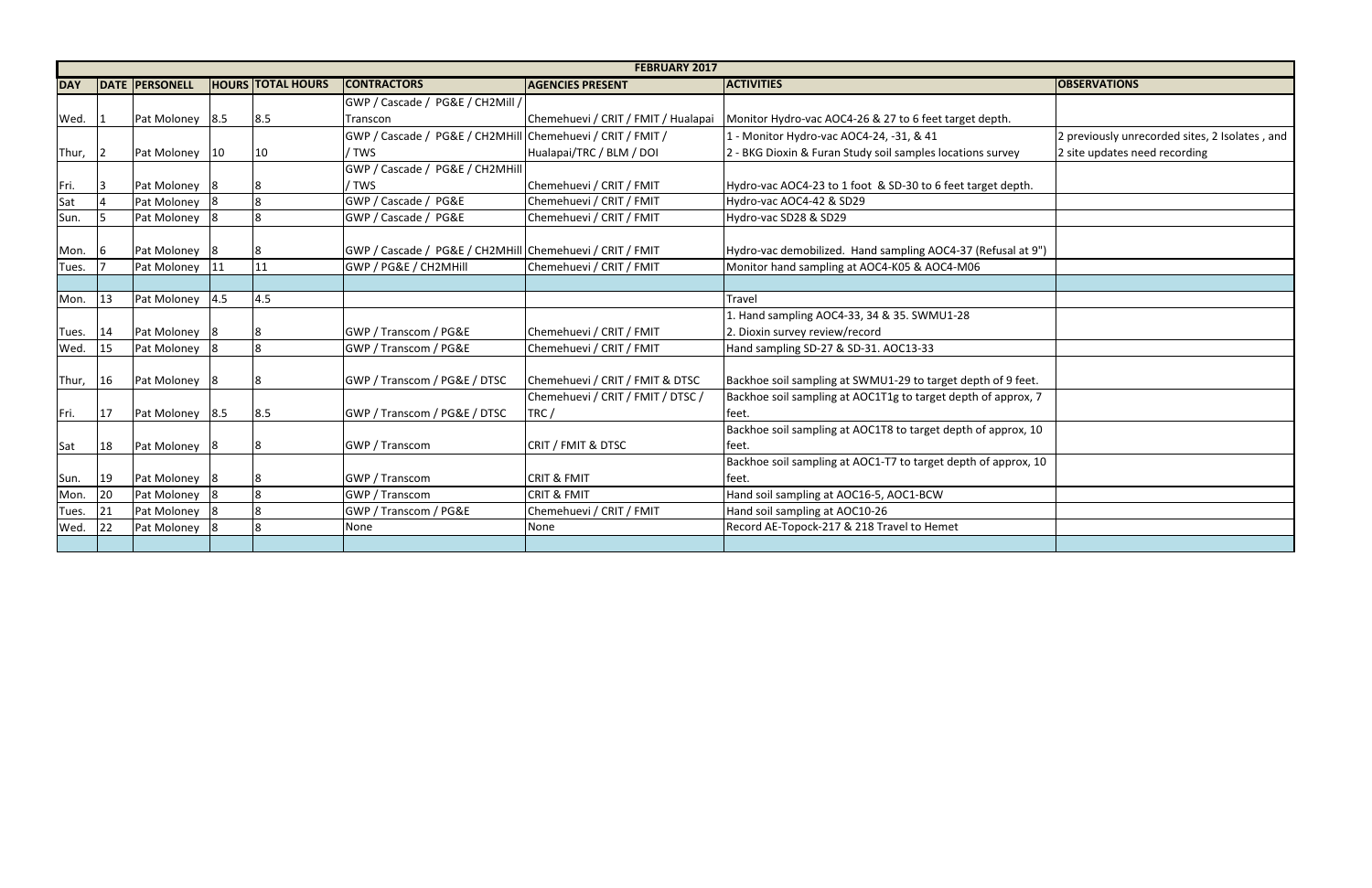|            |    |                       |     |     |                                     |                              | <b>MARCH 2017</b>                                        |                                    |
|------------|----|-----------------------|-----|-----|-------------------------------------|------------------------------|----------------------------------------------------------|------------------------------------|
| <b>DAY</b> |    | <b>DATE PERSONELL</b> |     |     | <b>HOURSTOTAL HOURS CONTRACTORS</b> | <b>AGENCIES PRESENT</b>      | <b>ACTIVITIES</b>                                        | <b>OBSERVATIONS</b>                |
|            |    |                       |     |     |                                     |                              |                                                          |                                    |
|            |    | Pat Moloney           | 4.5 |     |                                     |                              |                                                          |                                    |
| Tues.      |    | Will Borkan           | 4.0 | 8.5 | None                                | None                         | Travel                                                   |                                    |
|            |    | Pat Moloney           |     |     |                                     |                              |                                                          |                                    |
| Wed.       | 8  | Will Borkan           |     | 16  | PG&E                                | None                         | Annual Monitoring Reassessment                           |                                    |
|            |    | Pat Moloney           |     |     |                                     |                              |                                                          |                                    |
| Thurs. 9   |    | Will Borkan           |     | 16  | PG&E                                | None                         | Annual Monitoring Reassessment                           |                                    |
|            |    |                       |     |     |                                     |                              |                                                          |                                    |
| Thurs. 16  |    | Pat Moloney           | 4.5 | 4.5 | None                                | None                         | Travel                                                   | No cultural resource observations. |
|            |    |                       |     |     |                                     | Chemehuevi, CRIT, DTSC, FMIT | Data Gap Work Plan #3 Dioxin & Furan soil Investigation  |                                    |
| Fri.       | 17 | Pat Moloney           |     |     | CH2MHill / GWP / Transcom           | <b>&amp; PG&amp;E</b>        | sampling at BKG-24 through BKG-37 and BKG-47             | No cultural resource observations. |
|            |    |                       |     |     |                                     |                              | Data Gap Work Plan #3 Dioxin & Furan soil Investigation  |                                    |
|            |    |                       |     |     |                                     | Chemehuevi, , DTSC, FMIT &   | sampling at BKG-18 through BKG-23, and at BKG-38 through |                                    |
| Sat        | 18 | Pat Moloney           |     |     | CH2MHill / GWP / Transcom           | PG&E                         | <b>BKG-46</b>                                            | No cultural resource observations. |
| Sun.       | 19 | Pat Moloney           | 4.5 | 4.5 | None                                | None                         | Travel                                                   | No cultural resource observations. |
|            |    |                       |     |     |                                     |                              |                                                          |                                    |

| <b>ERVATIONS</b>               |
|--------------------------------|
|                                |
|                                |
|                                |
|                                |
|                                |
|                                |
|                                |
|                                |
| ultural resource observations. |
|                                |
| ultural resource observations. |
|                                |
|                                |
| ultural resource observations. |
| ultural resource observations. |
|                                |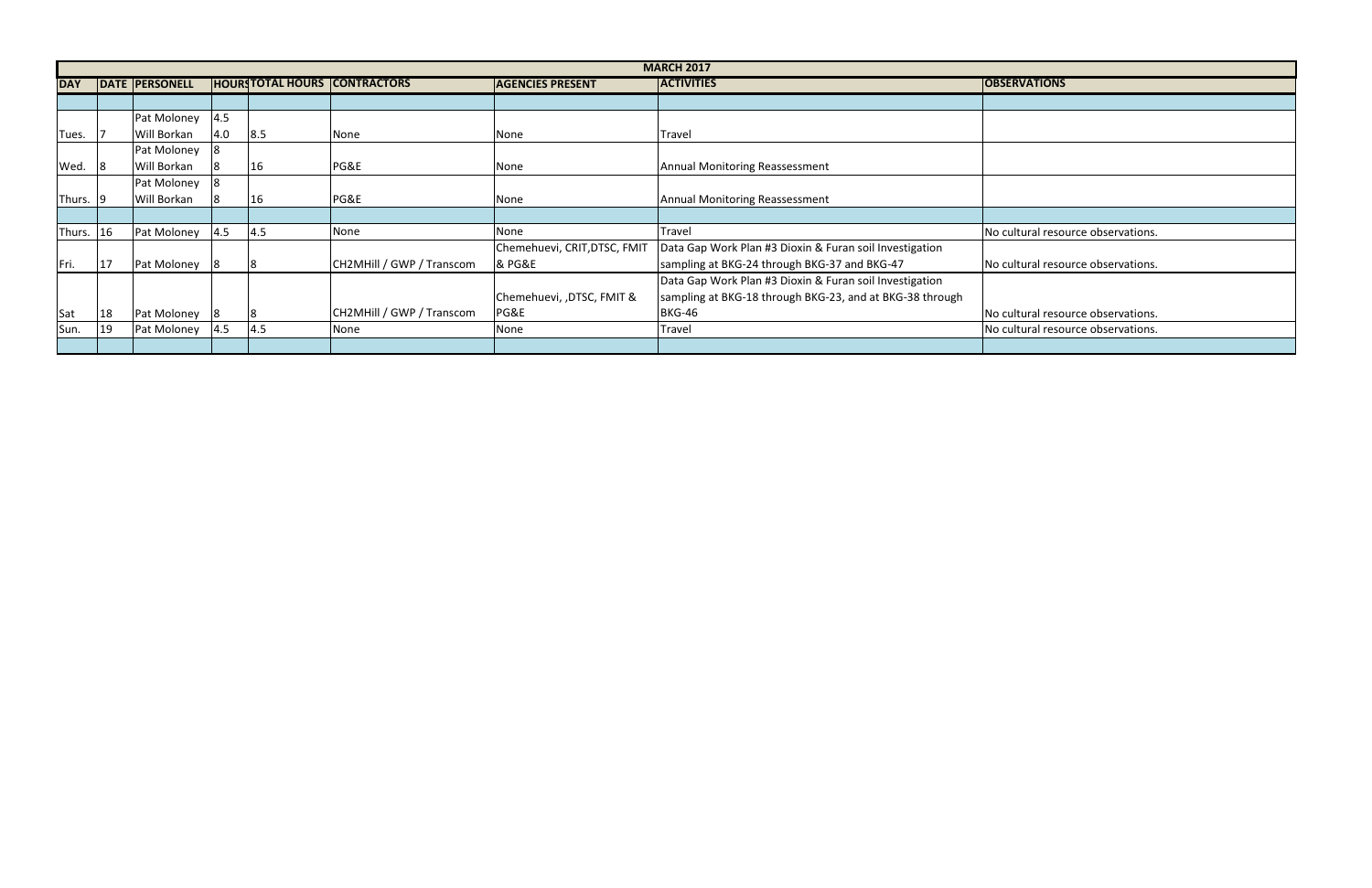|            |    |                       |     |                          |                       |                            | <b>APRIL 2017</b>                              |                     |
|------------|----|-----------------------|-----|--------------------------|-----------------------|----------------------------|------------------------------------------------|---------------------|
| <b>DAY</b> |    | <b>DATE PERSONELL</b> |     | <b>HOURS TOTAL HOURS</b> | <b>CONTRACTORS</b>    | <b>AGENCIES PRESENT</b>    | <b>ACTIVITIES</b>                              | <b>OBSERVATIONS</b> |
|            |    |                       |     |                          |                       |                            |                                                |                     |
| Tues.      | 25 | Pat Moloney           | 5.5 | 15.5                     | <b>GWP</b>            | None                       | Data Gap Work Plan #3 Soil Investigation AOC14 | No cultural reso    |
|            |    |                       |     |                          |                       |                            |                                                |                     |
|            |    |                       |     |                          |                       |                            |                                                | No cultural reso    |
|            |    |                       |     |                          |                       |                            |                                                | winds in PM and     |
| Wed.       | 26 | Pat Moloney           |     |                          | <b>GWP</b> ; TRANSCOM | CRIT, DTSC, FMIT, HUALAPIA | Data Gap Work Plan #3 Soil Investigation AOC14 | backfilling to av   |
|            |    |                       |     |                          |                       |                            |                                                | No cultural reso    |
| Thurs. 27  |    | Pat Moloney           |     |                          | <b>GWP; TRANSCOM</b>  | CRIT, DTSC, FMIT, HUALAPIA | Data Gap Work Plan #3 Soil Investigation AOC14 | dressing disturb    |
| Fri.       | 28 | Pat Moloney           |     |                          | <b>GWP</b>            | <b>N</b> one               | Data Gap Work Plan #3 Soil Investigation AOC14 | No cultural reso    |
|            |    |                       |     |                          |                       |                            |                                                |                     |

ultural resource observations.

ultural resource observations. Possibility of gusting ds in PM and following day expidited excavation and filling to avoid need for extra dust control measures

iultural resource observations. Work confined to

sing disturbed surface and GPS data collection.

ultural resource observations.